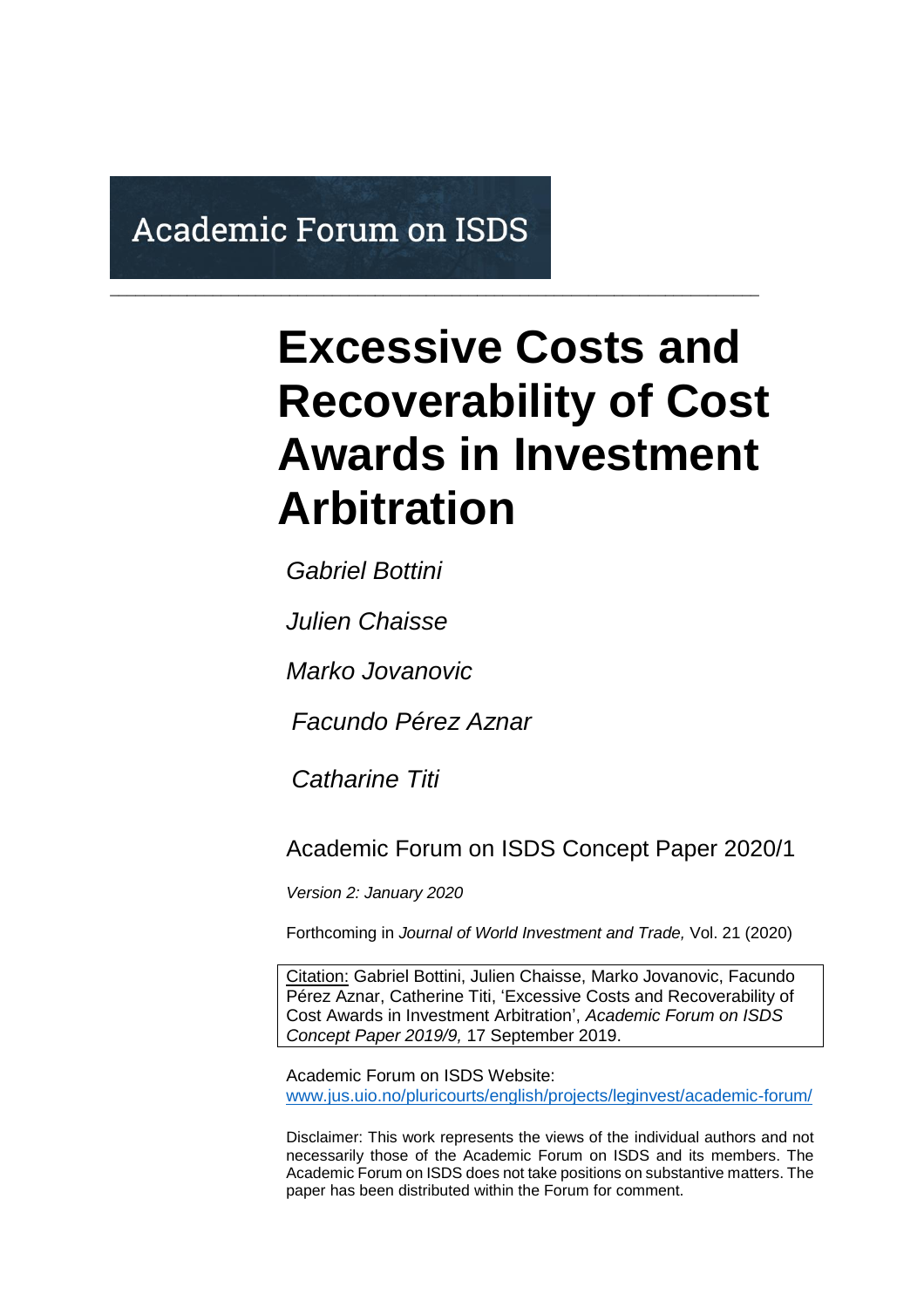# **Excessive Costs and Recoverability of Cost Awards in Investment Arbitration**

*Gabriel Bottini* University of Buenos Aires gabriel.bottini@uria.com

*Julien Chaisse* City University of Hong Kong julien.chaisse@cuhk.edu.hk

*Marko Jovanovic* University of Belgrade marko.jovanovic@ius.bg.ac.rs

*Facundo Pérez Aznar* Geneva Center for International Dispute Settlement facundo.perez@graduateinstitute.ch

*Catharine Titi* French National Centre for Scientific Research (CNRS)-CERSA, University Paris II Panthéon-Assas cathy\_titi@hotmail.com

#### **Abstract**

In the era of the backlash against investor-state dispute settlement, the costs of the proceedings have been a prime object of criticism. This article examines the issue of excessive costs and insufficient recoverability of cost awards in investment arbitration under four possible reform scenarios. First, the article deals with the issue of excessive costs. It analyses fees, the impact of the length of proceedings on costs, and the issue of insufficient resources to bring or defend against an investment claim. In so doing, it assesses the role of Third Party Funding and contingency and conditional fee arrangements. Second, the article examines the issue of insufficient recoverability of cost awards by discussing the unavailability of mechanisms to secure prompt payment of a costs award where there are insufficient resources or an unwillingness to pay. This includes consideration of the impact of TPF and of security for costs orders by investment tribunals.

#### **Key Words**

Apportionment of costs – Costs - Dismissal of frivolous claims - Expenses - Lawyers' fees – Investor-State Dispute Settlement (ISDS) - Recoverability of Cost Awards - Security for Costs - Third Party Funding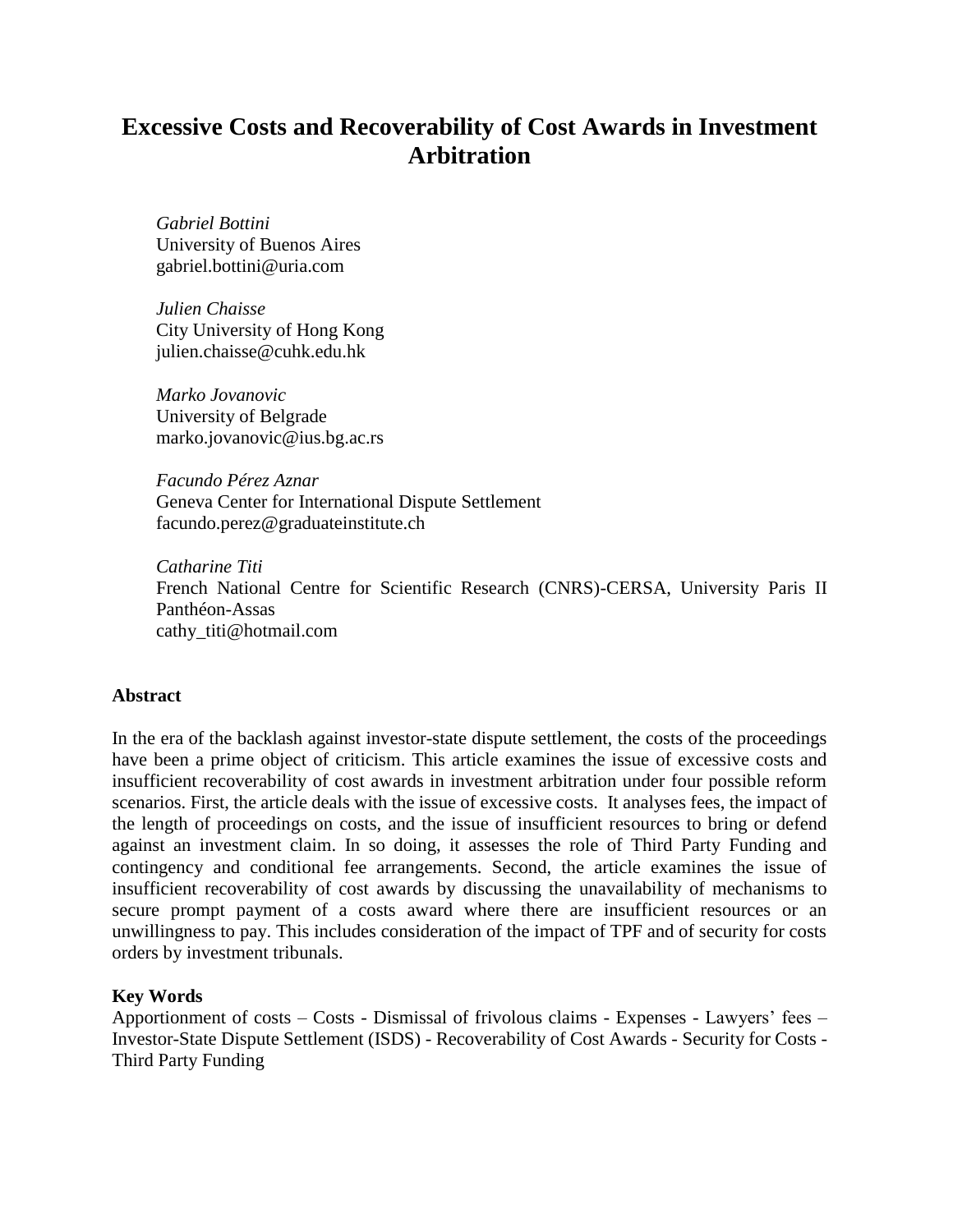# **1. Introduction\***

International arbitration between states and foreign investors is a sophisticated method of dispute resolution. It entails setting up an international tribunal, usually the intervention of an international institution that will administer the arbitration, the use of lawyers and experts capable of acting effectively before international arbitrators, the travelling of witnesses and others involved in the proceedings to hearings in countries different from the one where the facts of the dispute took place, etc. Thus, even if the proceedings are handled efficiently, and there is significant variations between cases, the associated costs are usually considerable. Yet, in the era of the backlash against investor-state dispute settlement (ISDS), the costs of the proceedings have been a prime object of criticism, consistently described by users as international arbitration's worst characteristic 'by a significant margin'.<sup>1</sup>

In relation to costs, concerns have also been raised, particularly by states, as to difficulties encountered in the recoverability of cost awards.<sup>2</sup> These concerns may not be completely unfounded. According to a survey conducted by the International Centre for Settlement of Investment Disputes (ICSID) in 2017,<sup>3</sup> on the one hand, from a total of 41 awards of costs and/or damages in favour of the claimant reported on by member states in survey responses, there were 0 reports of non-compliance with awards.<sup>4</sup> On the other hand, however, from a total of 34 awards of costs and/or damages in favour of the state reported on, non-compliance with awards was reported in 12 cases (with 4 reported cases where the compliance status was unknown).<sup>5</sup> While the sample is admittedly small and, as ICSID itself observed, most awards in favour of states are paid,<sup>6</sup> the fact that there were instances of non-compliance in around 35% of the awards in favour

<sup>\*</sup> This article is based on the report of Working Group 1 of the ISDS Academic Academic Forum. It was chaired by Gabriel Bottini (Universidad de Buenos Aires), composed of Catherine Titi (Université Panthéon Assas - Paris II), Julien Chaisse (City University of Hong Kong), Facundo Pérez Aznar (Universidad de Buenos Aires), Marko Jovanovic (University of Belgrade) and assisted by Olga Puigdemont Sola and André del Solar Garzón (both Uría Menendez, Madrid). We wish to thank the ISDS Academic Forum members, Special Issue Editors and peer reviewers for their comments on earlier versions of the paper.

<sup>&</sup>lt;sup>1</sup> See Queen Mary 2018 International Arbitration Survey: The Evolution of International Arbitration, p. 7.

<sup>2</sup> See Daniel Behn, Malcolm Langford and Laura Létourneau-Tremblay, Empirical Perspectives on Investment Arbitration: What do we know? Does it Matter?, (2020) 21 Journal of World Investment and Trade  $\frac{4}{1}$ .

Survey for ICSID Member States on Compliance with ICSID Awards, [https://icsid.worldbank.org/en/Documents/about/Report%20on%20ICSID%20Survey.pdf.](https://icsid.worldbank.org/en/Documents/about/Report%20on%20ICSID%20Survey.pdf) 4 Ibid, p. 4.

<sup>5</sup> Ibid.

<sup>6</sup> Ibid, p. 5.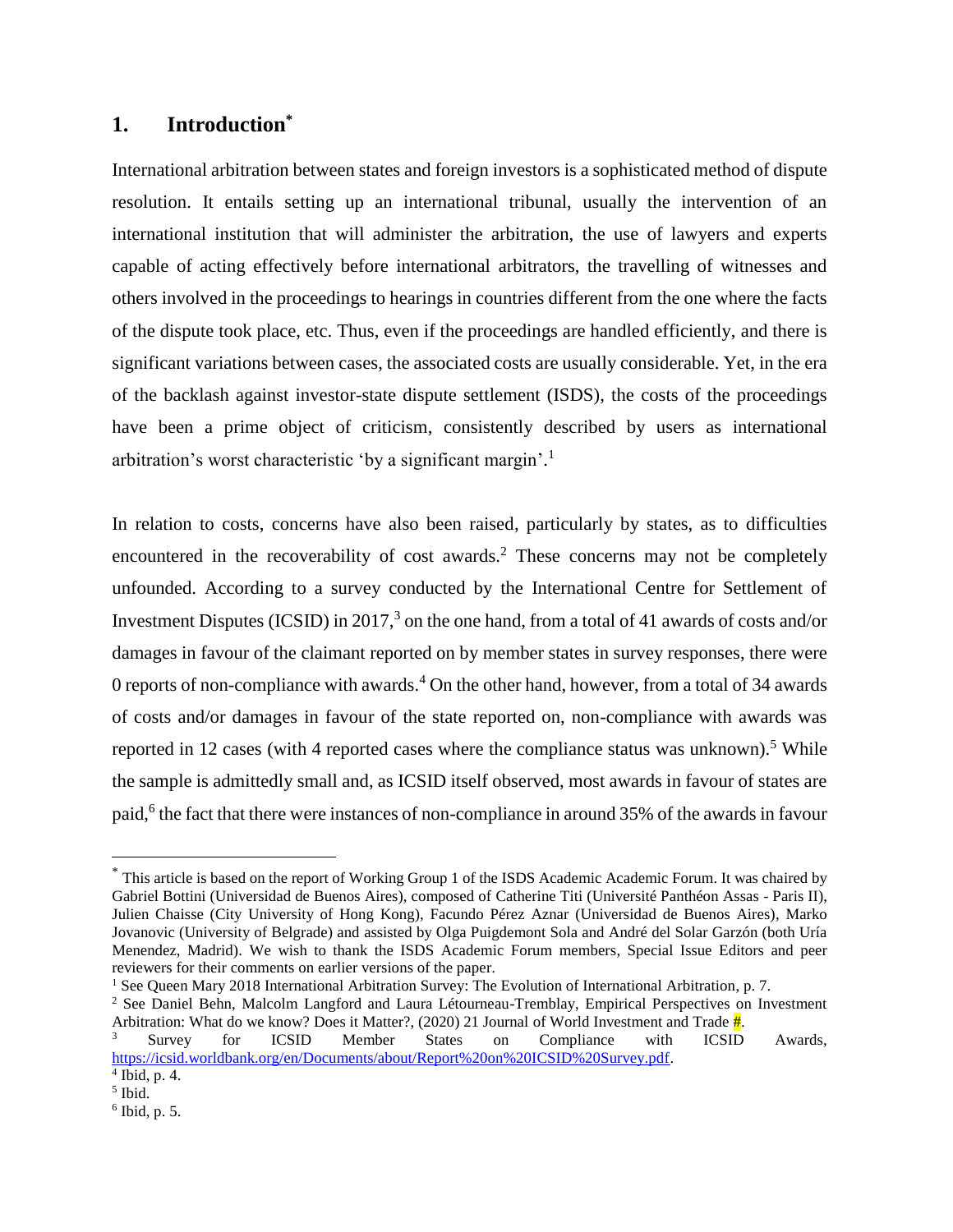of states suggests that the issue of recoverability of cost awards warrants consideration in any effort to improve ISDS.

This article examines the issues of excessive costs and insufficient recoverability of cost awards under four possible reform scenarios of ISDS, namely, (i) incremental changes to the existing rules and regulations, but with no significant structural reforms, referred to as 'investment arbitration improved' (IA improved); (ii) the introduction of an appellate mechanism to investment arbitration, referred to as 'investment arbitration  $+$  appellate mechanism' (IA  $+$ appeal); (iii) the creation of a multilateral investment court (MIC); and (iv) the termination of ISDS altogether, referred to as 'no ISDS' (with alternative domestic court and state-to-state subscenarios).<sup>7</sup>

<span id="page-3-0"></span>First, the article deals with the issue of excessive costs.<sup>8</sup> It analyses fees, the impact of the length of proceedings on costs, and the issue of insufficient resources to bring or defend against an investment claim. In so doing, it assesses the role of Third Party Funding (TPF) and contingency and conditional fee arrangements. Second, the article examines the issue of insufficient recoverability of cost awards by discussing the unavailability of mechanisms to secure prompt payment of a costs award where there are insufficient resources or an unwillingness to pay. This includes consideration of the impact of TPF and of security for costs orders by investment tribunals.

# **2. Party Costs and Tribunal Costs**

 $\overline{a}$ 

As noted above, a criticism levelled against investment arbitration is its high costs and the insufficient recoverability of such costs. Costs may be described as party costs (e.g. fees and

<sup>&</sup>lt;sup>7</sup> See Malcolm Langford, Daniel Behn, Gabrielle Kaufman-Kohler and Michele Potesta, 'UNCITRAL and Investment Arbitration Reform: Matching Concerns and Solutions – An Introduction', (2020) 21 Journal of World Investment and Trade #.

<sup>8</sup> The concerns refer to *excessive* or *unjustified* costs. Whether a cost is justified depends on a variety of factors intimately linked to the circumstances of each case (e.g. the importance and complexity of the matter). Some costs related to arbitration proceedings, even if high, may be necessary or justified. Thus, we have not assumed that all reductions in costs are necessarily desirable. See UNCITRAL Working Group III (ISDS Reform), 'Possible reform of investor-State dispute settlement (ISDS) — cost and duration' (31 August 2018) A/CN.9/WG.III/WP.153, para. 12, <http://www.uncitral.org/pdf/english/workinggroups/wg\_3/WGIII-36th-session/WP\_153.pdf>, accessed 4 July 2019.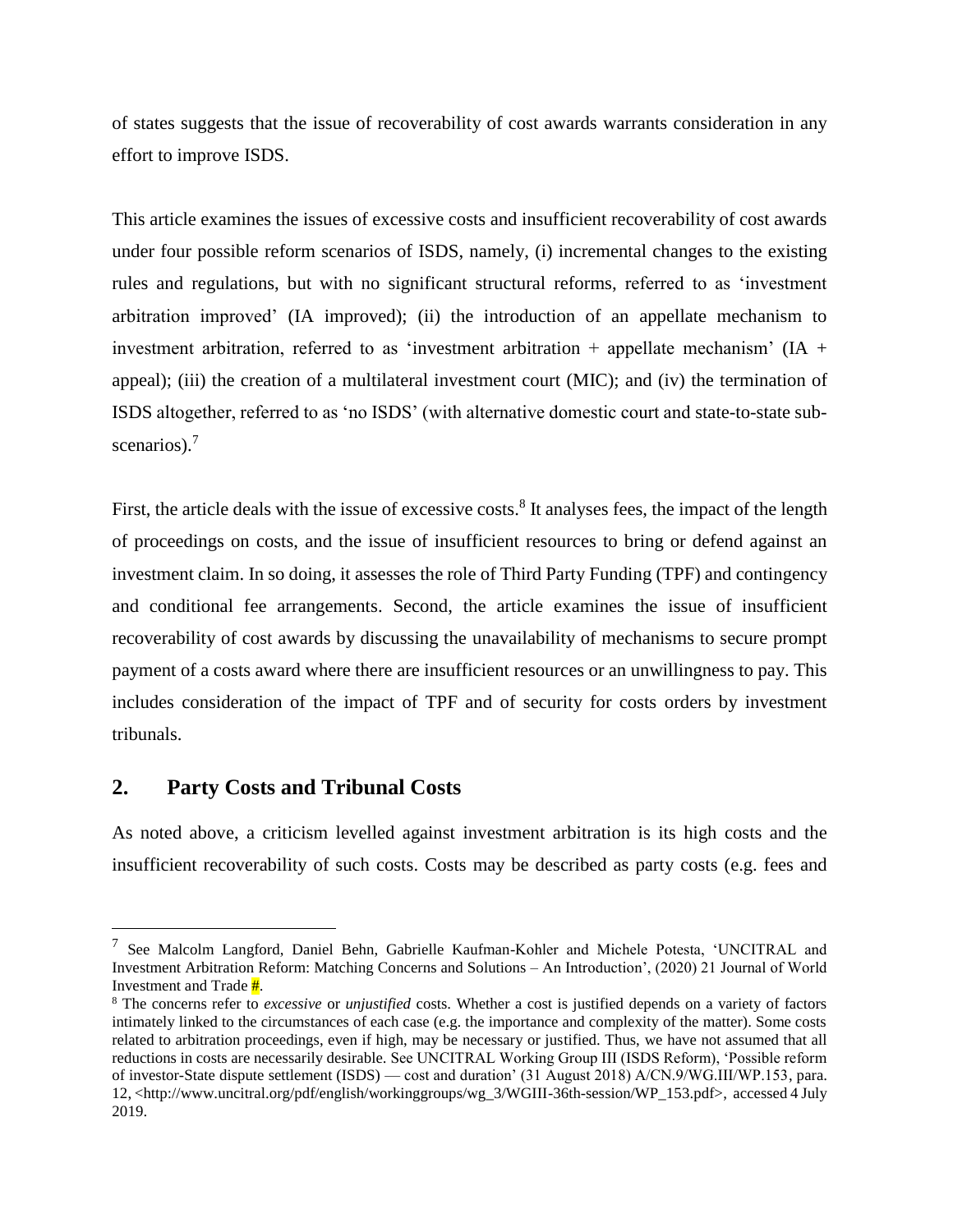expenses of counsel, experts, and witnesses) and tribunal costs (e.g. fees and expenses of arbitrators and arbitral institutions, including secretariat services for *ad hoc* arbitrations).

According to a 2016 study of 2011-2015 awards, average claimant costs were 5,619,261.74 USD, average respondent costs were  $4,954,461.27$  USD,<sup>9</sup> and average ICSID tribunal costs were 882,668.19 USD.<sup>10</sup> The numbers point to party costs being considerably higher than tribunal costs, with the former being typically over 90% of the overall costs.

<span id="page-4-0"></span>A 2017 study found that average party costs were 6,019,000 USD for the claimant and 4,855,000 USD for the respondent, while average tribunal costs were 933,000 USD (with average ICSID costs at 920,000 USD and average UNCITRAL costs higher at  $1,089,000$  USD).<sup>11</sup> Just a few high cost awards can skew average costs.<sup>12</sup> In fact, a 2018 study concluded that in ICSID arbitration, 'US\$3,625,147.30 is the median for claimant costs, and US\$3,567,707.14 is the median for respondent costs'.<sup>13</sup> The median tribunal costs in ICSID arbitration were 876,815.94 USD.<sup>14</sup> The average fees for an ICSID annulment applicant were 1.36 million USD and 1.45 million USD for a respondent.<sup>15</sup> Finally, a study using data up to 1 February 2019 found that, on average, claimant's legal costs were 6,067,184 USD and respondent's legal costs were 5,223,974 USD, while tribunal costs were around 1 million USD. <sup>16</sup>

These figures show that investment arbitration involves significant costs. Such costs may be perfectly rational for the claimant-investor if the investment is large and the investor perceives there is no other effective remedy available, but this may not be the case for small or medium

<sup>9</sup> Jeffery P. Commission, 'How Much Does an ICSID Arbitration Cost? A Snapshot of the Last Five Years' *Kluwer Arbitration Blog* (29 February 2016) <http://arbitrationblog.kluwerarbitration.com/2016/02/29/how-much-does-anicsid-arbitration-cost-a-snapshot-of-the-last-five-years/> accessed 4 July 2019.

 $10$  Ibid.

<sup>11</sup> Matthew Hodgson and Alistair Campbell, 'Damages and Costs in Investment Treaty Arbitration Revisited' *Allen & Overy* (14 December 2017) <http://www.allenovery.com/SiteCollectionDocuments/14-12- 17\_Damages\_and\_costs\_in\_investment\_treaty\_arbitration\_revisited\_.pdf> accessed 4 July 2019.

<sup>&</sup>lt;sup>12</sup> Luke Nottage and Ana Ubilava, 'Costs, Outcomes and Transparency in ISDS Arbitrations: Evidence for an Investment Treaty Parliamentary Inquiry' (2018) 21 International Arbitration Law Review 4.

<sup>13</sup> Jeffery P. Commission and Rahim Moloo, *Procedural Issues in International Investment Arbitration* (OUP 2018) para. 10.17.

 $14$  Ibid, para. 10.18.

<sup>15</sup> Ibid, para. 10.20.

<sup>16</sup> See , citing to the figures in Daniel Behn and Ana Maria Daza, 'The Defense Burden in Investment Arbitration?' (2019) PluriCourts Working Paper.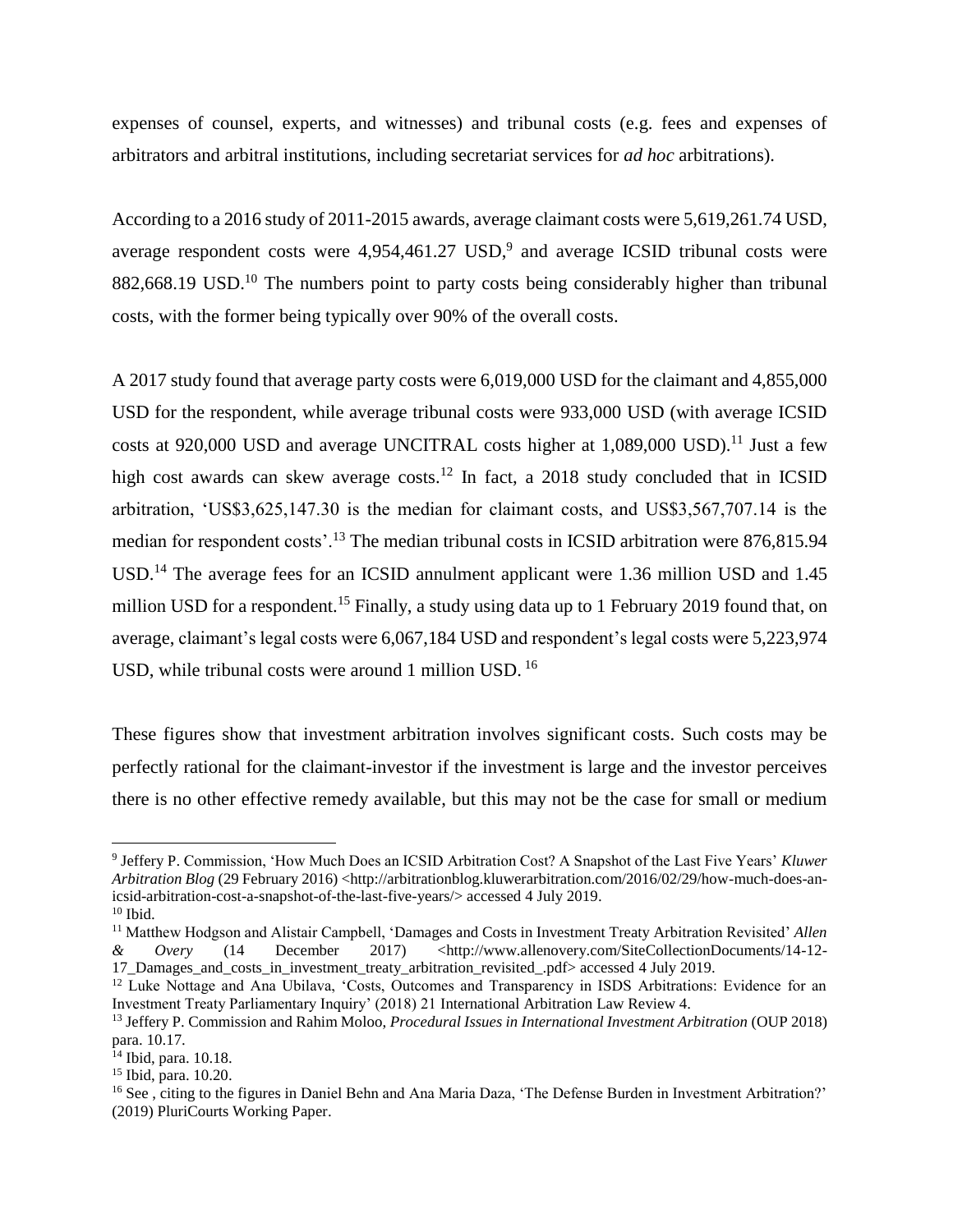companies.<sup>17</sup> For the respondent state, however, these costs are normally higher than if the dispute came before its national courts.

These figures also show that party costs are by far the largest portion of arbitration costs. While increased competition may reduce party costs somewhat, there is no evidence that these costs will be reduced significantly and generally in the short term. It would be wrong, though, to say that only the parties can control party costs. Such costs are also influenced by 'the manner in which the arbitration is conducted,<sup>18</sup> where the role of the arbitral tribunal is fundamental, and more generally, through the way the arbitration process is structured. The latter issue is discussed below under the four reform scenarios.

#### <span id="page-5-0"></span>**2.1 Party Costs Under the Four Reform Scenarios**

#### 2.1.1 IA improved

 $\overline{a}$ 

The amount of fees and expenses of counsel, experts, and witnesses is generally not regulated in arbitration rules. Such fees are subject to private agreements and the market is a fairly open one, at least in the sense that in ISDS counsel -or experts, for that matter- does not need to be qualified in any specific jurisdiction (and actually does not even have to be a lawyer). Further, parties to ISDS tend to be reasonably sophisticated, at least for purposes of understanding their options when hiring counsel. Some regulation may still be desirable where claimants are small or medium companies or respondents are low-income countries -although access to an advisory centre providing advice at subsidized prices may be the best solution for these parties- or in certain specific cases such as contingency fee arrangements (which remain largely unregulated in international arbitral rules). $^{19}$ 

Yet, measures aimed at reducing the proceedings' length or lawyers' work could effectively reduce party costs. First, such measures could include limiting the length of all parties' written

<sup>&</sup>lt;sup>17</sup> See Gus Van Harten, Who Has Benefited Financially from Investment Treaty Arbitration? An Evaluation of the Size and Wealth of Claimants, Osgoode Legal Studies Research Paper Series, 2016, p. 10 (noting that a large majority of small investors 'spent more on ISDS costs than they received in ordered transfers'), https://pdfs.semanticscholar.org/0e4c/75092c2a38e04fac58c2a8c7ef3fdb5d6c2b.pdf.

<sup>18</sup> David W Rivkin and Samantha J Rowe, 'The Role of the Tribunal in Controlling Arbitral Costs' (2015) 81(2) The International Journal of Arbitration, Mediation and Dispute Management (CIArb) 116.

<sup>&</sup>lt;sup>19</sup> For example, remuneration arrangements of witnesses or experts dependent on the outcome of the case, which are not totally unheard-of in ISDS, are controversial and potentially subject to regulation.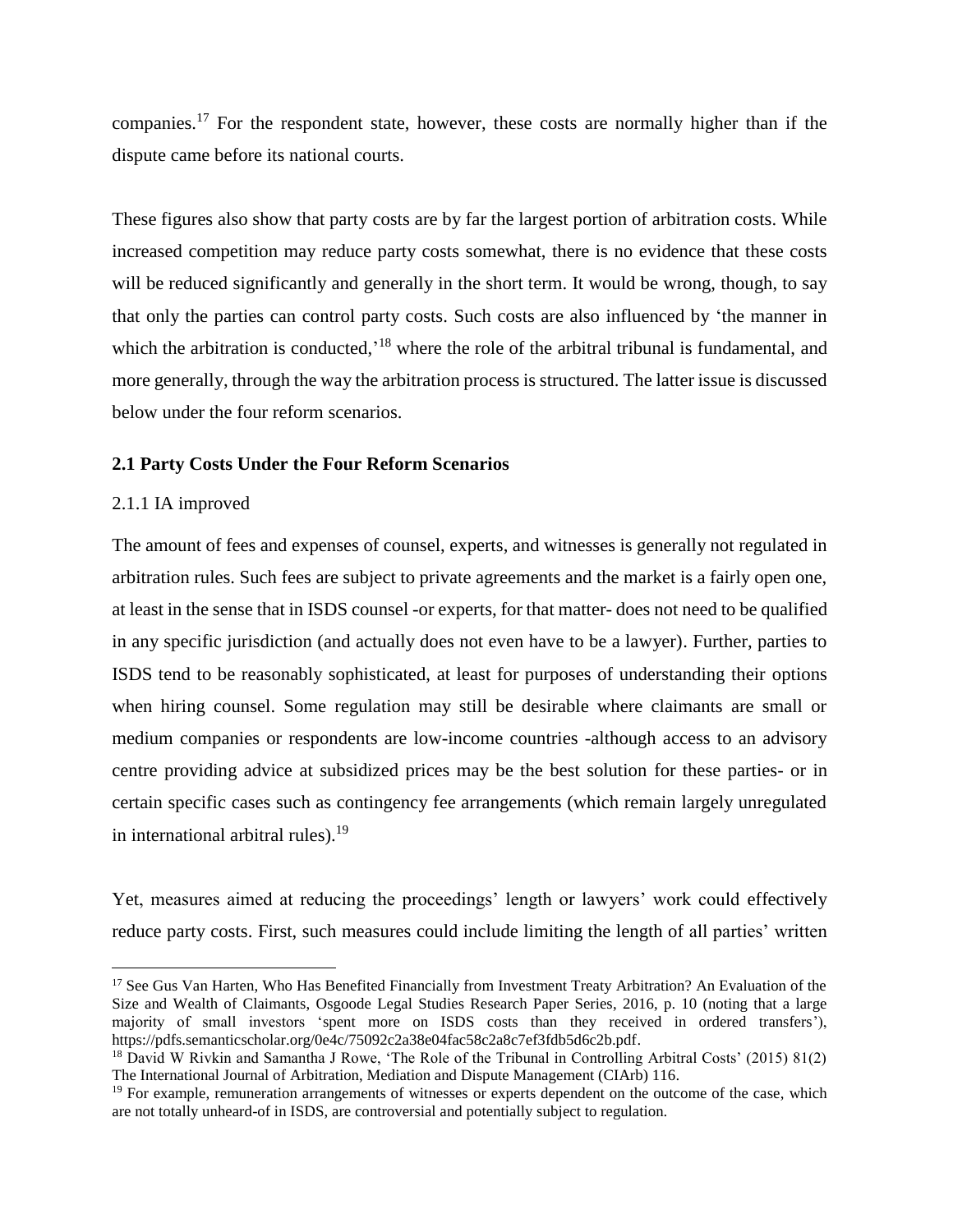<span id="page-6-3"></span><span id="page-6-2"></span><span id="page-6-1"></span>submissions by setting an adequate maximum number of pages that is significantly lower than the current norm.<sup>20</sup> Arbitral tribunals would mainly introduce page limits but arbitral institutions could also adopt practice guidelines suggesting limits for cases of average complexity. Second, tribunals could prevent/discourage extensive document discovery by rejecting discovery requests that are unwarranted or by providing for adverse burden of proof considerations,<sup>21</sup> or by always considering the discovery phase (if any) when apportioning costs. Neither arbitral tribunals nor institutions would take the document discovery phase for granted. <sup>22</sup> Institutions could exclude a discovery phase in template calendars provided to parties at the outset of proceedings. Rather, in each case tribunals could consult with the parties and decide whether a discovery phase is justified. Third, tribunals could discourage the submission of certain expert reports (e.g. international law experts, except in special circumstances), and any attendance of experts or witnesses at hearings that is not necessary in light of the issues that remain in dispute. Finally, tribunals could discourage the submission of legal authorities that are publicly available or of the same document by more than one party, unless the authenticity of a document is being challenged.

<span id="page-6-0"></span>Another issue to address within this scenario is the apportionment of costs and dismissal of frivolous claims.<sup>23</sup> When costs are high, how they are apportioned between the parties is of the utmost importance.<sup>24</sup> ICSID and UNCITRAL case law does not, however, show a clear or uniform pattern on the approach taken on the apportionment of costs, i.e. whether it is 'losing

<sup>&</sup>lt;sup>20</sup> Under the current Proposals for Amendment of the ICSID Rules, in the proposed expedited arbitrations the memorial and counter-memorial word limit is 200 pages and the reply and rejoinder limit is 100 pages. See ICSID Secretariat, 'Proposals for Amendment of the ICSID Rules' Working Paper vol 3 (2018) 313. These page-limits -or perhaps ones slightly higher- appear apt for ordinary investment arbitrations, subject to appropriate adjustments if requested by any of the parties and found justified by the arbitral tribunal.

<sup>21</sup> See Yves Derains, 'Towards Greater Efficiency in Document Production before Arbitral Tribunals – A Continental Viewpoint' (2006) ICC 2006 Special Supplement 87; Bernard Hanotiau, 'Document Production in International Arbitration: A tentative Definition of "Best Practices"' ICC 2006 Special Supplement 116; and Michele Curatola and Federica de Luca, 'Document Production in International Commercial Arbitration: A 'Trojan Horse' for Uncontrolled Costs' (2018) 15(4) Transnational Dispute Management 10.

<sup>&</sup>lt;sup>22</sup> See Rules on the Efficient Conduct of Proceedings in International Arbitration (Prague Rules) art. 2.5 <https://www.praguerules.com> accessed 4 July 2019. ICSID has recently clarified that the provision in the ICSID arbitration rules addressing document production 'does not mean that a document production phase must take place in every case'. See ICSID Secretariat, 'Proposals for Amendment of the ICSID Rules' Working Paper 2 vol. 1 (2019) para. 237.

 $^{23}$  The issue of frivolous claims will be discussed at the  $39<sup>th</sup>$  session of the United Nations Commission on International Trade Law Working Group III scheduled to be held from 30 March to 3 April 2020 in New York City. <sup>24</sup> Susan N. Franck, Arbitration Costs: Myths and Realities in Investment treaty Arbitration (OUP 2019), p. 190.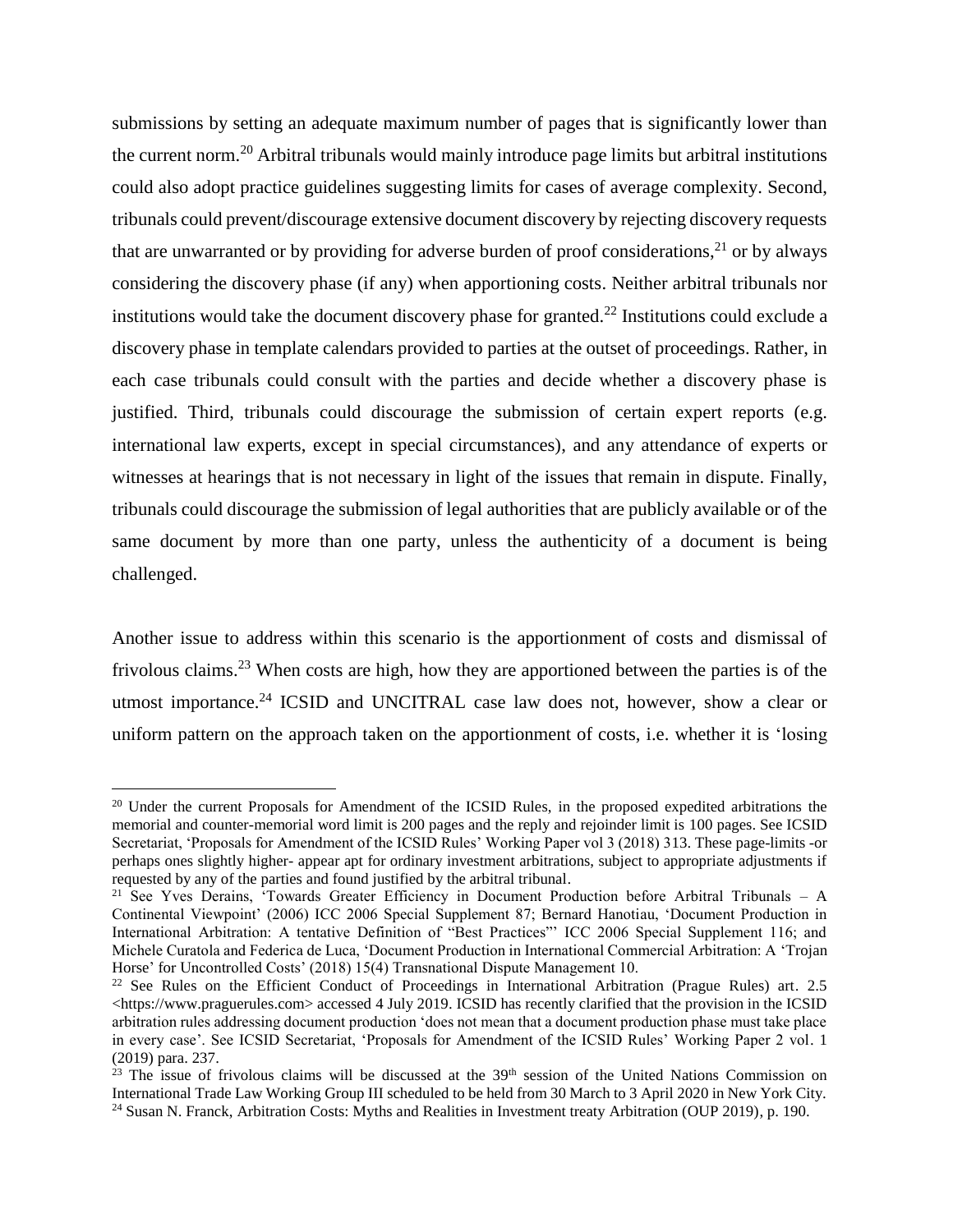party' pays, each party to pay its own costs and half of the arbitral tribunal costs, or some other form of adjusted costs order.<sup>25</sup> Thus, while it is often suggested that the modern trend in investment arbitration generally is to follow the 'loser pays' approach, a recent study shows that 'the loser-pays paradigm' is neither the dominant nor an emerging trend in investment arbitration.<sup>26</sup>

Each approach has its own advantages and disadvantages. For example, it may seem unfair for a prevailing party not to recover its costs. Yet it is often difficult to determine who is the winner and who the loser.<sup>27</sup> Further, a strict 'loser-pays' rule may deter frivolous claims but also some meritorious ones by parties concerned about facing hefty adverse costs awards. Thus, there seem to be good arguments militating in favour both of a 'loser-pays' approach and of not adopting a specific rule or presumption on costs. In the latter case, tribunals could be granted discretion to allocate costs in light of the circumstances of the case.<sup>28</sup> Nonetheless, arbitral rules could require tribunals to consider certain criteria in the exercise of such discretion and provide reasoning when distributing costs.<sup>29</sup> Under ICSID's most recent reform proposal, a tribunal allocating costs would consider:

(a) the outcome of the proceeding or any part of it; (b) the parties' conduct during the proceeding, including the extent to which they acted in an expeditious and costeffective manner; (c) the complexity of the issues; (d) the reasonableness of the costs claimed; and (e) all other relevant circumstances.<sup>30</sup>

While this kind of list provides tribunals enough leeway to consider any relevant circumstances, another factor that could be expressly mentioned is the reasonableness of the amount claimed. This could discourage unreasonably high claims,  $31$  even by parties having meritorious claims,

<sup>&</sup>lt;sup>25</sup> Ibid, pp. 192-193 fn. 76, 211-212, 217-218; Commission and Moloo (n. [13\)](#page-4-0), para. 10.47. However, the majority of UNCITRAL tribunals (perhaps reflecting the difference in the applicable provisions on costs allocation) have applied some form of adjusted costs orders. See ibid, para. 10.48.

 $26$  Franck (n. 23), p. 217. However, a link has been found between outcomes and cost-shifting, with a 'preference for shifting costs for winning investors'. Ibid, p. 218.

<sup>&</sup>lt;sup>27</sup> Arthur W. Rovine, 'Chapter 40: Allocation of Costs in Recent ICSID Awards' in David D Caron and others (eds.), *Practising Virtue: Inside International Arbitration* (OUP 2015), p. 659.

<sup>28</sup> Franck (n. [243](#page-6-0)), pp. 327-336. See also ibid, pp. 183, 197, 220.

 $29$  See ibid, p. 660.

<sup>30</sup> ICSID Secretariat (n. [221](#page-6-1)), pp. 226-227.

<sup>31</sup> See Franck (n. [243](#page-6-0)), pp. 172-173 ('*The mean investor success rate for all cases—which included cases where respondents both won and lost— was 18%, and the median was 2%. For every US\$1 claimed, investors were awarded roughly between 2– 18¢. [...] Investors' mean relative success was 35% and median relative success was*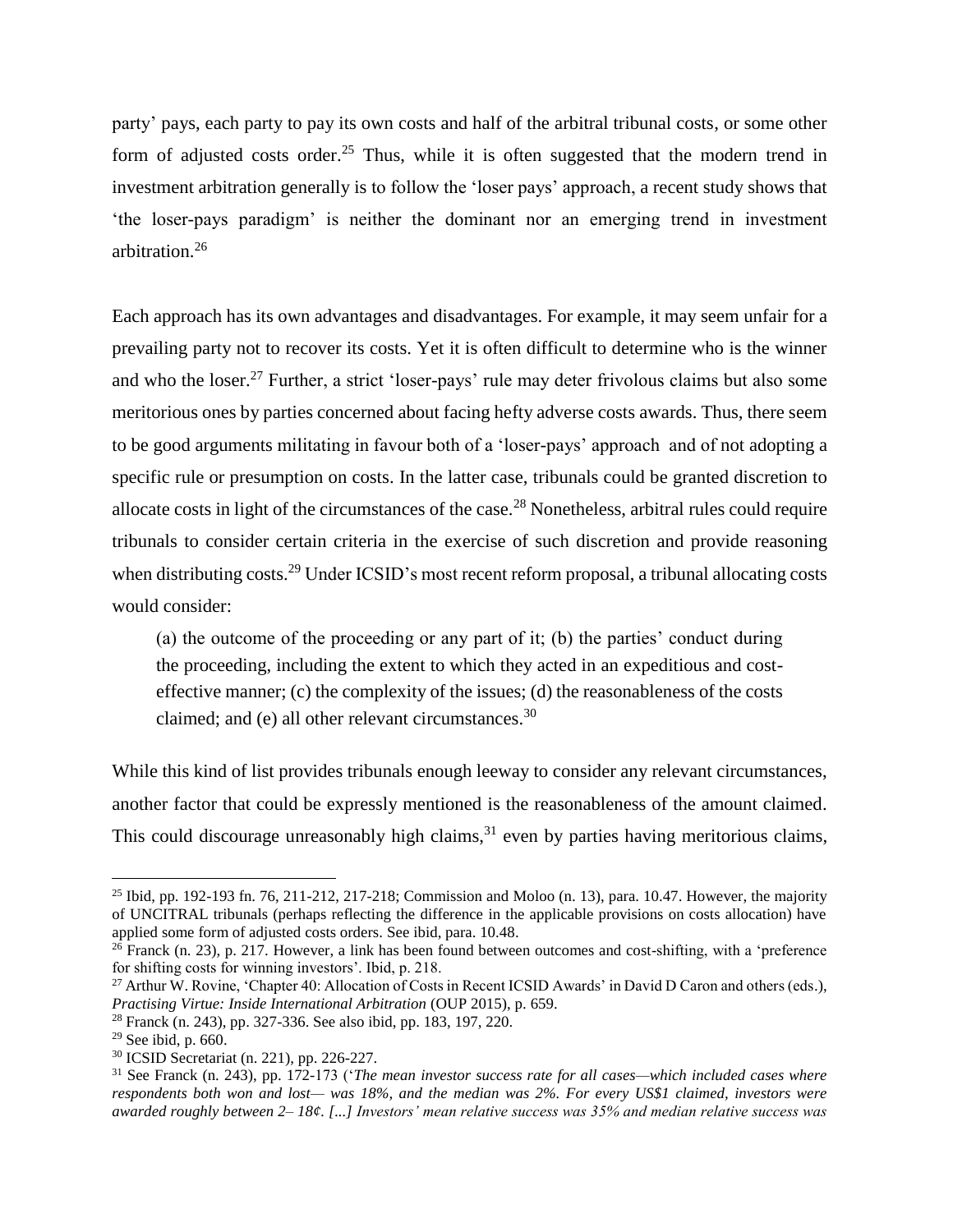since there is some evidence showing a stable relationship between a claim and compensation awarded at around 39% in cases where the investor won on the merits.<sup>32</sup> Aside from arbitral rules, further guidance on costs could be included in investment treaties.

Finally, if tribunals were required to provide early costs guidance on how the outcome of interim decisions or even certain conducts by the parties will impact cost allocation, they 'could create incentives for efficient and productive behaviour.<sup>33</sup> Even if not communicated to the parties, in certain cases arbitral tribunals could be encouraged (through institutional or procedural rules or even treaty provisions) to distribute costs as regards specific procedural instances early on in the proceedings. While this alternative would not serve the purpose of providing guidance to the parties during the subsequent phases of the arbitration, it would at least ensure that arbitral tribunals take into account such procedural phases in the final costs distribution.

#### $2.1.2$  IA + appeal

In principle, replacing *ad hoc* annulment committees or set aside proceedings with a standing appellate body should not necessarily impact party costs. The impact this reform scenario could have on party costs depends on the design of the appellate mechanism, including the level of review, e.g. *de novo* review or review limited to legal issues. If counsel have to plead the case anew, costs could be higher. If counsel plead only legal issues, costs may be similar to under the current system.

However, an appeal may amend the award and there may be no need for or no possibility of resubmission to a new arbitration, which would significantly reduce costs. Further, in the long run it is likely that an appellate mechanism would increase consistency. If certain issues need little or no discussion because the appellate body has adopted a clear position, this may significantly reduce costs related to the time counsel spends addressing fundamental issues. It

*<sup>28.7%.</sup> In other words, even where investors won, they obtained awards for roughly 30– 35¢ for every dollar claimed.*').

<sup>32</sup> See Langford, Behn and Létourneau-Tremblay (n 2) ('*Between 1990 and 2004, the ratio was 44%; fell to 36% for the period 2005 through 2010; and hovered around 36% between 2011 and 1 August 2017. The overall rate across all periods is 39%. These figures are consistent with the 2018 World Investment Report: successful claimants were awarded about 40% of the amount claimed. Similarly, Nottage and Ubilava find that the overall average in their dataset works out to an average amount awarded that is 35% of the average claimed amount*.')

<sup>33</sup> Franck (n. 23), p. 202.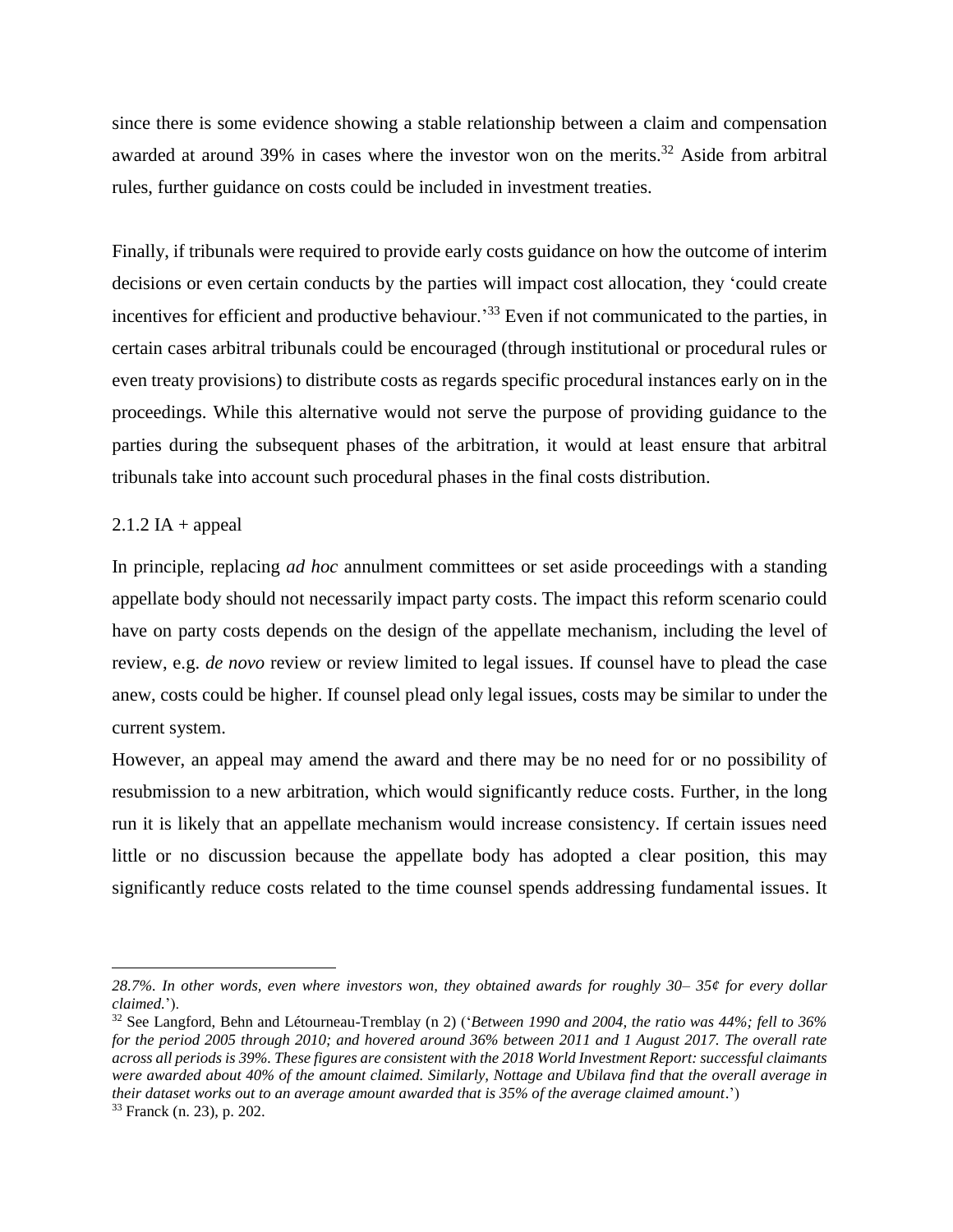may also mean that certain witnesses or experts would no longer be necessary, further reducing counsel's work.

#### 2.1.3 MIC

According to the European Union, a MIC would significantly reduce counsel costs in the following ways: *first*, time and counsel cost would not be spent choosing arbitrators, saving up to 8 months in the appointment process in an average arbitration. <sup>34</sup> *Second*, significantly less time and money would be spent on challenges. A permanent mechanism would largely remove the need for such challenges.<sup>35</sup>

Additionally, a MIC could issue procedural rules and develop practices limiting the extent to which parties resort to experts. For example, a MIC could signal that certain experts are not generally considered relevant, or frequently appoint experts itself,<sup>36</sup> thereby reducing the role of party-appointed experts. Additionally, the possible reduction of counsel fees through increased consistency, discussed in the previous section, would also apply here.

#### 2.1.4 No ISDS

With respect to domestic courts, in many domestic jurisdictions party costs are lower than in investment arbitration. However, this depends on the proceedings' length. If domestic proceedings are lengthier than investment arbitrations of similar complexity, due to additional avenues to challenge the court decision, domestic proceedings may end up being more costly.<sup>37</sup>

State-to-state arbitration is usually structured similarly to investor-state arbitrations (i.e. a threemember *ad hoc* tribunal, secretariat services, written and oral proceedings, etc.). Hence, the

<sup>&</sup>lt;sup>34</sup> Possible reform of investor-State dispute settlement (ISDS) Submission from the European Union and its Member States, UN doc. A/CN.9/WG.III/WP.159/Add.1, para. 52.

<sup>35</sup> Ibid, para. 53.

<sup>&</sup>lt;sup>36</sup> ICSID is proposing a new rule to regulate the selection, appointment, and role of experts. See ICSID Secretariat, 'Proposals for Amendment of the ICSID Rules' Working Paper vol 1 (2018) 6; ibid, vol. 3, p. 204. See also Prague Rules, art. 6. A permanent tribunal could make more frequent use of tribunal-appointed experts than current *ad hoc* tribunals by, for example, setting up rosters of pre-approved experts (thereby reducing time and costs).

<sup>&</sup>lt;sup>37</sup> For more on this issue, please see Section VIII.3) of the the report of working group 2 of the ISDS Academic Academic Forum, dealing with duration of ISDS proceedings: published as Anna De Luca, Crina Baltag, Daniel Behn, Holger Hestermeyer, Gregory Shaffer, Jonathan Bonnitcha, José Manuel Alvarez-Zarate, Loukas Mistelis, Malcolm Langford, Clara López Rodríguez, Simon Weber, 'Duration of ISDS Proceedings', (2020) 21 Journal of World Investment and Trade  $\frac{H}{H}$ .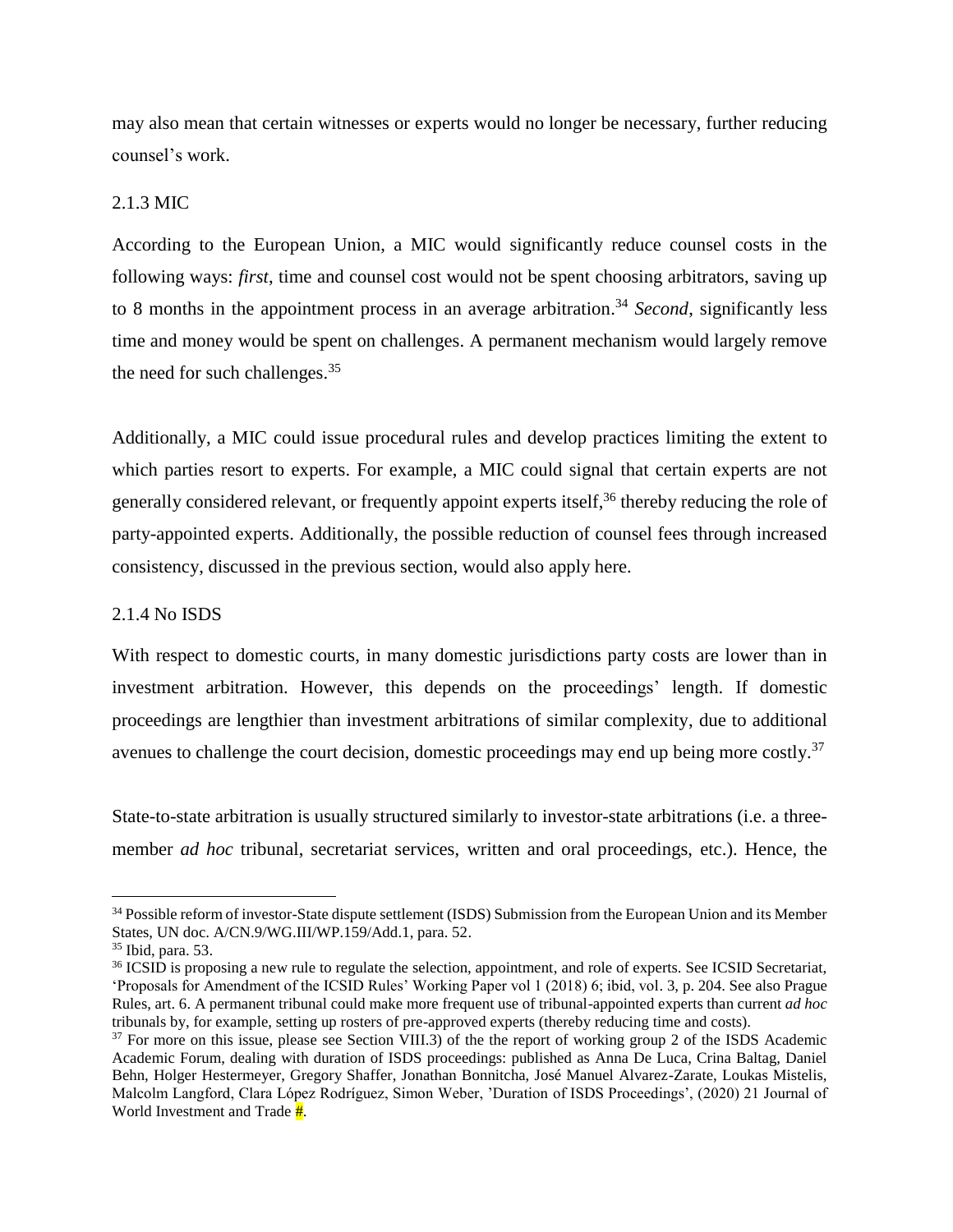arbitration itself may involve similar costs. Aside from the arbitration phase, state-to-state arbitral proceedings generally do not provide for a subsequent annulment phase and thus the associated costs are not incurred. However, state-to-state arbitration may require prior exhaustion of local remedies, <sup>38</sup> resulting in higher party costs overall than in ISDS.

#### **2.2 Tribunal Costs Under the Four Reform Scenarios**

While arbitration itself is criticised for high costs, when considering this section one should keep in mind that tribunal costs are between 7.7% and 7.9% of arbitration costs.

#### 2.2.1 IA improved

According to the figures set out in the introductory section, tribunal costs in UNCITRAL arbitration are higher (albeit not significantly) than those in ICSID arbitration. In part, this is likely because the ICSID Rules impose a cap on arbitrator fees, while the UNCITRAL Arbitration Rules do not. Therefore, non-ICSID investment arbitration could be improved by having an external body fixing uniform arbitrators' fees, rather than the arbitrators themselves (as in UNCITRAL arbitration).

Another way to lower tribunal costs would be to provide for one-member tribunals. While such tribunals are possible under the current rules, agreement of the parties is necessary and in the absence of agreement a three-member tribunal is the default. ICSID's proposed expedited arbitration would be conducted before a sole arbitrator, <sup>39</sup> unless the parties notify the Secretariat of a different agreement within 30 days from registration of the request for arbitration.<sup>40</sup> A similar default rule could apply to all investment arbitrations –not just expedited arbitrations– where the amount claimed is below a certain threshold.

Institutions could also issue non-binding guidelines as to arbitrators' fees. For example, stating what is, in principle, a reasonable proportion of the president's fees for drafting the award relative to the other arbitrators' fees. The guidelines could also provide for consultations between the

<sup>&</sup>lt;sup>38</sup> In principle, the exhaustion of local remedies will be required when the state has been injured indirectly (i.e., through a national). See Draft Articles on Diplomatic Protection with commentaries (adopted in 2006), p. 45.

<sup>&</sup>lt;sup>39</sup> See ICSID Secretariat, 'Proposals for Amendment of the ICSID Rules' Working Paper 3 vol. 1 (2019), p. 159.

<sup>40</sup> See ICSID Secretariat (n. 21), p. 298.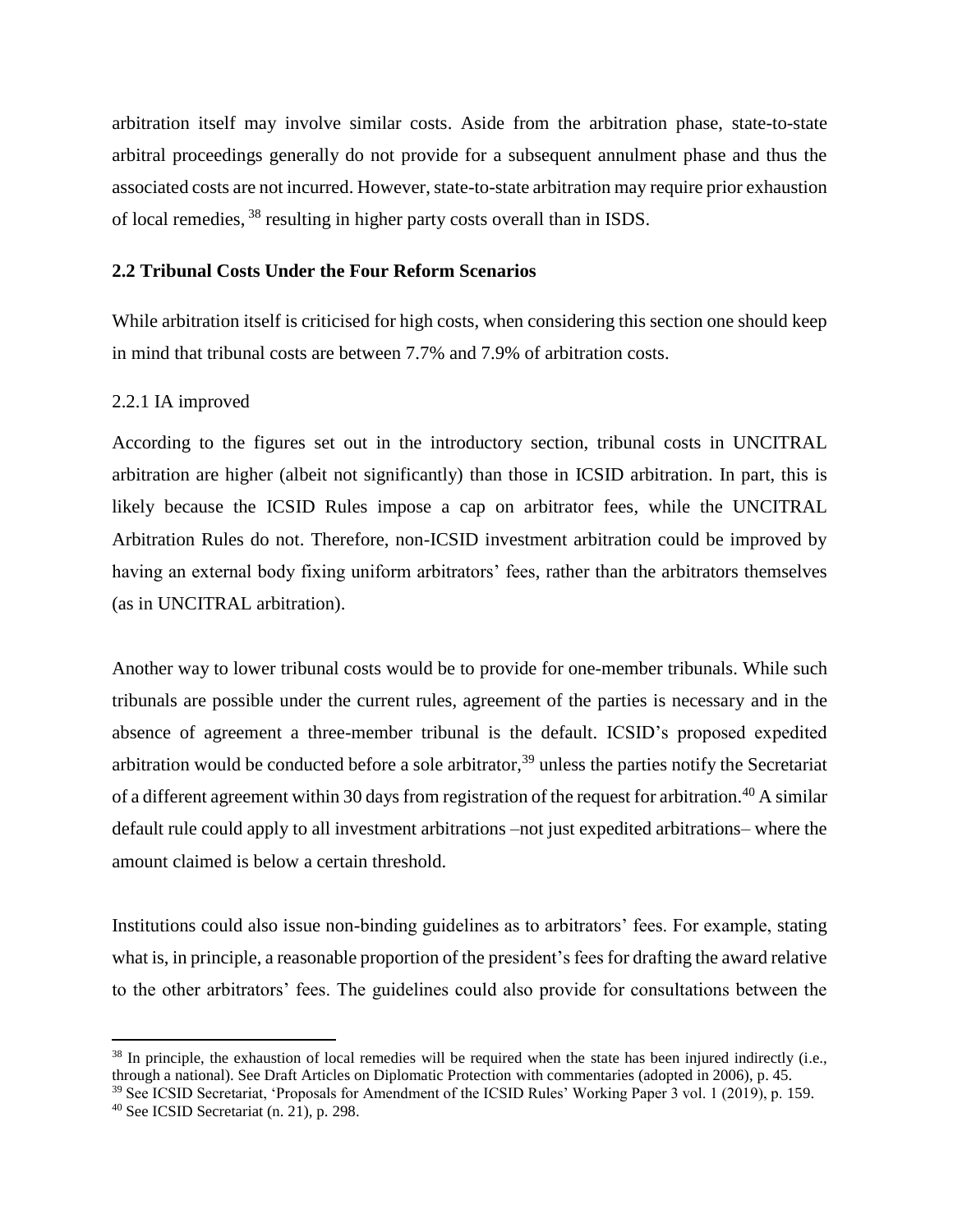institution and the arbitrators on the fees charged as the case progresses (which in practice sometimes do take place, but without any guiding principles). Final awards could always include the amount of fees and expenses incurred by each arbitrator.

#### $2.2.2$  IA + appeal

The cost of an appellate mechanism would depend on its design and overall architecture. For example, whether it would be a standing appellate body or a roster, the number of members, the arbitrators' salary or hourly fee (as applicable), and any retainer fee (if applicable).<sup>41</sup>

In terms of the amount of arbitrator hours necessary to deal with a dispute, an enlarged scope of review *vis-à-vis* current annulment or set-aside proceedings could, in theory, entail more hours. However, this may be more than offset by, *inter alia*, the increased consistency of an appellate mechanism, for reasons similar to the ones discussed above in relation to party costs, and the power of the appellate body to modify awards (making the resubmission of the dispute to a new tribunal unnecessary or unavailable).

#### 2.2.3 MIC

 $\overline{a}$ 

The considerations discussed in the two preceding sections are also relevant here. Further, to the extent members of the MIC would receive a fixed salary, it is foreseeable that such salaries would be lower than if the judges were paid on an hourly basis (as is currently the case with arbitrators). Of course, this assumes that the MIC would, in due course, have a reasonably busy caseload. The European Union is of the same view, claiming that adjudicators in a standing mechanism would not have incentives that may impact on costs, as their remuneration would not be linked to the time spent on a particular case, likely leading to better case management. For example, arbitrators would more likely suggest a reasonable length of hearings and avoid post-hearing briefs unless the issues in dispute justify them.<sup>42</sup>

<sup>&</sup>lt;sup>41</sup> A retainer fee may not be necessary if the number of cases being heard by the appellate body requires its members to serve on a permanent basis and thus receive the full salary.

<sup>&</sup>lt;sup>42</sup> Possible reform of investor-State dispute settlement (ISDS) Submission from the European Union and its Member States, UN doc. A/CN.9/WG.III/WP.159/Add.1, para. 54.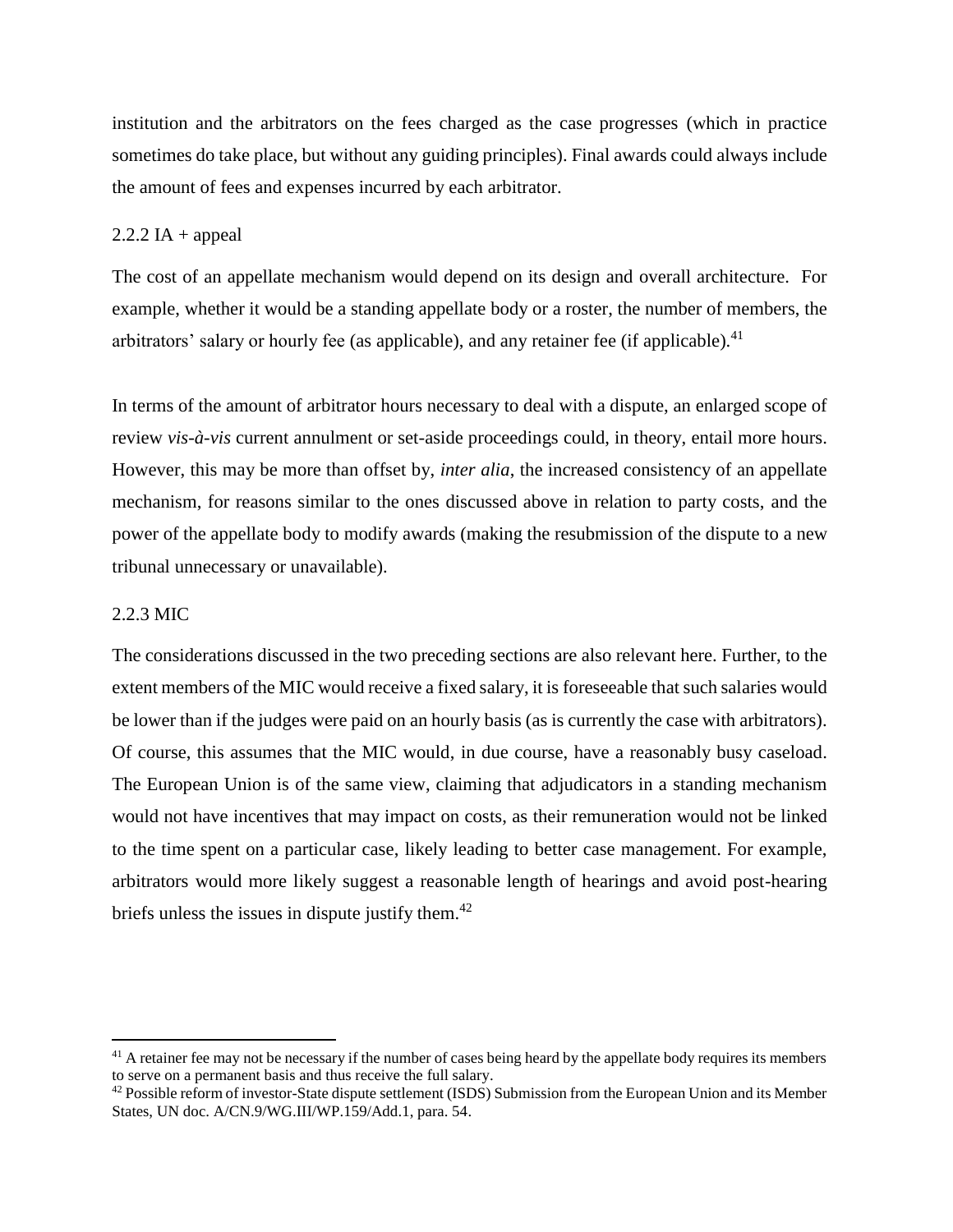#### 2.2.4 No ISDS

Tribunal costs in national jurisdictions may be lower than in ISDS, but this requires a case-bycase comparison. Further, in national jurisdictions where tribunal costs are determined as a percentage of the amount claimed, such costs may be higher than if the case were submitted to ISDS. Regarding state-to-state arbitration, in principle, there is no difference as to arbitrators' fees *vis-à-vis* ISDS.

#### **2.3 Conclusions on costs generally**

Party costs are considerably higher than tribunal costs. Hence, the crucial issue to tackle is party costs. Yet confronting these costs head-on is not easy, not least because costs incurred in counsel and expert fees are directly agreed by each party and thus in some ways outside the arbitral process itself. In addition, high party costs are often driven by the complexity of a case and the conduct of the parties. Further, in some cases there may be a tension between significantly reducing lawyer fees and reducing costs, since the involvement of less experienced counsel in international arbitration may sometimes result in more lengthy and thus more costly arbitral proceedings.<sup>43</sup>

<span id="page-12-0"></span>However, several measures are available to reduce costs in the four scenarios. Such measures include, for example, establishing limits to the number and length of written submissions, discouraging extensive document discovery or the submissions of certain expert reports and publicly available legal authorities, and developing criteria for apportioning costs that would penalize unjustified inefficiencies or misbehaviours by the parties. Generally speaking, any reform proposal that will likely result in more consistency in the case law would also likely result in a reduction of costs.<sup>44</sup>

# **3. Length of Proceedings and Costs**

<sup>43</sup> Philipp Habegger, 'Chapter 18, Part V: Saving Time and Costs in Arbitration' in Manuel Arroyo (ed), *Arbitration in Switzerland: The Practitioner's Guide* (Kluwer Law International 2018), p. 2598.

<sup>44</sup> See UNCITRAL (n. [8\)](#page-3-0), para. 13: '[p]articular attention was drawn to the lack of predictability as a cause for increased cost and duration.'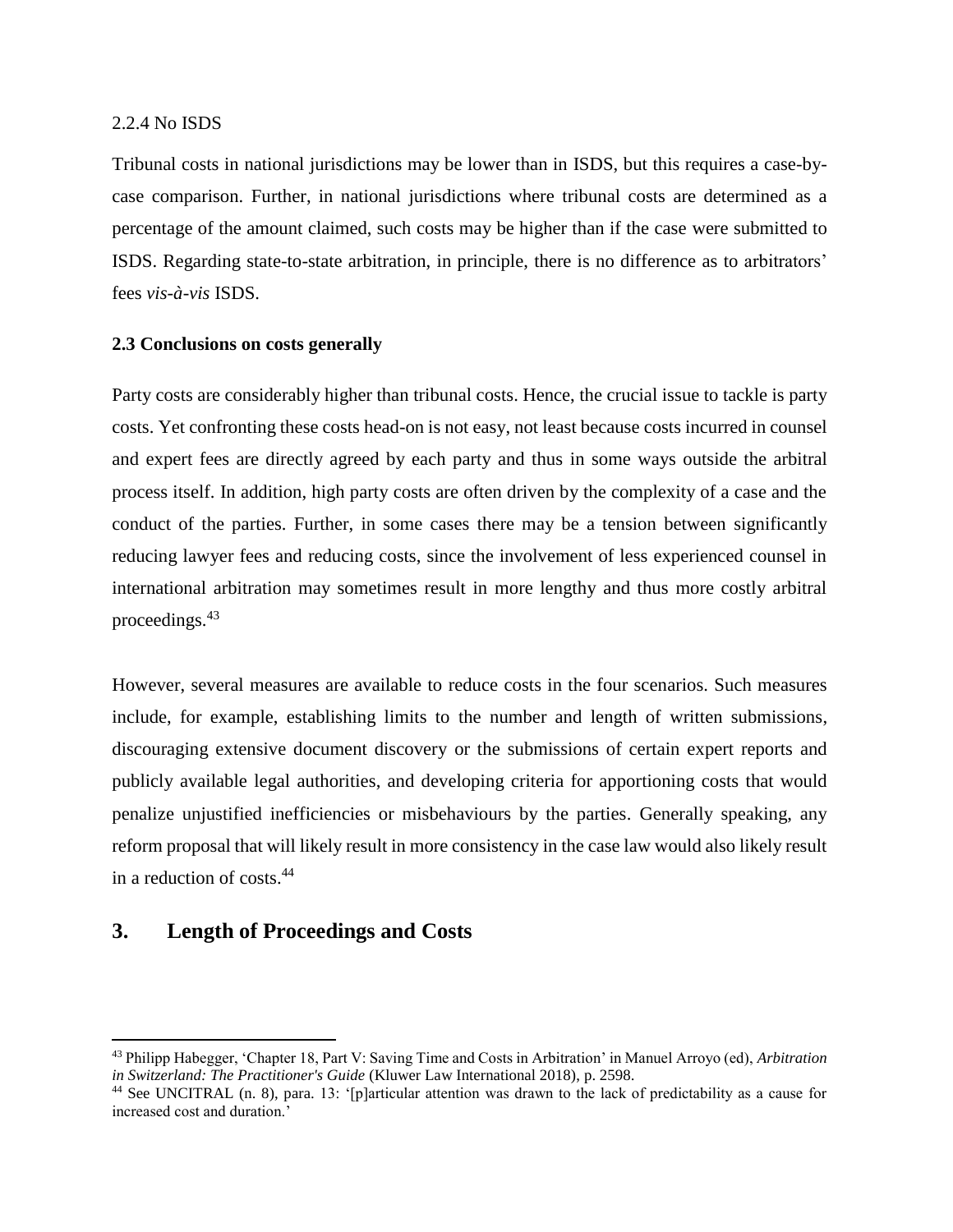<span id="page-13-3"></span><span id="page-13-1"></span><span id="page-13-0"></span>Excessive costs in international arbitration are inevitably linked to the length of proceedings.<sup>45</sup> The correlation between duration and costs can be explained, in the simplest form, as: the longer the proceedings, the higher the costs.<sup>46</sup> A lack of efficiency and the associated costs have become an ever-growing criticism of international arbitration.<sup>47</sup> In respect of investment arbitration, this debate on efficiency is a somewhat recent concern,<sup>48</sup> likely due to the excessive duration of many investment arbitration proceedings. For example, in 2015 such proceedings under the ICSID Arbitration Rules lasted 39 months on average.<sup>49</sup>

Efficiency concerns can also be identified in the perception of ISDS users. A 2014 survey found that 95% of all ISDS respondents considered the duration of arbitral proceedings and the availability of arbitrators to be issues of concern, 85% were concerned about time spent by arbitrators to issue their awards, and 75% were in favour of limiting document disclosure.<sup>50</sup>

<span id="page-13-2"></span>The literature shows that the essential improvement of cost-efficiency by minimising time requires streamlining proceedings,<sup>51</sup> through a holistic, multi-faceted approach involving all stakeholders, including States (when negotiating international investment agreements (IIAs), the parties and counsel,<sup>52</sup> arbitrators, and arbitral institutions.<sup>53</sup>

Within this approach, the principal issue is the characteristics of the ISDS system that can affect time-cost efficiency. These fall within three categories:

<sup>45</sup> Working Group 2 of the ISDS Academic Forum addresses the issue of excessive duration of ISDS proceedings. Accordingly, this section is focused on cost implications of the length of proceedings only.

<sup>46</sup> ICC Commission Report, 'Controlling Time and Costs in Arbitration' (2018), p. 6.

<sup>47</sup> Queen Mary University of London and White & Case, 'International Arbitration Survey: Improvements and Innovations in International Arbitration' (2015) 3; and IBA Arbitration Subcommittee on Investment Treaty Arbitration, 'Report on Consistency, Efficiency and Transparency in Investment Treaty Arbitration' (2018), p. 36. <sup>48</sup> Lars Markert, 'Efficiency and Investment Arbitration - New Developments and the Need for a Multi-Dimensional Approach'(2018) 4 Transnational Dispute Management 2; and IBA Arbitration Subcommittee (n. [476](#page-13-0)).

<sup>49</sup> ICSID, 'Annual Report 2015' (2015) 31 <https://icsid.worldbank.org/en/Documents/resources/ICSID\_AR15\_ENG\_CRA-highres.pdf> accessed 4 July 2019.

<sup>&</sup>lt;sup>50</sup> IBA Subcommittee on Investment Treaty Arbitration, 'Report on the Subcommittee's Investment Treaty Arbitration Survey' (2016) Q44; and IBA Arbitration Subcommittee (n. [476](#page-13-0)).

<sup>51</sup> Franck (n. [243](#page-6-0)), pp. 317-336.

<sup>&</sup>lt;sup>52</sup> The focus here is on the design of the ISDS system. Specific party concerns, such as the choice of counsel or the role of in-house counsel, fall beyond the scope of this article.

<sup>53</sup> Markert (n. [487](#page-13-1)).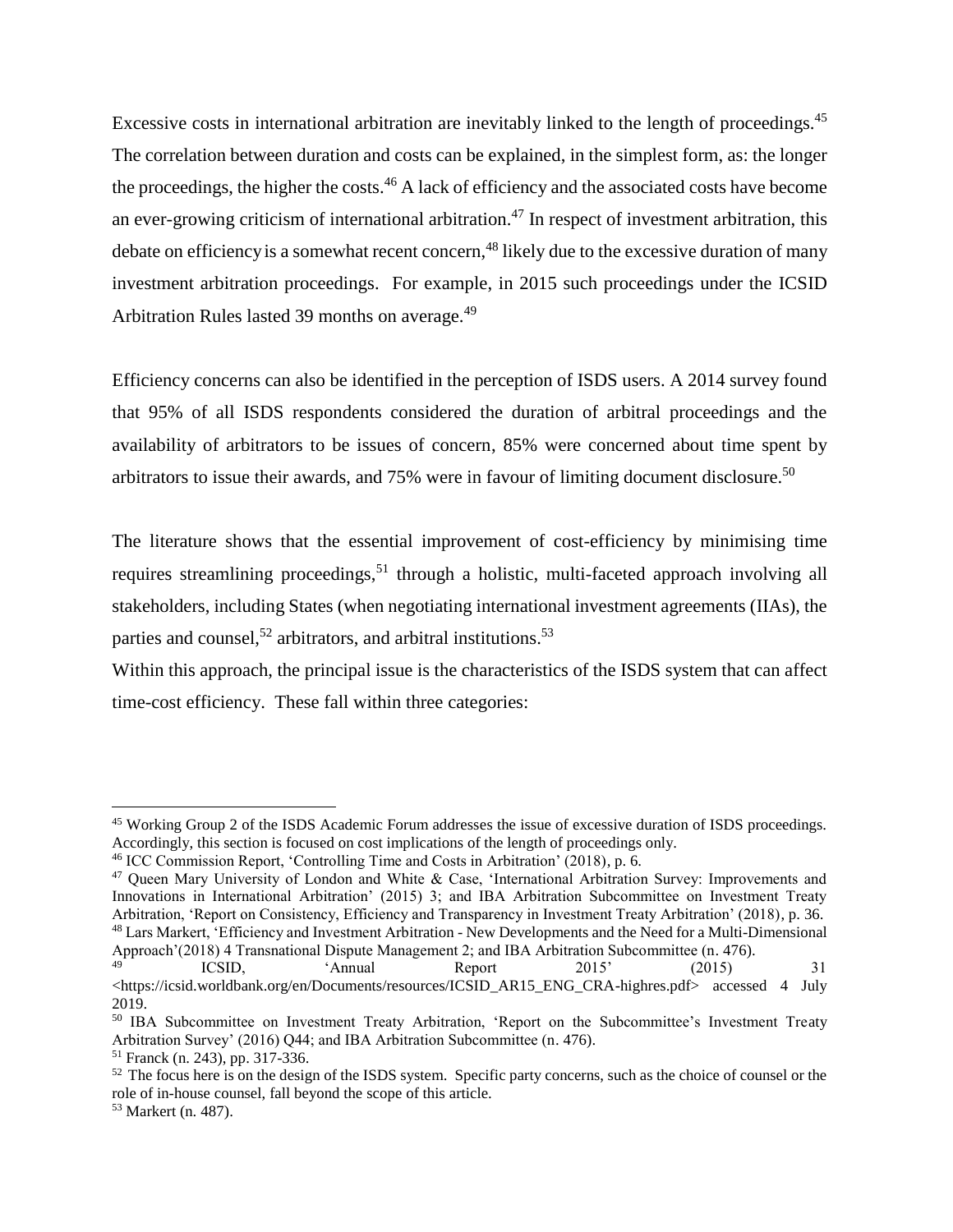- <span id="page-14-0"></span>1) Systemic issues involving the structure and wording of arbitration clauses in IIAs and contracts, <sup>54</sup> as well as the tools in arbitration rules or guidance notes or communications. International organizations' soft law instruments, such as guidance notes, rules, recommendations or papers, also play a role at the systemic level.
- 2) Structural issues involving the structure of the arbitration from filing of the request for arbitration to the rendering of the award and any post-award proceedings. The structure is heavily influenced by the framework in the arbitration rules chosen by the parties and, where flexibility is allowed, the procedural choices parties make.<sup>55</sup>
- 3) Arbitral tribunal issues involving the way an arbitral tribunal is composed and the powers bestowed upon it.

What follows is an open list of actions in respect of each category, to achieve an optimized timecost efficiency of the arbitral proceedings.

## **3.1 Systemic Solutions**

As regards the *arbitration clause*, whether in a contract or an IIA, a clearly written and sophisticated arbitration clause can improve the efficiency of proceeding. Simple and clear arbitration clauses avoid uncertainty and disputes over the meaning and effect of the clause, the arbitral tribunal's jurisdiction and the process of appointing arbitrators.<sup>56</sup> Measures to optimize arbitration clauses include introducing settlement provisions, <sup>57</sup> prescribing document-only proceedings for claims less than a set amount and a full proceeding for claims for more than such amount, <sup>58</sup> and the increased use of model arbitration clauses issued by recognized arbitral institutions.

<sup>54</sup> Habegger (n[. 432](#page-12-0)), pp. 2595-2614.

<sup>&</sup>lt;sup>55</sup> The parties and their counsel may make choices affecting the procedure of the arbitration (e.g., bifurcating the proceedings, filing arbitrator challenges, using technology such as green filings, limiting written submissions and/or document production, etc.).

<sup>56</sup> Habegger (n. [543](#page-14-0)).

<sup>57</sup> IBA Arbitration Subcommittee (n. [476](#page-13-0)), p. 47.

<sup>58</sup> Markert (n. [487](#page-13-1)), p. 34.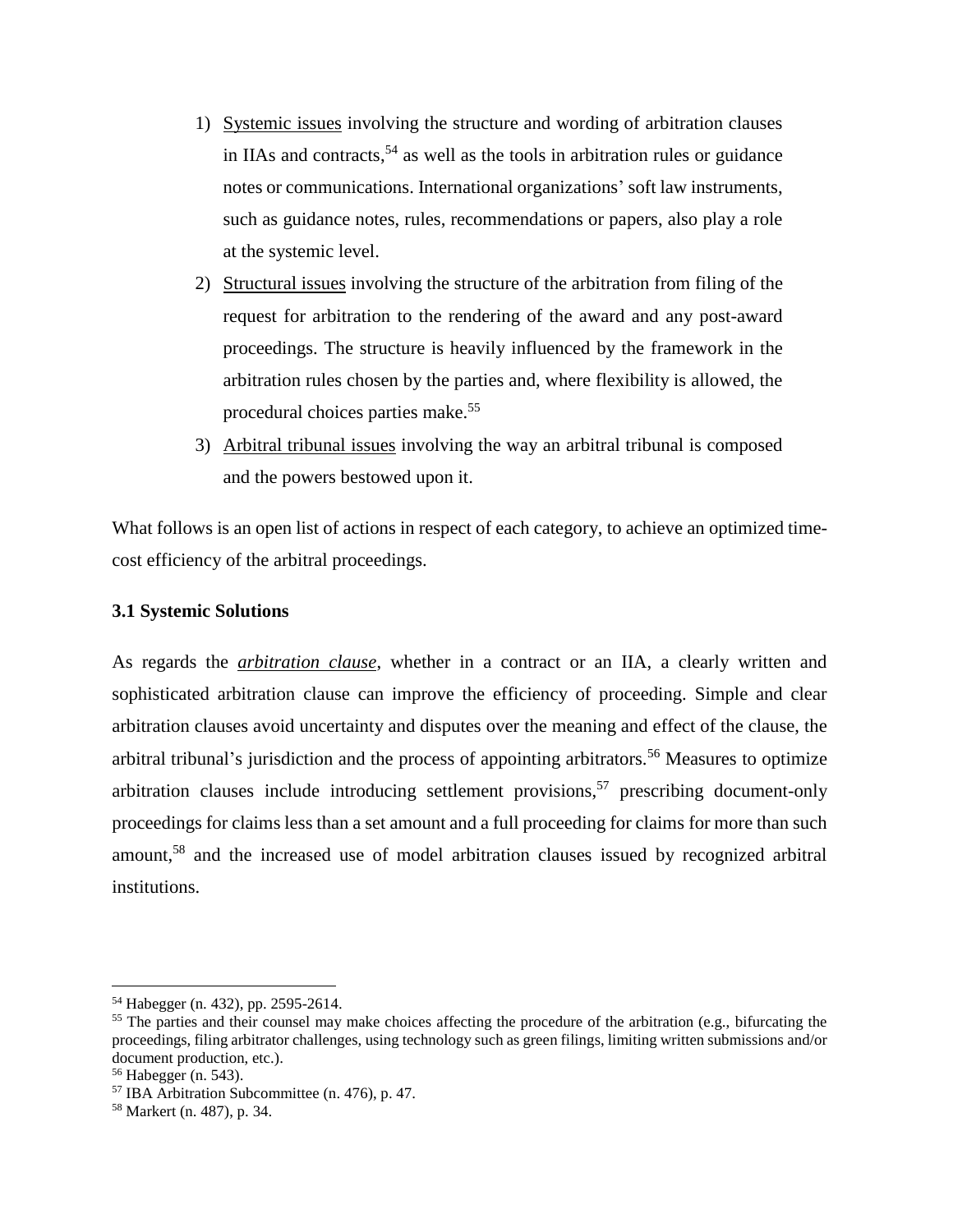*Arbitral institutions* can amend their rules to provide for more efficient proceedings, thus decreasing duration and costs. For example, irrespective of the default position under their rules, arbitral institutions may actively inform the parties of the benefits of a sole arbitrator or nominating a younger, lesser known arbitrator.<sup>59</sup> They may also inform the parties of other ADR mechanisms,<sup>60</sup> or amend their rules to allow parties to re-evaluate the possibility of early settlement at distinct points during the arbitration.

# **3.2 Structural Solutions**

#### 3.2.1 Pre-constitution of the arbitral tribunal

<span id="page-15-0"></span>The simplest way to reduce arbitration time and costs is to avoid it altogether through *early settlement promotion*. To promote claim settlement procedures, parties must be informed of any mechanism available to them as soon as the arbitral institution becomes involved in the dispute.<sup>61</sup> Alternatively, another way of encouraging early settlement is resorting to the Calderbank settlement process. A Calderbank settlement offer is 'without prejudice save as to costs' and, therefore, where a winning party refuses an earlier settlement offer made by the losing party, the losing party may produce the existence and terms of that settlement offer to the arbitrator for the purpose of determining costs. If the prevailing party's award of damages is less than the earlier, rejected settlement offer, then the losing party may receive costs from the winning party.<sup>62</sup> In the case of *unmeritorious claims*, time and costs could be saved if arbitral institutions could establish a system by which such unmeritorious claims could be dismissed at an early stage of the proceedings; for example, through a procedure involving the dismissal of a claim at the time of registration for manifest lack of legal merit. In the case of ICSID arbitration, Article 36.3 of the ICSID Convention grants the Secretary-General the power to dismiss claims before the

<sup>59</sup> IBA Arbitration Subcommittee (n. [476](#page-13-0)), p. 38. This approach could also address the concern raised at UNCITRAL Working Group III sessions regarding repeat appointments by a limited number of arbitrators. See, for example, UNCITRAL Working Group III 36<sup>th</sup> session held at Viena (29 October-2 November 2018), Doc. A/CN.9/WG.III/WP.152, paras 18-20; and 36<sup>th</sup> session held at Viena (14 October-18 October 2019), Doc. A/CN.9/WG.III/WP.169, paras. 17, 37, 59

 $60$  Ibid, pp. 43-47.

<sup>61</sup> Ibid, pp. 43-44.

<sup>62</sup> Adam J Weiss and others, 'Techniques and Tradeoffs for Incorporating Cost- and Time-Saving Measures into International Arbitration Agreements' 34(2) Journal of International Arbitration (Kluwer Law International 2017), pp. 257-274.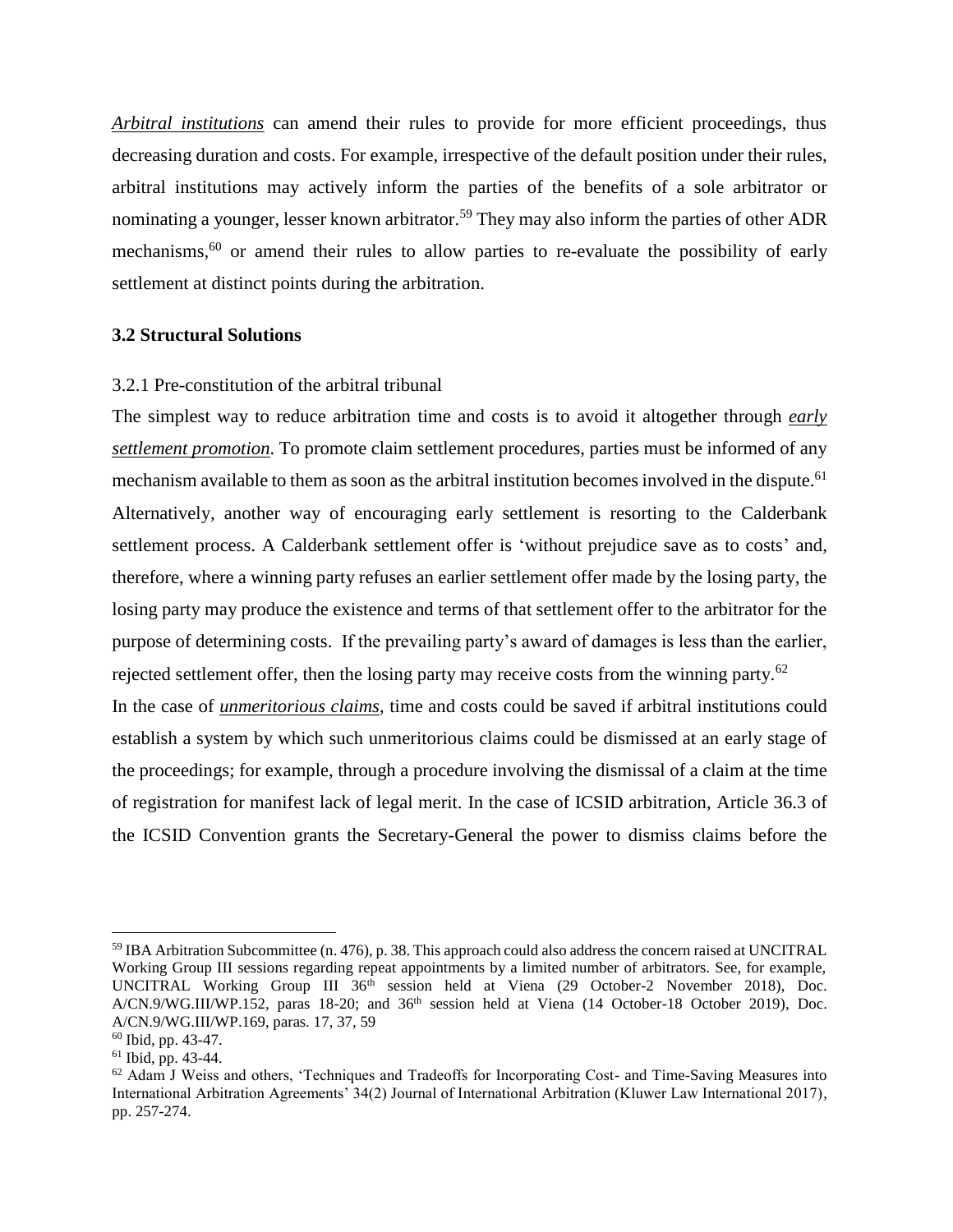constitution of the arbitral tribunal, if the dispute is manifestly outside the jurisdiction of the ICSID.

In the past few years, emergency arbitrator procedures have been incorporated into several arbitration rules as a means of promoting time-cost efficiency. Such procedures allow parties to request provisional measures before the constitution of the arbitral tribunal to facilitate and expedite the future proceeding.<sup>63</sup> Under the ICC Arbitration Rules, for example, parties can obtain urgent, temporary relief through an emergency arbitrator procedure. <sup>64</sup> The emergency arbitrator's order may be revisited later by the arbitral tribunal. Another example is the emergency arbitrator procedure under the Stockholm Chamber of Commerce (SCC) Rules, where an emergency arbitrator is appointed within 24 hours and must make a decision no later than five days from the date the application is referred to them.<sup>65</sup>

Finally, expedited procedures may also reduce the duration and costs of proceedings in some cases.<sup>66</sup> For example, the ICC has Expedited Procedure Rules for proceedings under USD 2 million,<sup>67</sup> but parties may agree to opt out. A similar arrangement is being proposed by ICSID. Under the Expedited Procedure Rules, the ICC Court appoints a sole arbitrator notwithstanding any contrary provision of the arbitration agreement. This type of procedure imposes shorter time frames to hold a case management conference and for issuance of the award, permits documentonly proceedings and/or limits the length and scope of submissions and evidence.

#### 3.2.2 Post-constitution of the Arbitral Tribunal

If the *dismissal of unmeritorious claims* is not possible before the constitution of the arbitral tribunal, there are mechanisms to do so afterwards.<sup>68</sup> The creation of adequate structures to deal

<sup>63</sup> Markert (n. [487](#page-13-1)), pp. 10-16; e.g., 2017 SCC Rules, Appendix II; SIAC IA Rules, art. 27.4 and Schedule 1; CIETAC IIA Rules, art. 40.1 and Appendix II.

<sup>&</sup>lt;sup>64</sup> ICC Arbitration Rules (entered into force 1 January 2012 and revised 1 March 2017) (ICC Rules) art. 29 and Appendix V.

<sup>65</sup> SSC Arbitration Rules (entered into force 1 January 2017) (SCC Rules) Appendix II, arts. 4.1 and 8.1.

 $66$  IBA Arbitration Subcommittee (n. [476](#page-13-0)), pp. 51-52.

<sup>67</sup> ICC Rules, art. 30 and Appendix VI.

<sup>68</sup> E.g., ICSID Convention Arbitration Rules (entered into force 10 April 2006) (ICSID Rules) art. 41.5; SCC Rules, art. 39; SIAC Investment Arbitration Rules (entered into force 1 January 2017) (SIAC IA Rules) art. 25.1; and CIETAC IIA Rules (entered into force 1 January 2015) (CIETAC IIA Rules) art. 26. See also Markert (n. [487](#page-13-1)), pp. 16-22.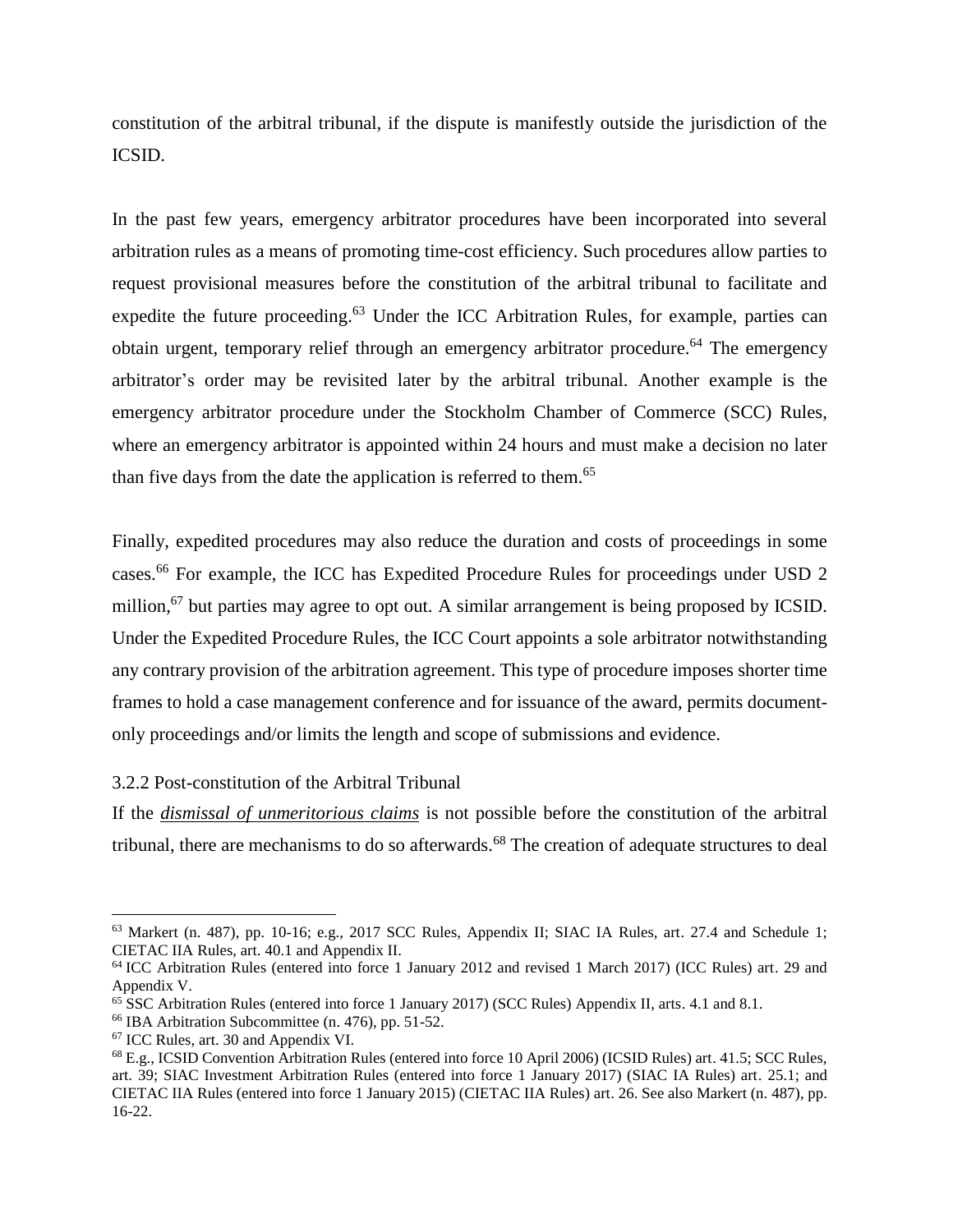with either legally, factually, or jurisdictionally meritless claims is, however, advisable.<sup>69</sup> Several institutions offer a procedure for early dismissal of claims on an expedited basis after the constitution of the arbitral tribunal.<sup>70</sup> Under ICSID Arbitration Rule 41.5 a party may file a preliminary objection within 30 days of the constitution of the arbitral tribunal, which must be resolved at the latest at the first session, within 60 days of the constitution of the tribunal.

Initial reactions to the 2006 introduction of ICSID Arbitration Rule 41.5 allowing for summary dismissal of claims manifestly without legal merit were mixed.<sup>71</sup> However, more recent assessments appear more favourable.<sup>72</sup> It is expected that, as the case law on this rule develops, the criteria for the application of similar provisions will become more firmly established, thereby allaying fears of unjustified summary dismissals. Notwithstanding this, it would be desirable for states to provide further guidance on the conditions for the application of summary dismissal provisions. For example, by clarifying whether they apply to jurisdiction/admissibility, merits issues, or both. These clarifications could be included in arbitral rules or in IIAs themselves.

The use of *Case Management Conferences* (CMCs) may contribute to time-cost efficient arbitral proceedings by narrowing the issues and contested facts. Some authors suggest that at least one CMC should be mandatory,  $^{73}$  as is ICSID's latest proposal. To improve CMCs' efficacy, parties should consider whether to hold the conference without a physical meeting. The client representatives and witnesses should also be kept informed of the input required from them to comply with the timetable.<sup>74</sup> However, arbitral tribunals should avoid turning CMCs into a further opportunity for parties to argue their case by clearly establishing the purpose and scope beforehand and actively preventing the parties from departing from the intended purpose. Otherwise, CMCs could end up broadening, not narrowing, the issues the tribunal would have to decide.

 $69$  IBA Arbitration Subcommittee (n. 46), pp. 41-42.

<sup>70</sup> ICC Rules; SIAC Rules (entered into force 1 August 2016) (SIAC Rules) art. 29.1; SCC Rules, art. 39; CPTPP Rules (entered into force 30 December 2018) art 1, which incorporates TPP Rules, art. 9.23.4.

<sup>71</sup> Markert (n [487](#page-13-1)), p. 18.

<sup>72</sup> Ibid, p. 22.

<sup>73</sup> Franck (n. [510](#page-13-2)), and ICSID Secretariat (n. [221](#page-6-1)), p. 165.

<sup>74</sup> Habegger (n. [432](#page-12-0)), p. 2601.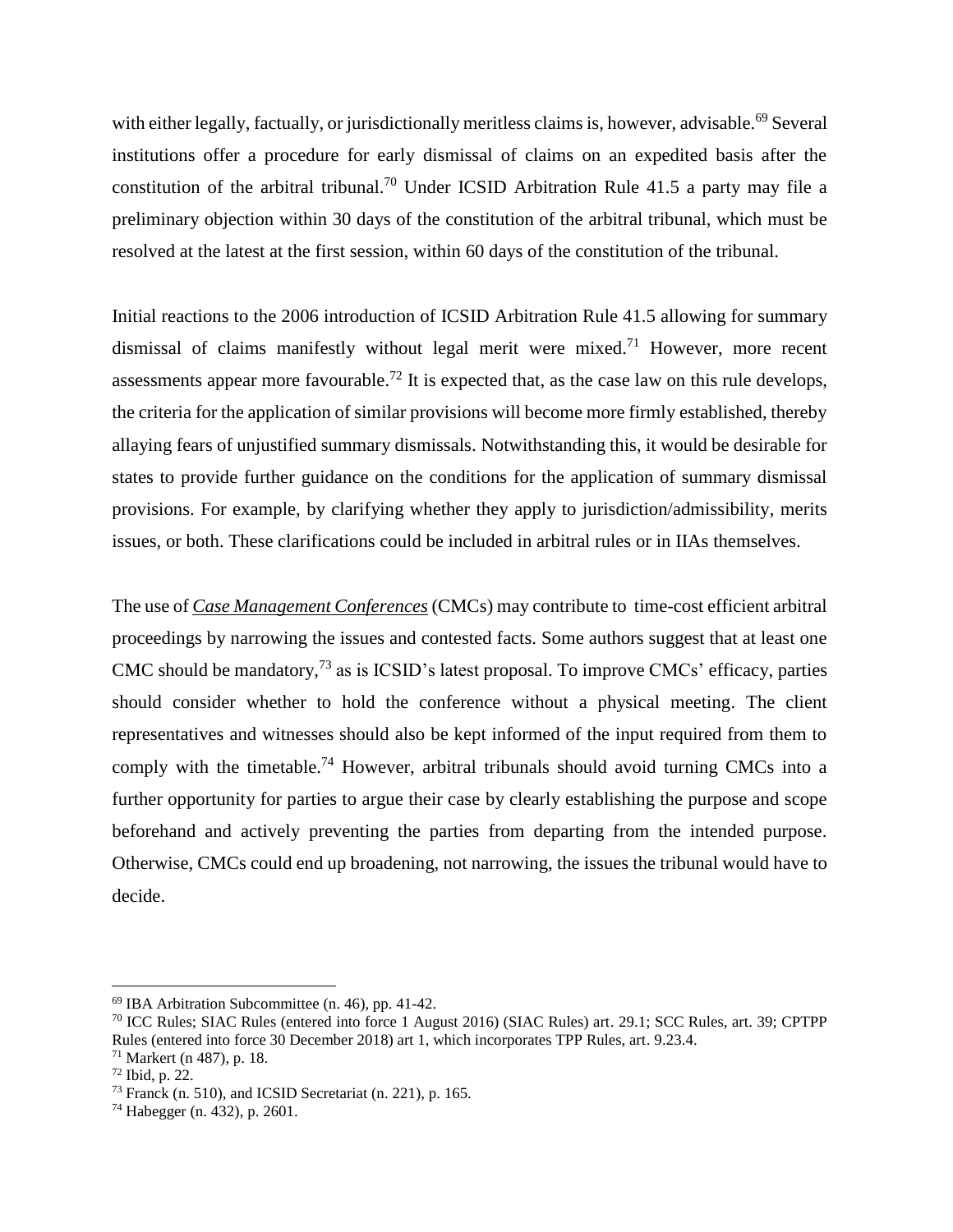Setting up norms that guide decisions on bifurcation of proceedings may also be an effective mechanism to save time and costs, Recent studies show that bifurcated cases take 1 to 1.5 years longer to complete than a non-bifurcated case.<sup>75</sup> As such, the parties and the tribunal should assess whether bifurcation is warranted considering its possible impact on time and costs. Yet it should not be assumed that bifurcation, particularly between jurisdiction and the merits, will in every case extend the proceedings. Particularly when one or more of the jurisdictional objections are separable from the merits debate and *prima facie* have merit, a complete or partial bifurcation between the jurisdictional and merits phases may actually save time.

An obvious solution to improve time-cost efficiency isto establish stricter time limits throughout proceedings. Some arbitration rules already include short time limits.<sup>76</sup> For example, 35 days to respond to the notice of arbitration under the SIAC IA Rules. As ICSID is proposing, in order to promote parties' compliance with time limits new rules could provide that, after the expiry of a time limit, party activities shall be disregarded unless there are special circumstances justifying the delay.<sup>77</sup> The limit for this is, of course, guaranteeing each party's right of defense and to fully present its case. Accordingly, it should be considered that the claimant would typically have several months to prepare the notice of arbitration, whilst the respondent would only be in a position to respond once the request is received (even if they had some knowledge of the dispute prior).

A *more precise regulation of multiple parties* in multiparty and multicontract arbitrations inevitably would simplify the complexity and length of such proceedings. Therefore, the conditions that regulate joinders, multiparty, and multicontract arbitrations must set clear conditions<sup>78</sup> and allow speedy resolution procedures to avoid wasting time and money by making claims that are without merit or are against parties not within the tribunal's jurisdiction.<sup>79</sup>

<sup>75</sup> Daniel Behn, Tarald Berge and Malcolm Langfordothers, 'Explaining Delays in International Investment Arbitration', PluriCourts Working Paper; February 2019 and ICSID, 'Annual Report 2018' (2018).

<sup>76</sup> For example, SIAC IA Rules, art. 4.1 and CIETAC IIA Rules, art. 9.1.

 $77$  Franck (n. [51\)](#page-13-2).

<sup>78</sup> For example, UNCITRAL Arbitration Rules (as revised in 2010) (UNCITRAL Rules) art. 17.5; and ICC Rules, arts. 7-10.

<sup>79</sup> ICC Commission Report (n. [465](#page-13-3)), p. 15.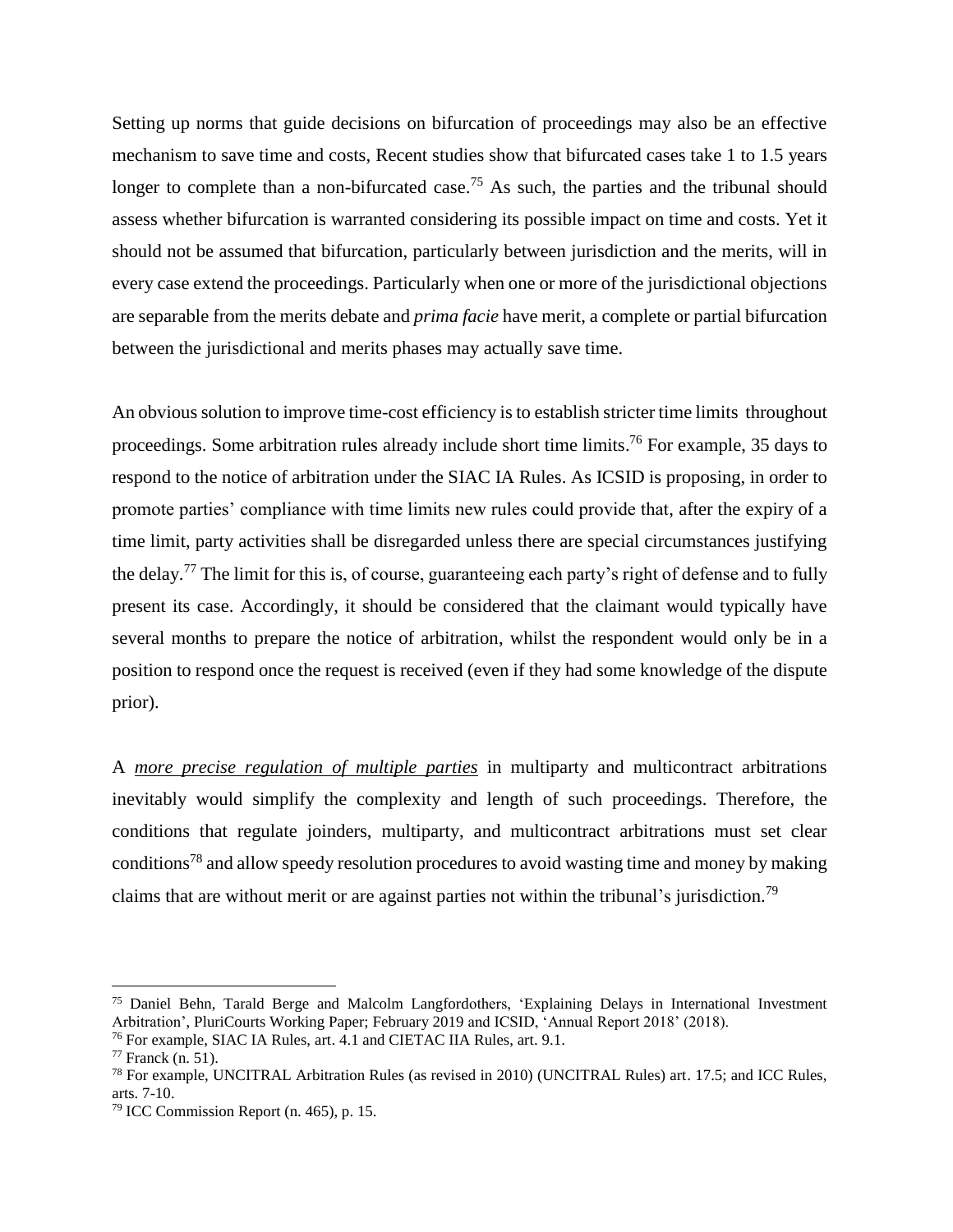#### 3.2.3 Written submissions

More detailed first submissions could facilitate the framing of the issues in dispute at an early stage of the proceedings. A more detailed notice of arbitration and/or statement of claim may produce greater procedural efficiency by front-loading the proceedings and introducing greater clarity about the respective arguments of the parties.<sup>80</sup> This approach has been adopted in the UNCITRAL Rules, which even allow the claimant to elect to treat his notice of arbitration as the statement of claim.<sup>81</sup> This is also being considered by ICSID.

<span id="page-19-0"></span>As already discussed, limiting the length and number of submissions could also significantly impact time and cost of the arbitration proceeding, especially in the second round, to help parties focus on the key issues and reduce repetition.<sup>82</sup> These limitations may depend on the type of proceeding.<sup>83</sup> Post-hearing submissions should also be minimized and limited to issues raised at the hearing or specific questions of the arbitral tribunal.<sup>84</sup>

Regarding evidence production, at the outset, arbitral tribunals should consider whether a document production phase (discovery) is necessary. If so, the tribunal should always encourage counsel to produce evidence concisely. A key aspect in this regard is the timing of discovery. In principle, it should be scheduled after the parties have exchanged a first round of briefs to narrow production to the most essential elements.<sup>85</sup> Moreover, the arbitral tribunal should consider the burden of proof so as to deny requests by a party that is not required to provide evidence on a given issue.<sup>86</sup>

<span id="page-19-1"></span>Aside from bifurcation, other procedural events that most significantly lengthen proceedings include arbitrator challenges, replacements, and dissenting opinions.<sup>87</sup> Consequently, in order to

<sup>80</sup> Markert (n. [487](#page-13-1)), p. 25.

<sup>81</sup> UNCITRAL Rules, art. 20. See also ICC Commission (n. [46\)](#page-13-3), p. 11.

 $82$  ICC Commission Report (n. [465](#page-13-3)), pp. 11-12.

<sup>83</sup> For bold proposals, see Joerg Risse, 'Ten Drastic Proposals for Saving Time and Costs in Arbitral Proceedings' (2013) 29(3) Arbitration International 456.

<sup>84</sup> IBA Arbitration Subcommittee (n. [476](#page-13-0)), p. 49.

<sup>85</sup> Curatola and de Luca (n. [210](#page-6-2)).

<sup>86</sup> Idem.

<sup>&</sup>lt;sup>87</sup> See Langford, Behn, and Létourneau-Tremblay (n 2)  $\#$ .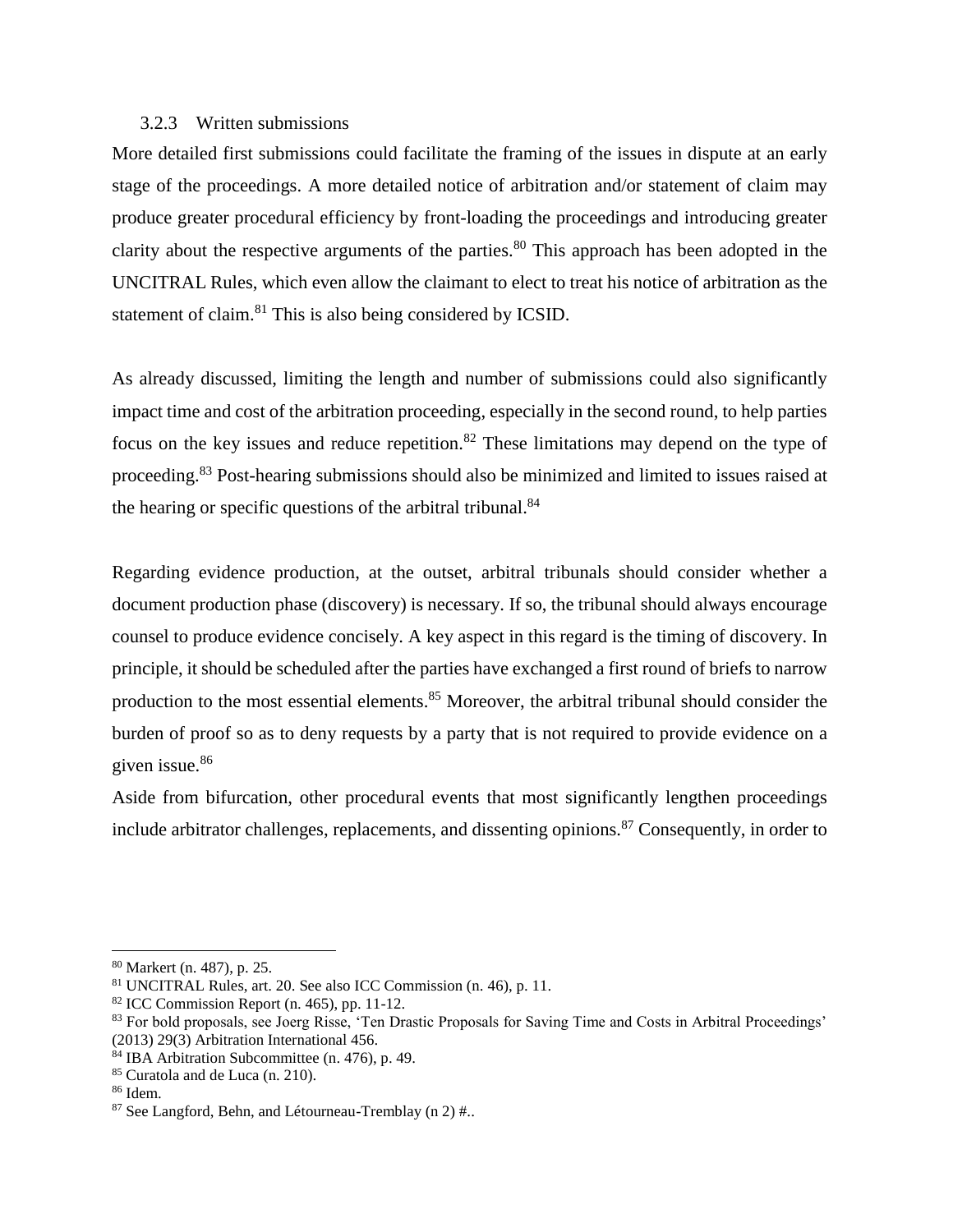reduce the time-cost inefficiencies of these events, a straightforward procedure with short time limits is necessary.<sup>88</sup>

#### **3.3 Arbitral Tribunal's Solutions**

Arbitration rules could expressly state that arbitrators have a right and obligation to use the Arbitral Tribunal's procedural discretion to conduct the arbitration in a cost-effective manner and avoid delays.

As regards arbitrator selection, the procedure for appointing arbitrators must be swift and minimize the possibility that a recalcitrant party slows down the arbitration through guerrilla tactics (e.g. filing tactical arbitrator challenges). Some studies show that the constitution of an ICSID arbitral tribunal takes 5 to 9 months from the registration of the arbitration request.<sup>89</sup> The UNCITRAL Rules are not free of inefficiencies either. <sup>90</sup> However, the IBA Report proposes amending institutional rules to sanction parties who cause undue delay in selecting an arbitrator.<sup>91</sup>

Appointing a sole arbitrator must also be considered whenever possible.<sup>92</sup> This obviously directly reduces arbitrator costs and may also increase availability of arbitrators<sup>93</sup> and reduce the time it takes to start the arbitration and render the award. Although a three-member tribunal is common in investment arbitration, the *Pantechniki v. Albania* case is a good example of such a time and cost reduction<sup>94</sup> because the sole arbitrator concluded the proceedings within two years and rendered a 29 page award.<sup>95</sup>

<sup>88</sup> In contrast to the ISDS four-month average, both CETA and the EU-Vietnam FTA reduce the time to issue a decision on such challenges to 45 days.

<sup>89</sup> IBA Arbitration Subcommittee (n. [476](#page-13-0)), p. 37.

<sup>90</sup> Ibid, p. 38.

<sup>&</sup>lt;sup>91</sup> Margaret Moses, 'The Growth of Arbitrator Power to Control Counsel Conduct' (2014) Kluwer Arbitration Blog  $\text{tdtttp://arbitrationblog.kluwerarbitration.com/2014/11/12/the-growth-of-arbitrator-power-to-control-counsel$ conduct> accessed 15 December 2017. See also LCIA Arbitration Rules (entered into force 1 October 2014) (LCIA Rules), art. 18.6.

 $92$  IBA Arbitration Subcommittee (n. [476](#page-13-0)), p. 38.

<sup>93</sup> Ibid, pp. 40-41.

<sup>94</sup> *Pantechniki S.A. Contractors and Engineers v Republic of Albania* ICSID Case No ARB/07/21, Award (1 July 2009).

<sup>95</sup> Markert (n. [487](#page-13-1)), p. 33.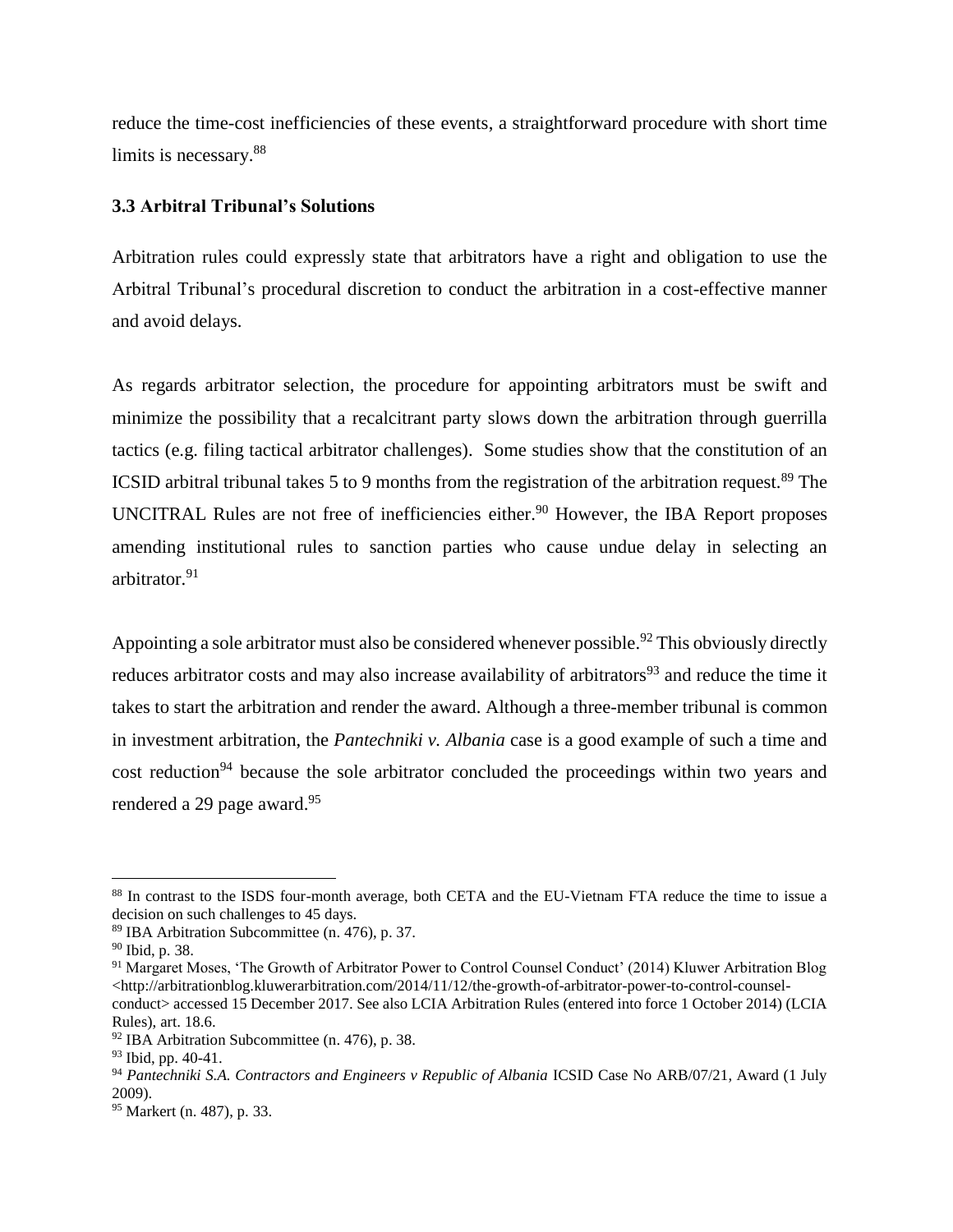When selecting arbitrators, parties and institutions must also consider their availability and ability to manage the procedure swiftly.<sup>96</sup> The 2018 IBA Report proposes requiring disclosure from arbitrators regarding their availability to ensure that they are not agreeing to matters for which they do not have availability.<sup>97</sup> For example, arbitrators could be required to disclose their commitments for the next 18 months or have to inform the arbitral institution once they reach a certain number of cases.

Arbitrators could also be required to issue a written commitment to dedicate as much time as needed to deliver the award after the proceedings close.<sup>98</sup> Finally, arbitral institutions could provide concrete guidelines as to what is a reasonable number of 'active' cases that an arbitrator can handle effectively at one time, distinguishing between arbitrators who only do arbitrator work and others that perform other activities (academia, counsel work, etc.).

An arbitral tribunal that takes a proactive approach in the arbitration proceedings by means of its case management power is likely to achieve greater time-cost efficiency. By adopting a proactive role, the arbitral tribunal can drastically reduce inefficiencies. Recent amendments to several arbitration rules reflect this idea by vesting final authority in the arbitral tribunal to conduct arbitral proceedings as it sees fit.<sup>99</sup> In line with this, ICSID proposes to include a general duty in the ICSID arbitration rules that '[t]he Tribunal and the parties shall conduct the proceeding in an expeditious and cost-effective manner.<sup>'100</sup> As mentioned above, the new rules also require arbitrators to provide a statement of availability.

An arbitral tribunal can be proactive by, for example, rejecting evidence introduced in an untimely manner or unsolicited submissions (except under exceptional circumstances) and providing clear directions on discovery. They can also inform the parties that discovery costs will be allocated separately. Arbitrators must also take a proactive role to streamline the CMCs by suggesting ways the parties can save costs. This could include the use of technology and green

<sup>96</sup> ICC Commission Report (n. [46\)](#page-13-3), p. 7.

 $97$  IBA Arbitration Subcommittee (n. [476](#page-13-0)), pp. 40-41.

<sup>98</sup> Ibid, p. 50.

<sup>99</sup> Rivkin (n. [18\)](#page-5-0), pp. 116-130.

<sup>100</sup> ICSID Secretariat (n. [221](#page-6-1)), p. 83.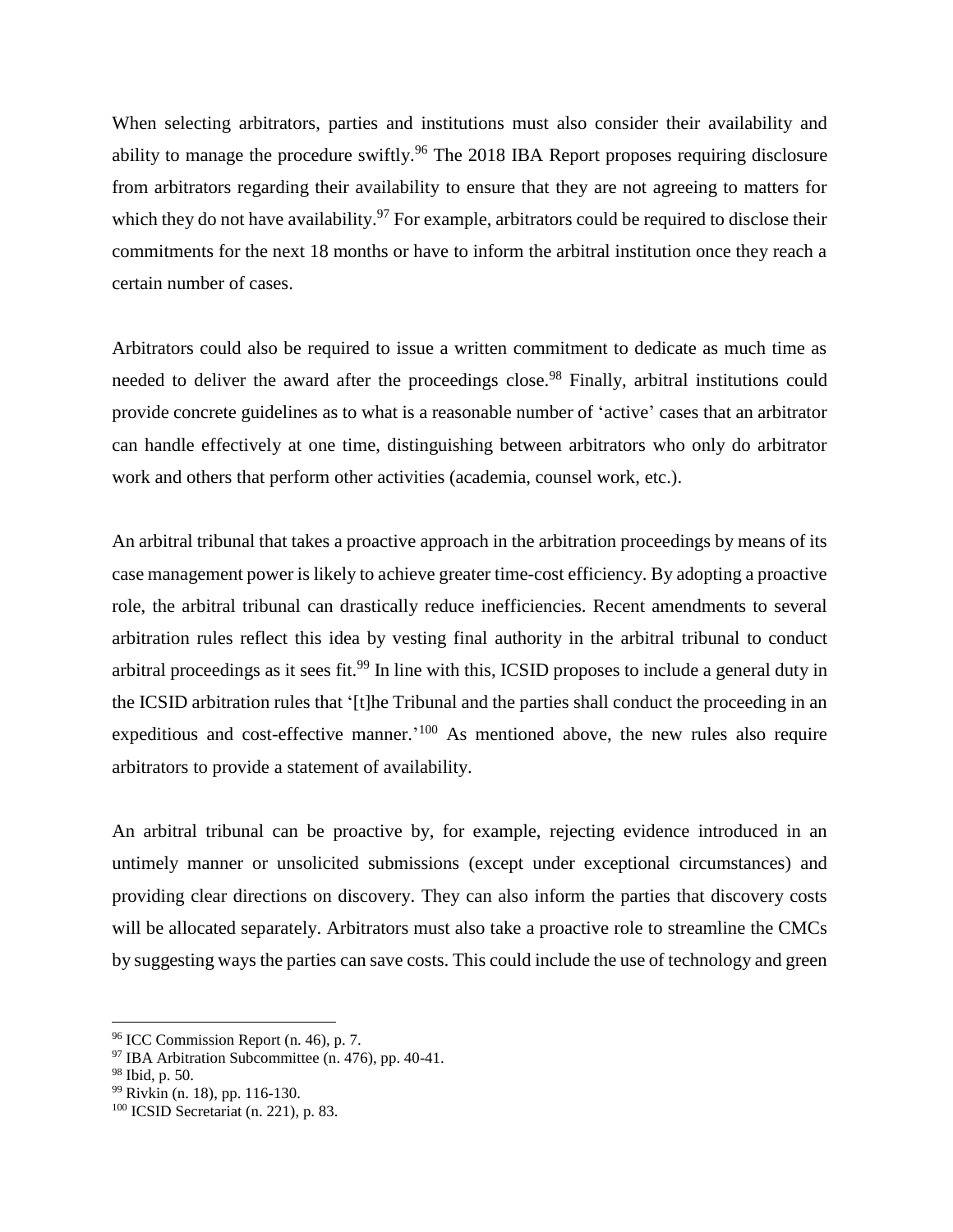filings,<sup>101</sup> suggesting single written submissions and post-hearing briefs and/or limiting the filing of witness statements and expert reports.

A proactive arbitral tribunal could also adopt a 'town-elder plus' model to control time-cost efficiency. This model empowers arbitrators to establish and inform the parties of the minimum procedures necessary for the resolution of the case.<sup>102</sup> An example of such practice by arbitrators may regard an arbitration's confidentiality order, whose scope is commonly disputed by opposing parties. In such a case, instead of requesting the parties in a Redfern-style schedule to set forth their respective positions on what specific provisions should be included, the tribunal may direct the parties to a preferred model confidentiality order as a starting point and order that the parties limit their comments to specific provisions that remain in dispute.

An arbitral tribunal should also take a proactive role in dealing with party misbehaviour. When the arbitral tribunal is proactively managing the case to control time and cost, it should never allow a party to unjustifiably contradict its actions by, for example, using strategies and tactics to prolong the proceedings, overcomplicate them, or make them more burdensome so that the opponent would abandon the case or come to a settlement before a final award is rendered. The use of cost-shifting sanctions<sup>103</sup> to punish misconduct may enhance the arbitral tribunal's ability to conduct the proceeding efficiently.

When allocating costs, international arbitrators are currently considering any bad-faith or dilatory behaviours of the parties, which is in line with concerns regarding costs.<sup>104</sup> Therefore, a simple way to reduce time-cost inefficiencies is to warn the parties that such behaviour will be a determinant. The allocation of costs could also take account of meritless claims or untimely evidence or pleadings.<sup>105</sup> As a supplementary measure, an enforceable code of ethics, applicable

<sup>&</sup>lt;sup>101</sup> David Earnest and others, 'Four Ways to Sharpen the Sword of Efficiency in International Arbitration' (2013) Young ICCA Group Paper, pp. 25-30.

<sup>102</sup> Weiss (n. [621](#page-15-0)), pp. 257-274.

<sup>103</sup> Mohesen Mohebbi and Mojtaba Asgharian, 'The Role of Arbitrators in Effective Time and Cost Reduction' (2018) 15(4) Transnational Dispute Management 8-9. See also Oliver E Browne and Robert Price, 'Saving Time and Money by Sanctioning Bad Behavior' 15(4) Transnational Dispute Management.

<sup>104</sup> Mercedes Romero and Nicolás Sierra, 'Costs in International Arbitration: The continual search for cost-efficient arbitrations' (2016) 26 Spain Arbitration Review 31-38.

 $105$  IBA Arbitration Subcommittee (n. [476](#page-13-0)), pp. 43, 50.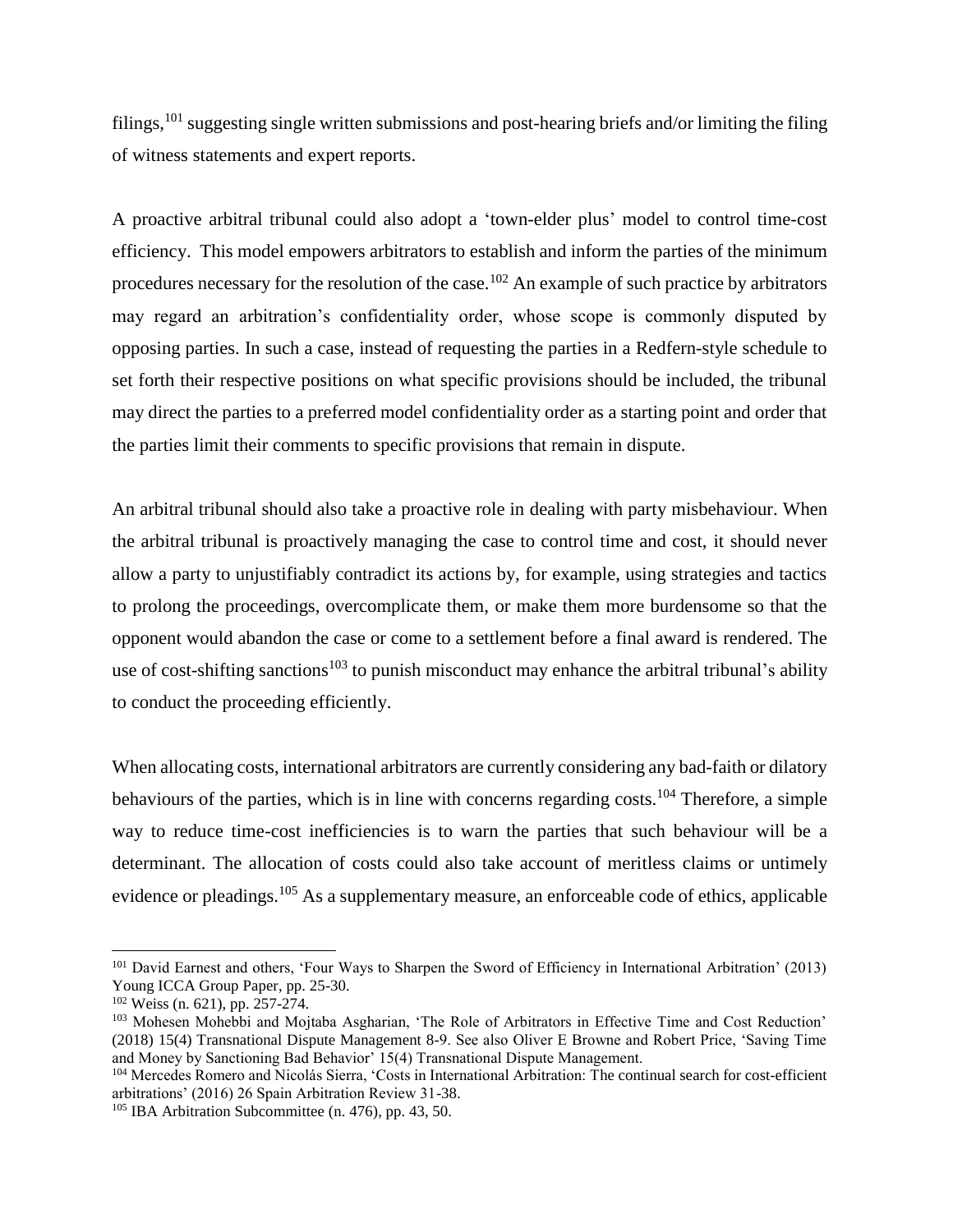to all persons involved in the proceedings and with effects on cost allocation, could increase efficacy while also improving overall time-cost efficiency of proceedings.<sup>106</sup> Arbitral tribunals could also take advantage of their cost allocation power earlier in the proceeding by using interim decisions on costs to provide clear and transparent guidance about the principles upon which they will exercise their mandate to address costs.<sup>107</sup>

As regards the reduction of time taken to render the award, arbitrators' fees may be reduced for each month of delay.<sup>108</sup> Another feasible costs-saving measure would be to request the parties' assistance in writing the final award by drafting summaries of their positions on the main issues that can be incorporated, <sup>109</sup> or to request arbitral tribunals to reduce the sections of the award devoted to describing the parties' positions. In general, lengthy descriptions of the parties' position should be avoided as unnecessary. The award should be limited to what is necessary to address the relief sought and the main legal arguments of the parties.<sup>110</sup>

In order to facilitate arbitrators issuing awards in a timely manner, there are other measures that could also be considered. For example, at the end of the hearing arbitrators could establish a deadline for submitting post-hearing briefs (that address only relevant issues) and for the rendering of the award. Requiring the tribunal to commit to and notify the parties of a schedule for deliberations and delivery of the final awards would be most helpful, as it would imply that, should arbitrators not be able to meet the self-imposed deadline, they would have to inform the parties.<sup>111</sup> In fact, recent procedural orders entered in three ICSID cases demonstrate how arbitral tribunals have started committing to schedules for drafting awards, including providing regular

<sup>&</sup>lt;sup>106</sup> Patricia Zivkovic, 'The Impact of Cost Decisions on the Efficiency of Arbitral Proceedings' 15(4) Transnational Dispute Management.

 $107$  Franck (n. [51\)](#page-13-2).

<sup>108</sup> Aanchal Basur, 'As the Clock Ticks Away - The Indian Experiment with Time Limits in Arbitration' (2011) 28 Young Arbitration Review 41-46. India introduced time limitations in rendering awards through legislation imposing a reduction of up to 5% of arbitrators' fees for every month of delay.

 $109$  Risse (n. [832](#page-19-0)), p. 462; IBA Arbitration Subcommittee (n. [476](#page-13-0)), pp. 49-50.

<sup>110</sup> IBA Arbitration Subcommittee (n. [476](#page-13-0)), p. 49.

<sup>&</sup>lt;sup>111</sup> This suggestion was met with the most positive, and least negative, response in the QMUL and White & Case 'International Arbitration Survey: Improvements and Innovations in International Arbitration' (2015), p. 3.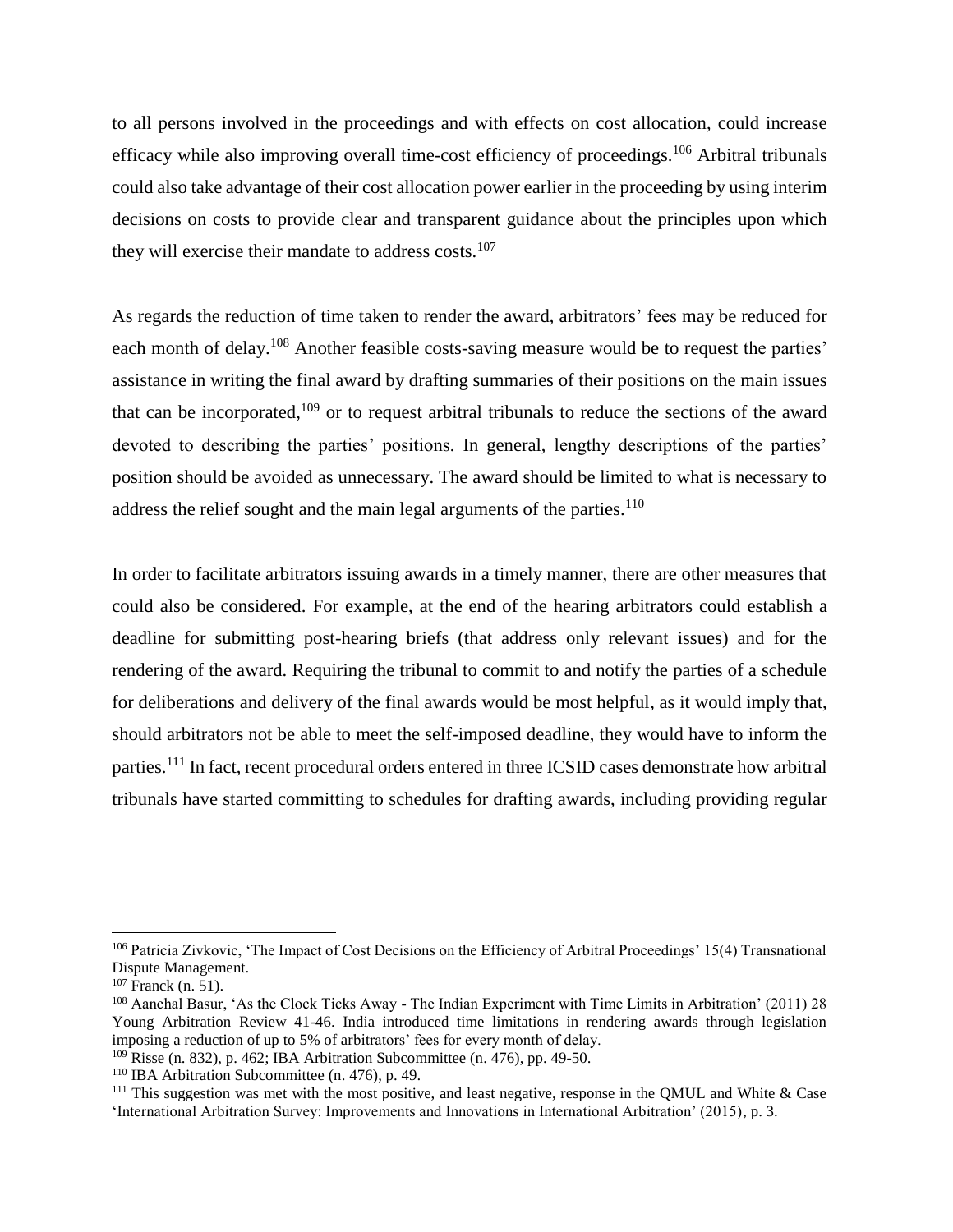progress updates.<sup>112</sup> Finally, arbitral tribunals could be asked to deliberate immediately after the hearing;<sup>113</sup> and to set time aside to draft the award uninterruptedly shortly after.

With respect to *post-award procedures*, under article 53 of the ICSID Convention an award is final and binding on the parties and under article 54 it is enforceable in the territory of any signatory party to the ICSID Convention as if it were a final judgment of a local court. No form of appeal is possible, aside from a request for annulment under article 52 of the ICSID Convention and other remedies provided for in the ICSID Convention. In non-ICSID arbitration, parties may initiate proceedings to annul/set aside the award in accordance with the law of the seat of the arbitration.

Enforcement proceedings in domestic courts may take several years while, on average, annulment proceedings in ICSID cases take two years. $114$  Reducing the duration of such proceedings in domestic courts is up to each state. However, annulment proceedings could be improved by introducing the reforms discussed above, including page limits, eliminating or limiting the scope of submissions, and increasing incentives for *ad hoc* committees to render annulment decisions within shorter time frames.

#### **3.4 Potential Solutions under the Four Reform Scenarios**

#### 3.4.1 IA improved

Under this scenario, improvement of the existing ISDS system (including a multiplicity of fora and arbitral institutions) essentially involves streamlining procedures by adopting the solutions described above, which over time could (to the extent possible) adopt the measures discussed throughout this section.

<sup>112</sup> *Corona Materials, LLC v Dominican Republic*, ICSID Case No. ARB(AF)/14/3, First Procedural Order (16 December 2015); *ACP Axos Capital GmbH v Republic of Kosovo*, ICSID Case No. ARB/15/22, First Procedural Order (10 February 2016); and *Cortec Mining Kenya Limited, Cortec (Pty) Limited and Stirling Capital Limited v Republic of Kenya*, ICSID Case No. ARB/15/29, Procedural Order (29 March 2016). <sup>113</sup> Franck (n. [51\)](#page-13-2).

<sup>114</sup> Langford, Behn, and Létourneau-Tremblay (n. [876](#page-19-1)), p. 15.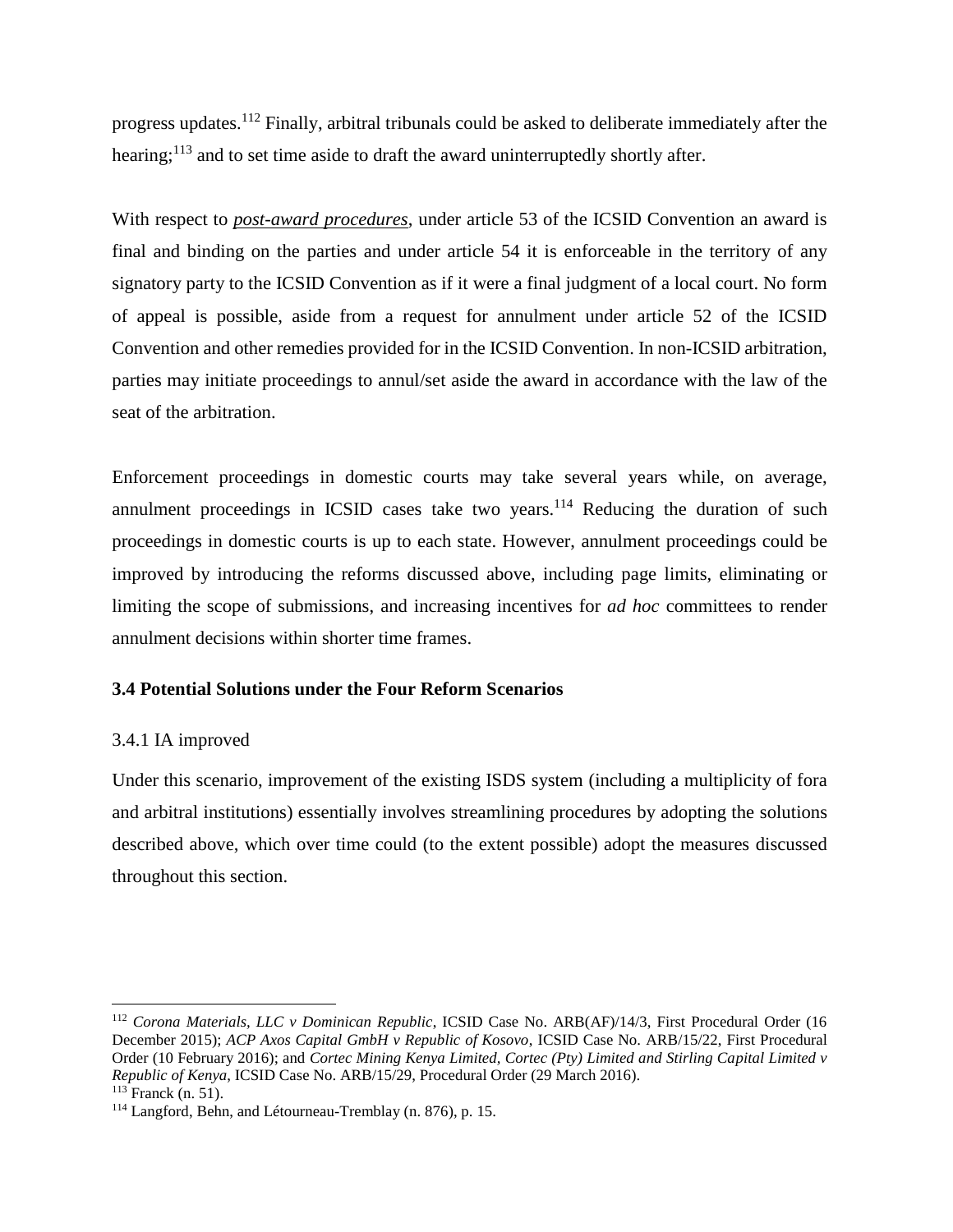All stakeholders have a role to play in improving cost-efficiency. Arbitral institutions could strive to continue to observe the application of their rules and amend them in appropriate cases to streamline procedures. Parties and counsel could strive to minimize the number and length of written pleadings, unwarranted discovery, hearings, and avoid the use of guerrilla tactics. Arbitrators could take a proactive role in securing the swift conclusion of the arbitration, including the deliberation and drafting of the award. Ultimately, any cost reduction will result from a more time efficient, streamlined arbitral proceeding.

#### $3.4.2$  IA + appeal

Under this scenario, the same conclusions discussed per the previous scenario would apply to the first phase of the arbitration. Regarding the appeal phase (AP), since the AP would be a permanent or semi-permanent body with continuity beyond a single dispute, considerably less time would be spent constituting a new arbitral tribunal. Additionally, the AP could increase efficiency by reducing inconsistency and shortening proceedings in the long run through, *inter alia*, less debate on certain issues. The argument that an AP would extend proceedings by creating an incentive for parties to always file an appeal is more theoretical than real. On the one hand, annulment requests are becoming more common. On the other hand, parties would be discouraged to appeal against a tribunal finding that it is consistent with the AP's *jurisprudence constante*.

#### 3.4.3 MIC

A permanent and centralized international judicial structure could likely incorporate many of the proposed measures through a MIC statute. Additionally, judges could further specify the applicable measures during the case management conference according to previously established general rules. The result would be a shorter procedure that likely minimised costs. Finally, challenges against arbitrators could significantly delay proceedings and since the members of the MIC would be permanent or semi-permanent the grounds for such challenges would likely be reduced.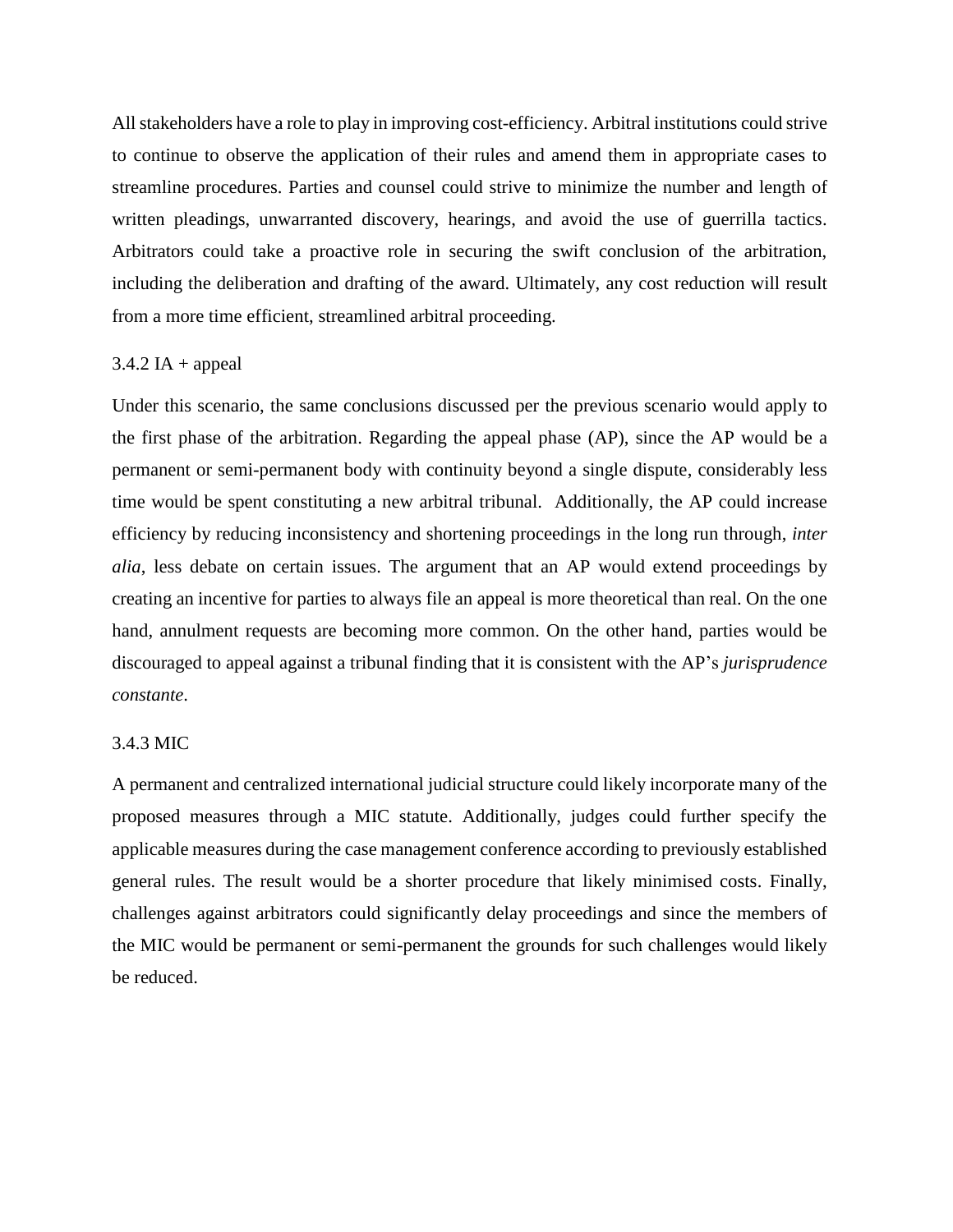#### 3.4.4 No ISDS

As regards proceedings before domestic courts, the differences between jurisdictions are of great significance.<sup>115</sup> However, given the procedural and substantive complexity of investment arbitration disputes it is highly unlikely that such disputes could be resolved faster in domestic proceedings than by a specialized international tribunal and procedure, especially if such system is improved as proposed above.

Concerning the use of the state-to-state arbitration system, if such a system were to adopt a similar procedure and structure as investment arbitration, there would be no real difference from a cost-time efficiency perspective in terms of the arbitration itself. However, state-to-state dispute settlement would likely be longer overall, since investors would first need to seek the representation of their home states, adding an extra phase to the proceeding. Additionally, the affected investor may also be required to exhaust local/domestic remedies prior to the state-tostate arbitration.

## **3.5 Concluding Remarks**

 $\overline{a}$ 

Duration is without doubt one of the most important factors affecting the costs of investors, states, and arbitral tribunals. Unsurprisingly, it is also one of the greatest concerns among users of ISDS. This means that implementation of effective measures reducing the duration of proceedings (such as those discussed above) will significantly contribute to resolving the excessive costs issue.

# **4. The Problem of Insufficient Resources to Bring or Defend Against an Investment Claim**

This section discusses both the issue faced by parties that have insufficient resources to litigate before investment tribunals and potential solutions under the four reform scenarios. ISA financing has rapidly become a frequently-found feature in many arbitrations, <sup>116</sup> through which

<sup>115</sup> Jonathan Bonnitcha, Lauge N. Skovgaard Poulsen, and Michael Waibel, *The Political Economy of the Investment Treaty Regime* (OUP 2017), p. 91: e.g., the average length of civil litigation cases to obtain and enforce a final judgment can vary from 1 year in the United States to 3.9 years in India.

<sup>116</sup> See Brooke Guven and Lise Johnson, The Policy Implications of Third-Party Funding in Investor-State Dispute Settlement, CCSI Working Paper 2019, p. 1.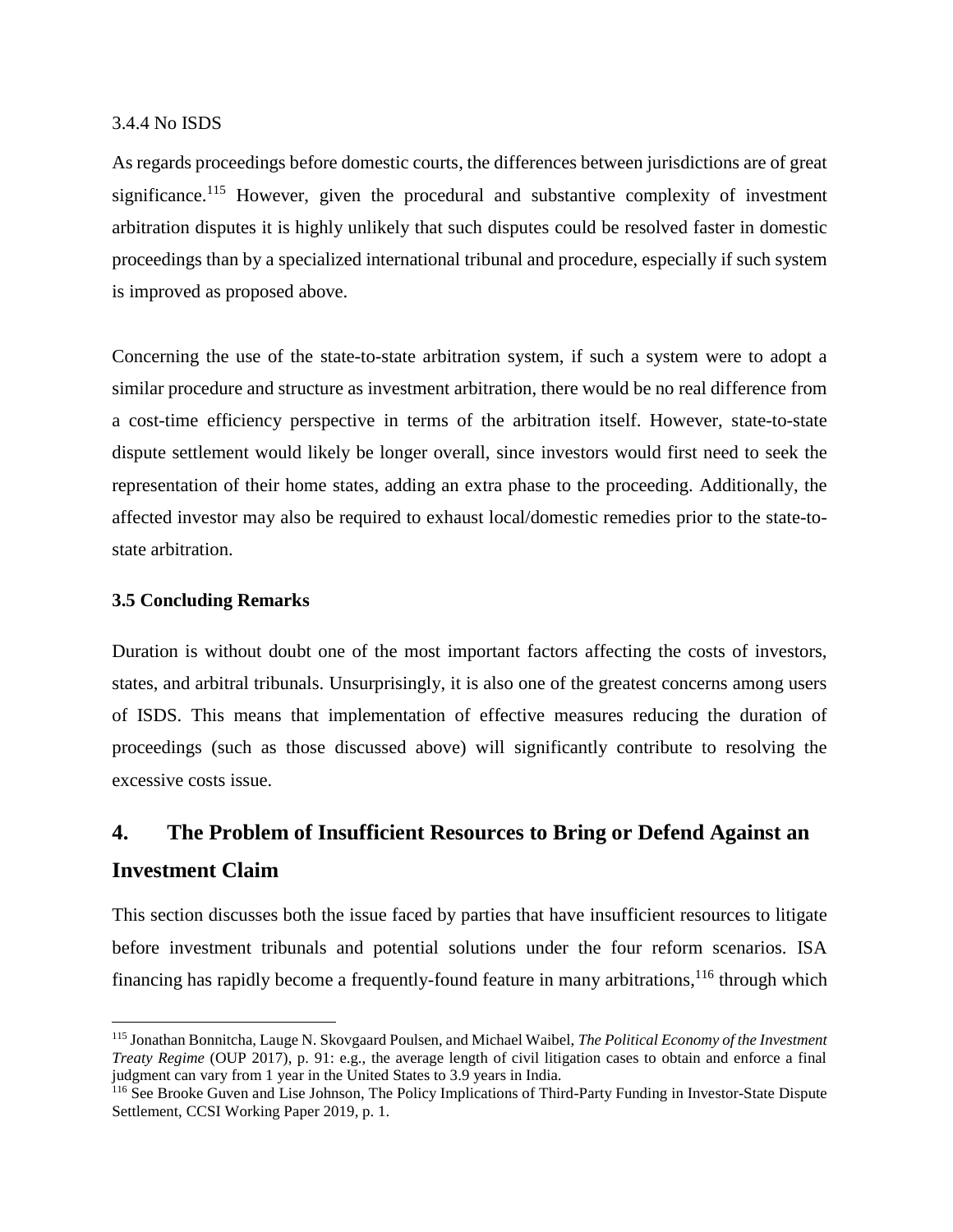impecunious claimants, or claimants who simply prefer to externalize their arbitration costs, resort to third parties to fund their claims. However, the availability of a particular financing method for a particular party and the financing method's impact on the parties' ability to bring or defend against an investment claim varies.

Third-party funding (TPF), contingency and conditional fee arrangements are among the most commonly-used financing methods in litigation. Of particular importance in investment arbitration is the use of TPF, which in the past few years has seen an exponential growth in its use in the field. Broadly defined, third party funding is the provision of funds to a party to an arbitration (normally covering, totally or partially, the funded party's legal fees and expenses, and the administering institution's administrative fees) by a third party not involved in the arbitration in exchange for an agreed return. The amounts claimed in investment arbitrations tend to be high and so is the potential return on the investment, which has caught the interest of a broad range of organizations that are nowadays prepared to fund investment arbitration claims. These include hedge funds, investment banks, insurance companies, and even law firms. Yet the questions raised by these different actors are different. While funds providing financing to parties in ISDS are so far subject to little or no regulation specific to their activity, law firms providing advise under contingency fee arrangements are typically subject to external regulation.<sup>117</sup>

The forceful irruption of TPF in investment arbitration can also be explained in economic terms. Kalicki and Joubin-Bret remind us that investment treaties are 'first and foremost a matter of economics' and '[t]he decision as to whether to commence an arbitration claim is effectively a further investment decision based on an assessment of the relative risks and rewards'.<sup>118</sup> Kalicki and Joubin-Bret also point out that the average 'all in' costs of an investment treaty arbitration in 2015 are just short of US\$10 million. Such high costs may be prohibitive for impecunious claimants with valid claims. $119$ 

<sup>117</sup> Ibid, pp. 39-40.

<sup>118</sup> Matthew Hodgson, 'Costs in Investment Treaty Arbitration: The Case for Reform', in Jean E Kalicki and Anna Joubin-Bret (eds), *Reshaping the Investor-State Dispute Settlement System: Journeys for the 21st Century* (TDM 2015). See also Anna Joubin-Bret, 'Spotlight on Third-Party Funding in Investor-State Arbitration: case comment on RSM Production Corporation v Sant Lucia, ICSID Case No. ARB/12/10, Decision on Saint-Lucia's Request for Security for Costs, 13 August 2014' (2015) 16 Journal of World Investment & Trade 727-733.

<sup>119</sup> Derric Yeoh, 'Third Party Funding in International Arbitration: A slippery Slope or Levelling the Playing Field?' (2016) 33(1) Journal of International Arbitration 115-122.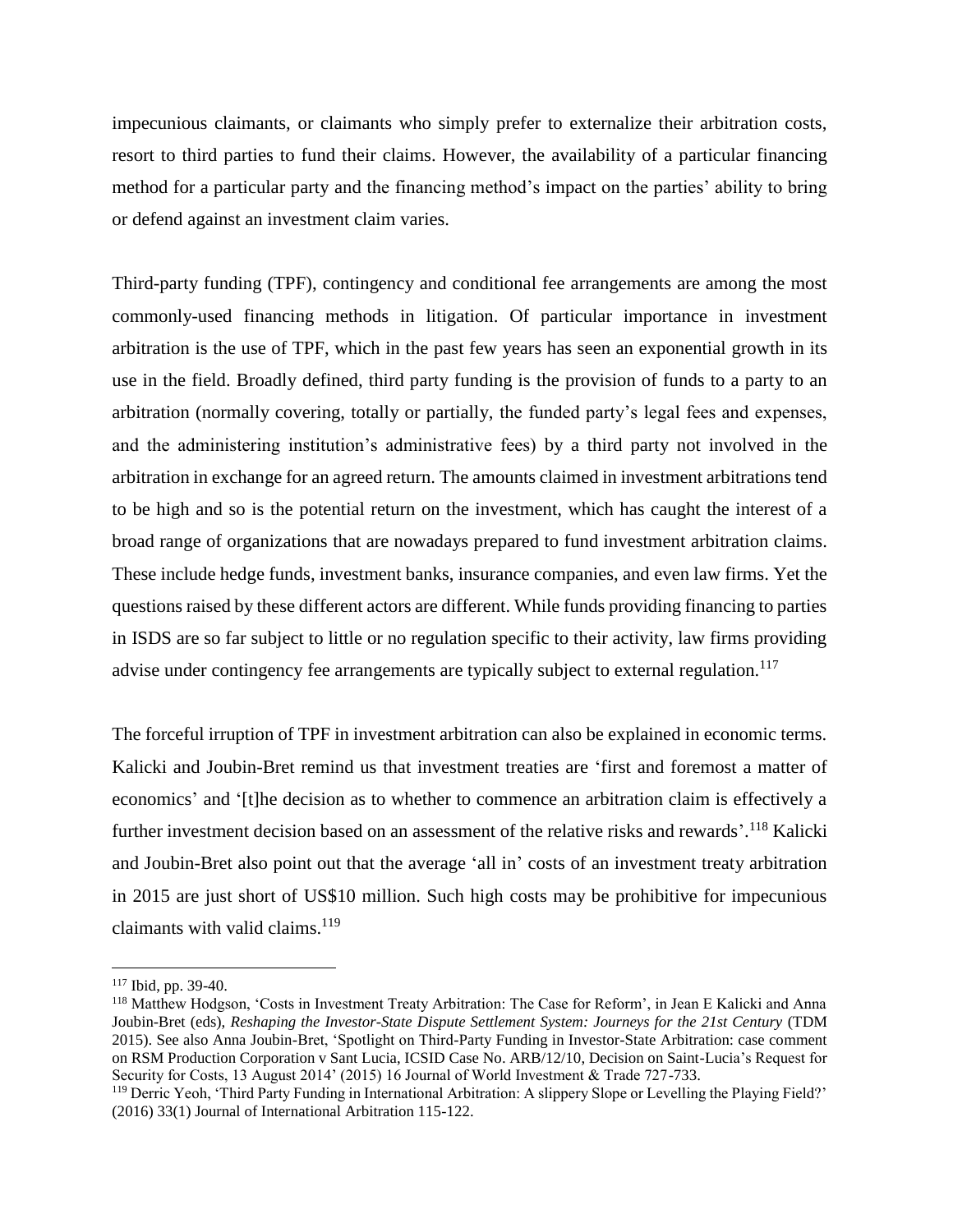However, also according to Kalicki and Joubin-Bret, the average amount awarded to successful claimants is US\$76 million (with the median at just US\$10.5 million). A more recent study from 2017 shows that the average compensation in awards amounts to approximately US\$72.8 million. Also in 2017, UNCTAD noted that the average amount awarded in favour of claimant investors is US\$522 million.<sup>120</sup> In sum, the combination of high costs of ISA and high stakes to be gained from a lucrative market has made the TPF industry (currently estimated at US\$5 billion) boom as the most prevalent method for financing investment arbitrations. In fact, it is estimated that over 40% of ISDS cases are funded by TPF.<sup>121</sup> While having financing options available for claimants who are either impecunious or have limited financial resources may be a welcome development, $^{122}$  the side-effects of these financing methods on the costs of ISA are a reason for concern.<sup>123</sup>

#### **4.1 TPF and Contingency and Conditional Fee Arrangements in a Nutshell**

There are several funding options available to parties who are unable to fund their disputes, or wish to transfer the risk of proceedings onto another person or institution. For example, in addition to TPF, contingency and conditional fee arrangements involve financing of the arbitration by the lawyers representing the client in return for a fee based on the relative success of the claim. We briefly describe each type of TPF and contingency and conditional fees in turn. TPF is a financing method in which a natural or legal entity external to the underlying legal relationship in dispute agrees to fund one party's legal fees or other arbitration costs, or otherwise agrees to provide that party with similar support, in return for remuneration or reimbursement that is wholly or partially dependent on the outcome of the dispute, or provided through a grant or in return for a premium payment.<sup>124</sup>

<span id="page-28-0"></span><sup>&</sup>lt;sup>120</sup> A Special Update on Investor–State Dispute Settlement: Facts And Figures', UNCTAD, Available online at <https://investmentpolicyhub.unctad.org/Publications/Details/180> accessed 4 July 2019.

<sup>121</sup> Wang Hui, 'Third-Party Funding in Arbitration: Potential Trends and Implications for China'(2018) 2 Journal of Business Law 122-147, quoting S. Brekoulakis.

<sup>&</sup>lt;sup>122</sup> However, Guven and Johnson note that 'in many and a growing number of cases, claimants seek funding not because they are impecunious but because they wish to pursue claims with as little impact on cash flows, and as great a chance of success, as possible'. Guven and Johnson (n. 115), p. 12.

 $123$  See Franck (n. [242](#page-6-0)), pp. 189-190.

<sup>&</sup>lt;sup>124</sup> Cf. Lisa B. Nieuwveld and Victoria S. Sahani, 'Third Party Funding in International Arbitration' (2017) 1 Kluwer Law International; Duarte G Henriques, 'Third-Party Funding: A Protected Investment?' (2017) 30 Spain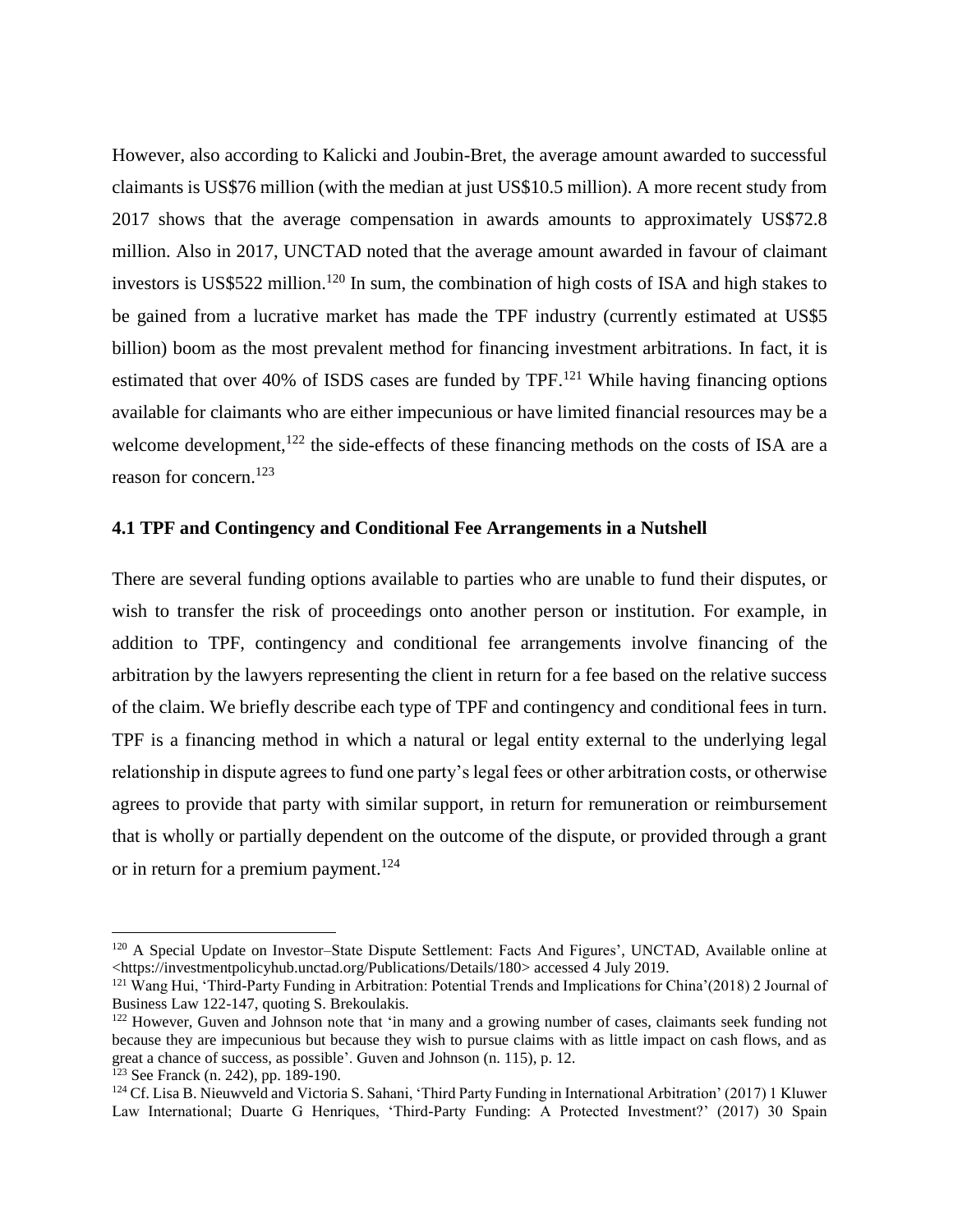<span id="page-29-1"></span><span id="page-29-0"></span>TPF represents a fairly recent phenomenon in international investment arbitration.<sup>125</sup> Praised by some as a mechanism which facilitates access to arbitral justice,<sup>126</sup> TPF is criticized by others for its capacity to create imbalance between the parties to an arbitration and adversely affect costs and the integrity of the proceedings (e.g. through potential conflicts of interest arising from the lack of transparency, etc.). $127$ 

First, the parties to investor-State arbitration have unequal access to TPF. Since TPF is normally a commercial operation, funders seek to finance proceedings that will achieve the best possible return on investment. Accordingly, they are more likely to support claimants, who seek to recover damages, than respondents, who at most may recover the costs of proceedings. In cases where TPF was provided to respondent States<sup>128</sup> it was by an entity with a particular interest in the substantive outcome of the proceedings. Therefore, their interest in funding the proceedings was not of a direct financial nature, but rather the result of a whole set of specific circumstances. Second, recourse to TPF is likely to increase the overall quantum of costs of proceedings.<sup>129</sup> Because the funder has a strong interest in a positive outcome and may have significant funds at its disposal, they will likely finance more and better (and often more expensive) lawyers, experts, etc. Apart from increasing the total amount of costs, this practice may also financially drain the opponent (most often a respondent State). That said, there is a lack of empirical evidence on whether the increased number of investor claims or high damages claims are related to TPF and whether TPF leads to additional speculative, marginal, or frivolous cases.<sup>130</sup>

Arbitration Review 100, 115; see also 'Report of the ICCA-Queen Mary Task Force on Third-Party Funding in International Arbitration' (2018) 4 The ICCA Reports.

<sup>&</sup>lt;sup>125</sup> Marie Stoyanov and Olga Owcarzek, 'Third-Party Funding in International Arbitration: Is It Time for Some Soft Law Rules?' (2015) 2 BCDR International Arbitration Review 171. For an overview of some notable conferences dedicated to the issue, see Selvyn Seidel, 'Third-Party Investing in International Arbitration Claims' in Bernardo Cremades and Antonias Dimolitsa (eds), *Third Party Funding in International Arbitration* (ICC Publication No 752E 2013), p. 18.

<sup>126</sup> Jonas von Goeler, *Third Party Funding in International Arbitration and its Impact on Procedure* (Kluwer Law International 2016) 82-83; Henriques (n. [124\)](#page-28-0), pp. 127-128

<sup>&</sup>lt;sup>127</sup> Nadia Darwazeh and Adrien Leleu, 'Disclosure and Security for Costs or How to Address Imbalances Created by Third Party Funding' (2016) 33 Journal of Investment Arbitration 125, 127-129; Goeler (n. [126\)](#page-29-0), pp. 87-88; Nieuwveld and Sahani (n. [124\)](#page-28-0), p. 16; Stavros Brekoulakis and Catherine Rogers, 'Third-Party Financing in ISDS: A Framework for Understanding Practice and Policy', Academic Forum on ISDS Concept Paper 2019/11, 31 July 2019.

<sup>128</sup> See e.g., *Philip Morris v Uruguay*, ICSID Case ARB/10/7 and *Philip Morris v. Australia*, PCA Case 2012-12.

<sup>129</sup> Stoyanov and Owcarzek (n. [125\)](#page-29-1), pp. 171, 191.

 $130$  See also Guven and Johnson (n. 115), p. 21 (discussing the challenges of identifying a frivolous claim in ISDS).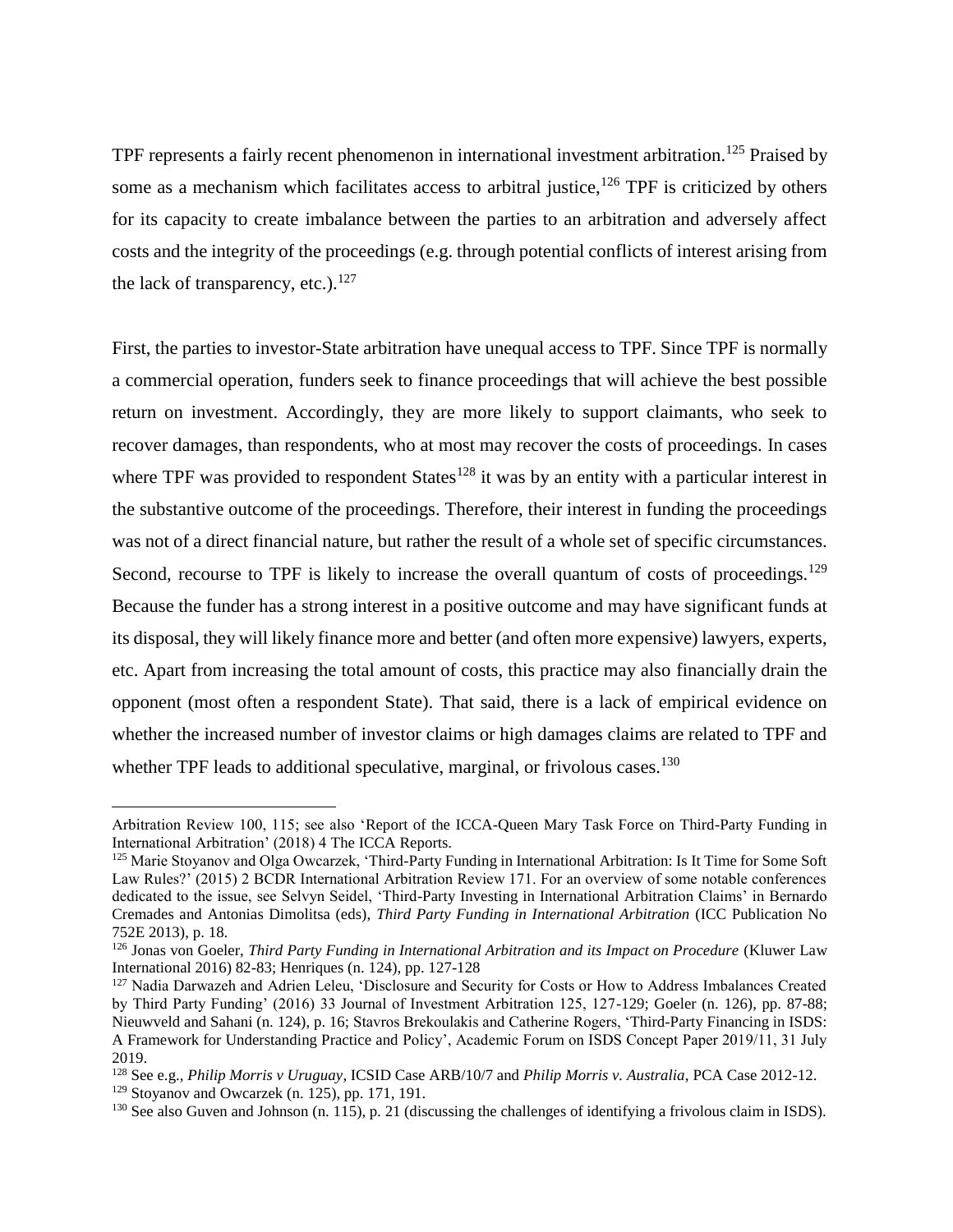Third, TPF arguably reduces the possibility of reaching a settlement, since the financial interests of the funder would not be satisfied if the parties settled for a sum lower than that owed to the funder.<sup>131</sup> What is more, funders are unlikely to reach 'non-cash settlements', where the State assumes a non-pecuniary obligation, such as restitution in kind or an offer for a new investment opportunity.<sup>132</sup> As such, the TPF's control may lead to unnecessary prolongation of the proceedings or obstacles to settlement and, consequently, an increase in costs.

In contingency and conditional fee arrangements, attorneys act as funders. The two arrangements are closely related. Generally, an attorney-client fee arrangement is 'contingent' if the attorney's compensation depends, in any part, on success in the representation (e.g. 'no win no fees').<sup>133</sup> If the lawyer charges the client lower than the normal rate and recovers an 'uplift' or 'success' fee if it is successful in the arbitration, it is a conditional fee arrangement.<sup>134</sup> Typically, contingency fees are in the range of  $20\% -40\%$  of the award.<sup>135</sup> These financing methods may be more appropriate where the lesser amount in dispute means the case is unlikely to be funded by a TPF.

#### **4.2 Concluding Remarks**

 $\overline{a}$ 

Both TPF and contingency and conditional fee arrangements may have positive aspects, as long as their drawbacks remain in check. While institutions and parties have long been aware of the broad implications these methods may have on the legitimacy of the ISDS system, regulation by arbitral institutions and States is lagging behind. Therefore, it would be a welcome development to incorporate a specific regulation of the ISDS financing market in institutional rules and other bodies of hard and soft law affecting the ISDS system.

# **5. Insufficient Recoverability of Costs Awards**

<sup>&</sup>lt;sup>131</sup> Niccolò Landi, 'The Arbitrator and the Arbitration Procedure: Third-Party Funding in International Commercial Arbitration – An Overview' in Christian Klausegger and others (eds), *Austrian Yearbook on International Arbitration* (C.H. Beck – Stämpfli 2012) 99-101; Stoyanov and Owcarzek (n. [125\)](#page-29-1), p. 191.

 $132$  Stoyanov and Owcarzek (n. [125\)](#page-29-1), pp. 171, 191.

<sup>&</sup>lt;sup>133</sup> Adam Shajnfeld, 'A critical survey of the law, ethics, and economics of attorney contingent fee arrangements' (2010) 54 New York Law School Law Review 773-809, 775.

<sup>&</sup>lt;sup>134</sup> The Law Reform Commission of Hong Kong, 'Conditional Fees' (2007).

<sup>&</sup>lt;sup>135</sup> Asialaw Dispute Resolution Conference (20 September 2018). See also 'Chapter 6: Third-Party Funding in the United States of America' in Nieuwveld and Sahani (n. [124\)](#page-28-0), pp. 129-174, 131.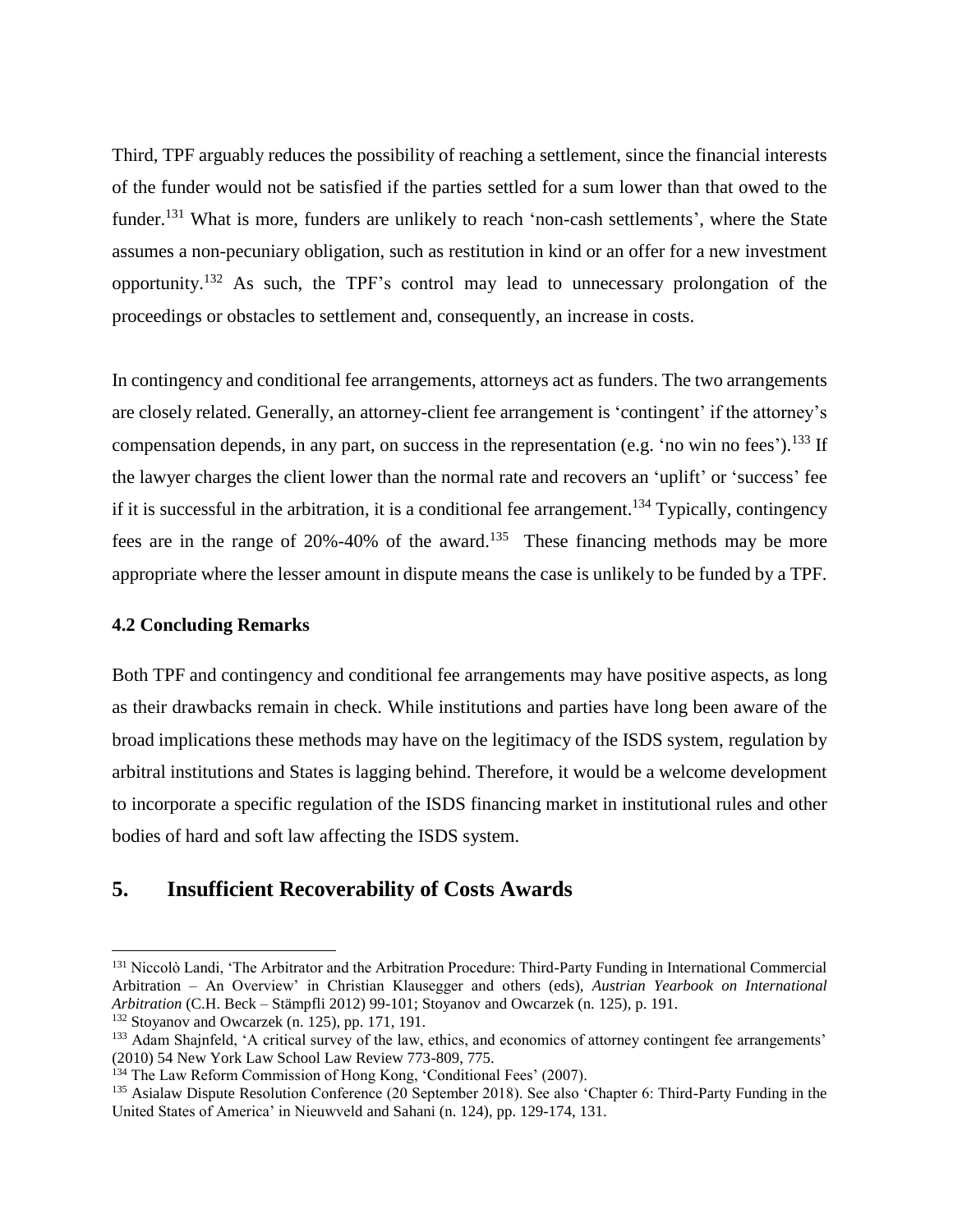Where an arbitral tribunal issues a costs order but the party against whom it has been issued refuses voluntary payment, the winning party may experience various obstacles to enforce such order. This section addresses some of these obstacles and potential solutions under the prism of two different tools used in investment arbitration: TPF and security for costs. TPF enables access to investment arbitration to impecunious claimants (although, as noted, not only to impecunious claimants), but the procedural implications of using TPF may impact various elements of the proceedings, including the recoverability of costs in the event of an adverse award. Security for costs is a tool that facilitates the recovery of costs awards if the debtor is unwilling or unable to pay. But this tool also raises a number of concerns. The potential solutions concerning TPF and security for costs as they relate to the recoverability of costs orders under the four reform scenarios will be examined separately in the following sections.

#### **5.1 TPF Concerns and Potential Solutions under the Four Reform Scenarios**

TPF gives rise to serious concerns about liability for and recoverability of costs.<sup>136</sup> Given that the third-party funder is not a party to arbitration, in principle it cannot be directly awarded the costs of proceedings nor can it be obliged to pay adverse costs to the other party. Nevertheless, its influence on the proceedings may affect costs allocation and recovery. If the funded party prevails, it is normally due to pay a certain percentage of the award on damages to the funder. However, in the ICC arbitration of *Essar v. Norscot*, <sup>137</sup> the sole arbitrator qualified the amount due to the funder as 'other costs of proceedings' and awarded it as a special item to the party funded. Though this scenario has not yet been replicated in investment arbitration, it is a potential concern. Concerns regarding recoverability of costs become particularly acute in cases where the funded party is impecunious, so the award on costs, which is not binding upon the funder, cannot be enforced on the party's non-existent or insufficient assets.

<sup>136</sup> Ibid, 194-196; Nadia Darwazeh and Adrien Leleu, 'Disclosure and Security for Costs or How to Address Imbalances Created by Third Party Funding' (2016) 33 Journal of Investment Arbitration 125, 130-131.

<sup>137</sup> *Essar Oilfield Services Ltd v Norscot Rig Management Pvt Ltd*, EWHC 2361 (Comm) (2016).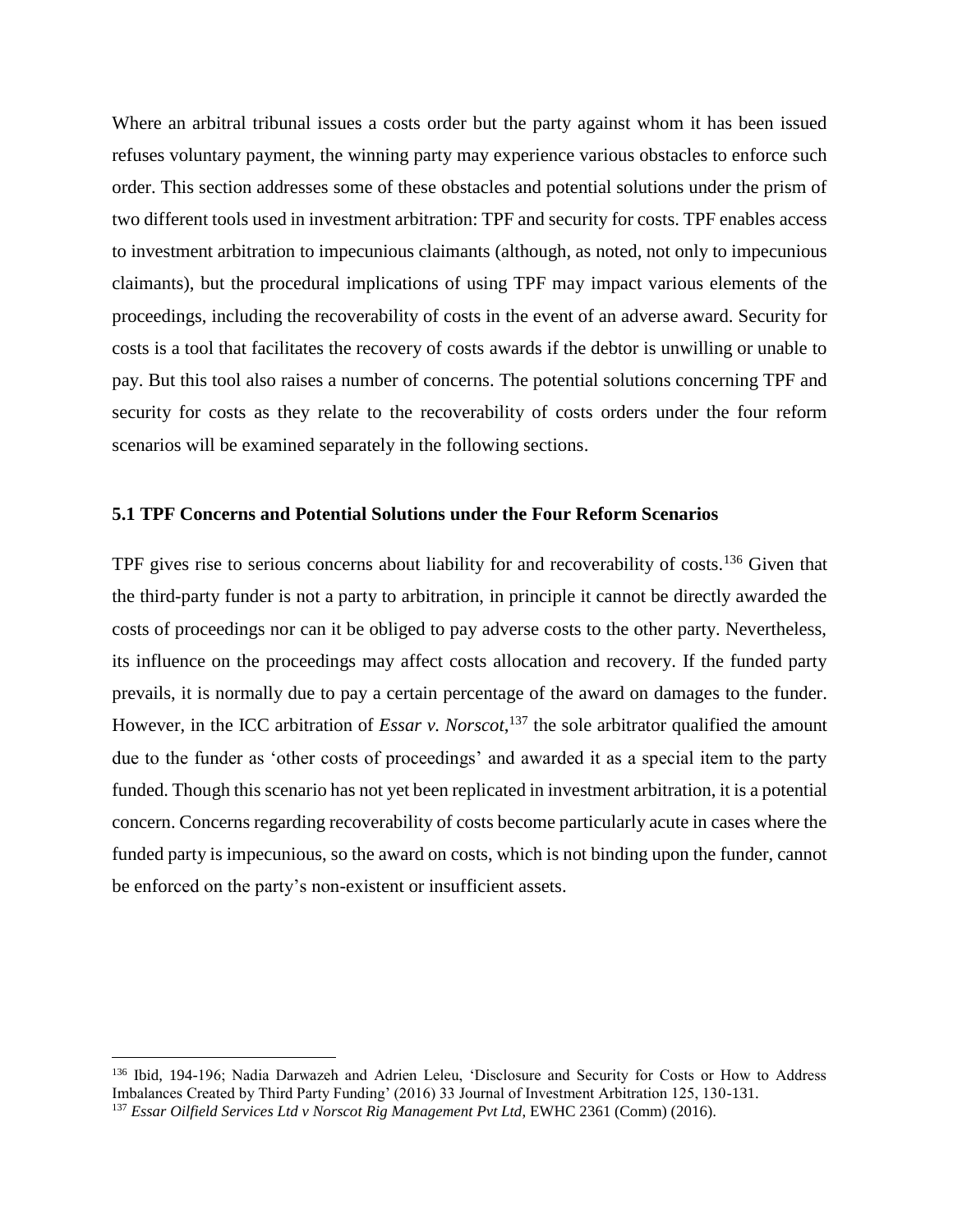#### 5.1.1 IA improved

To reduce or eliminate concerns arising from TPF in investment arbitration, the improvement of IA should be aimed at decreasing the need for this financing method, enhancing the recoverability of costs of proceedings and having clear regulation.

First, a system of legal aid in ISDS would decrease the need for TPF. For example, UNCITRAL has considered the creation of an advisory centre and has suggested that it could offer the following services: assistance in organizing the defence; support during dispute settlement proceedings; advisory services; alternative dispute resolution (ADR) services; as well as capacity-building and sharing of best practices.<sup>138</sup> In this manner, the advisory centre would reduce the burden 'that the cost of ISDS creates a burden on States, in particular developing and least developed countries, as well as investors, mainly small- and medium-sized enterprises and individuals'.<sup>139</sup> Due to the nature of arbitration, the concept of legal aid is generally alien, but there are examples. The Court of Arbitration for Sport has developed a noteworthy system of legal aid,<sup>140</sup> which might be used as a model for IA's improvement. However, since this mechanism would be available only to impecunious parties, TPF would still find its place with parties who wish to preserve their liquidity and avoid engaging their assets in the proceedings. Second, recoverability of costs leaves room for improvement. A classical approach would be to rely upon security for costs orders. However, to avoid associated problems, <sup>141</sup> more detailed rules or guidelines on examining the requests for Security for costs should be included in arbitral rules

to prevent the abuse of that tool and avoid the undue increase of the overall costs of proceedings. Insurance mechanisms could also be used to cover awards on costs.<sup>142</sup> In that way, there would be no need to use Security for costs, so the quantum of arbitration costs would be built up independently from the financial situation of the party funded. However, the liability insurance

<sup>&</sup>lt;sup>138</sup> See UNCITRAL Working Group III (ISDS Reform), Note by the Secretariat, 'Possible reform of investor-State dispute settlement (ISDS) — Advisory Centre' (25 July 2019) A/CN.9/WG.III/WP.168.

<sup>139</sup> Ibid, para. 4.

<sup>&</sup>lt;sup>140</sup> See Court of Arbitration for Sport Guidelines on Legal Aid (entered into force 1 September 2013, amended 1 January 2016) <http://www.tas-cas.org/fileadmin/user\_upload/Legal\_Aid\_Rules\_2016\_English.pdf> accessed 15 October 2018.

<sup>&</sup>lt;sup>141</sup> For a detailed analysis of the interplay between TPF and Security for costs, see e.g., William Kirtley and Koralie Wietrzykowski, 'Should an Arbitral Tribunal Order Security for Costs When an Impecunious Claimant Is Relying upon Third-Party Funding?' (2013) 30 Journal of International Arbitration 17, 17-30.

 $142$  For the 'conventional' use of insurance in terms of TPF, see Nieuwveld and Sahani (n. [124\)](#page-28-0), p. 4.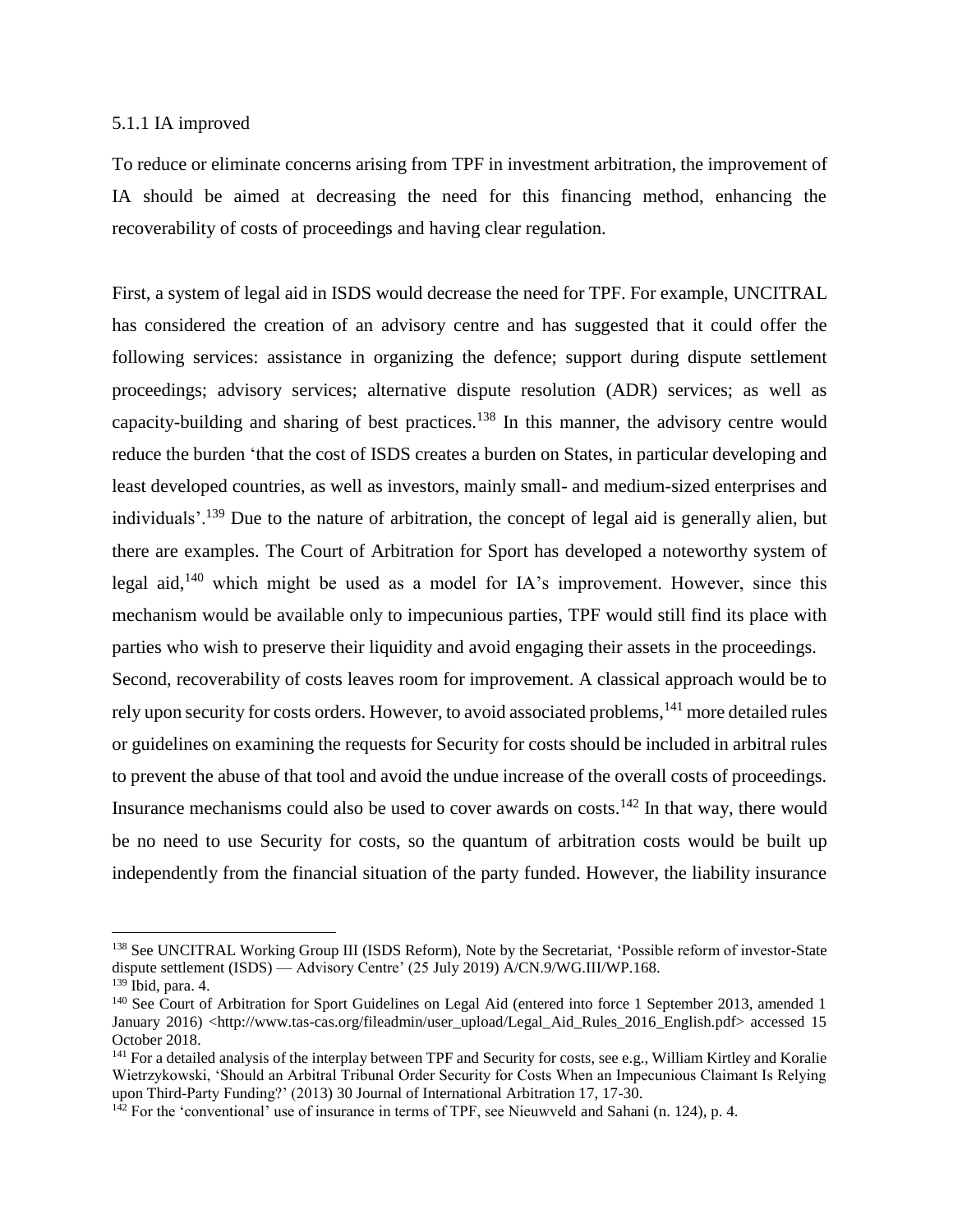would increase the overall costs of the investment, so the discussion as to the desirability of such a solution should shift to the field of economic analysis.

Finally, the efforts to create guidelines and soft rules for TPF, as useful as they may be, remain fairly fragmentary as they apply only to some TPF-related issues<sup>143</sup> or to some institutional arbitrations.<sup>144</sup> Drafting more detailed and harmonized rules on TPF at the international level might prove helpful in clarifying certain basic principles, which may then be followed by investment tribunals even if not contained in the arbitration rules specifically applicable to the proceeding.

## $5.1.2$  IA + appeal

Bearing in mind that the concerns arising from TPF are not necessarily linked to the characteristics of any review mechanism, the introduction of an appeal does not seem likely to bring about meaningful change. The only conceivable advancement stemming from the introduction of an appeal mechanism might be through the general review of the costs in the award, assuming that the appeal mechanism would be competent to perform such a review.

#### 5.1.3 MIC

 $\overline{a}$ 

The problem of the need to have recourse to TPF before a MIC could be resolved in two ways. First, being a permanent international judicial structure, the MIC could set the court fees so that they do not represent a real obstacle to access to justice for parties experiencing financial difficulties.

Second, in the same way as IA improved, the MIC could establish a mechanism of legal aid that could reduce the need for TPF. Given its permanent and centralized judicial structure, the MIC could adopt rules providing systemic answers to the cost-related problems of TPF.

<sup>&</sup>lt;sup>143</sup> For example, ICC's 'Note to Parties and Arbitral Tribunals on the Conduct of the Arbitration' in point 24 refer only to the issue of disclosure for the purpose of assessing independence and impartiality <https://iccwbo.org/publication/note-parties-arbitral-tribunals-conduct-arbitration> accessed 15 October 2018. <sup>144</sup> For example, SIAC's 'Practice Notes on Arbitrator Conduct in Cases Involving External Funding' <http://www.siac.org.sg/images/stories/articles/rules/Third%20Party%20Funding%20Practice%20Note%2031%2 0March%202017.pdf> accessed 15 October 2018.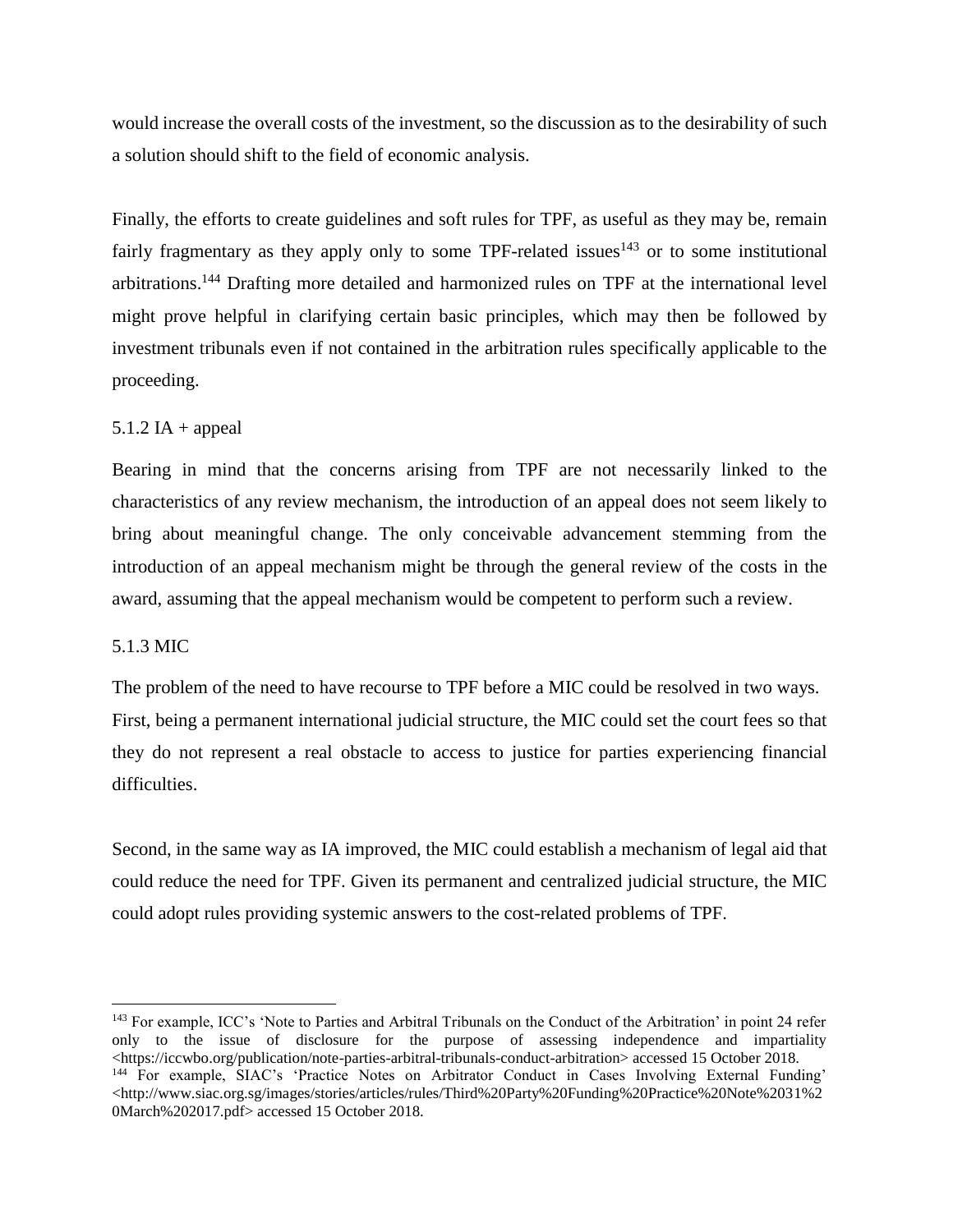Third, the recoverability of the award on costs would depend on the scope of MIC decisions. The MIC's constitutive instrument could provide that any award on costs would be binding on the third-party funder. Here, enforcement against the funder's assets would not appear problematic as long as these assets are located in a state party to the MIC. Under other hypotheses, the solutions would have to be sought by analogy to IA improved.

#### 5.1.4 No ISDS

The recourse to domestic courts only for settling investor-state disputes would reduce the need for TPF (in those jurisdictions where TPF is permitted) on the part of impecunious parties, who could make use of the available mechanisms of legal aid under national law. Even if TPF is used by parties wishing to stay liquid, the decision on costs would be rendered as a part of a final judgment and it could be enforced not only against the parties to the dispute, but possibly also against the funders, provided that the applicable procedural requirements are met. However, such a judicial decision may not be enforceable in states other than the one where it was issued. Enforcement would depend on the law of each country where execution is sought.

Concerning state-to-state arbitration, given that states do not have easy access to TPF, resolving investment disputes through state-to-state arbitration would significantly reduce, if not entirely eliminate, the demand for TPF in its most common form. However, state-to-state arbitration might lead to the creation of new forms of TPF.

#### **5.2 Security for Costs**

<span id="page-34-0"></span> $\overline{a}$ 

5.2.1 Rationale of provision of security to guarantee compliance with costs orders The rationale and practice concerning the use of the tool for securing the costs of the proceedings is simple. There is a significant number of cases where investors lost and were ordered to pay costs, but the state has not been able to collect.<sup>145</sup> There is also a significant number of cases where states have requested Security for costs,  $146$  but they have only been granted twice.  $147$ 

<sup>145</sup> See Christine Sim, 'Security for Costs in Investor–State Arbitration' (2017) 33(3) Arbitration International 427- 495, 461-462.

<sup>146</sup> See also 'Costs and Security for Costs' in ICCA-Queen Mary Task Force (n. [124\)](#page-28-0) 145-183, 175.

<sup>147</sup> *RSM Production Corporation v Saint Lucia*, ICSID Case No ARB/12/10, Decision on Saint Lucia's Request for Security for Costs (13 August 2014); and *Manuel García Armas et al. v Bolivarian Republic of Venezuela*, PCA Case No 2016-08, Procedural Order No 9 (20 June 2018).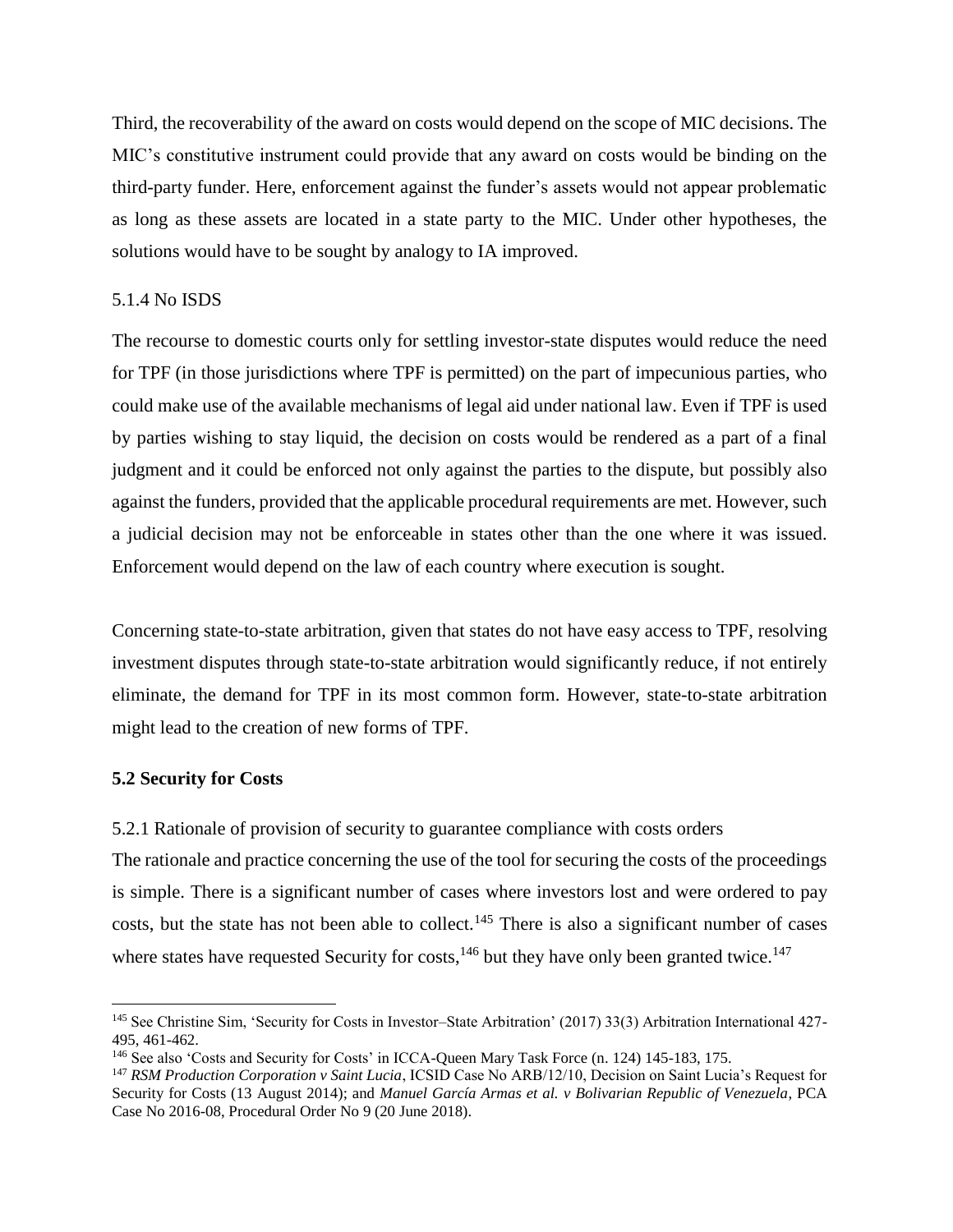However, these concerns do not appear to be paired with developments in IIAs. Few treaties include provisions on Security for costs, examples including the recent Iran and Slovakia<sup>148</sup> and India-Belarus<sup>149</sup> BITs and the EU-Vietnam,  $^{150}$  the EU-Mexico,  $^{151}$  and the Australia-Indonesia<sup>152</sup> Free Trade Agreements (FTA). The possibility to order Security for costs in the form of provisional measures is recognized (expressly or implicitly) in several arbitration rules, such as in the 2010 UNCITRAL Arbitration Rules and the ICSID Convention.<sup>153</sup>

Article 26.2.c of the 2010 UNCITRAL Arbitration Rules provides that '[t]he Arbitral Tribunal may, at the request of a party, grant interim measures', which may include an order for a party to 'provide a means of preserving assets out of which a subsequent award may be satisfied'. Article 42.2 states that '[t]he Arbitral Tribunal shall in the final award or, if it deems appropriate, in any other award, determine any amount that a party may have to pay to another party as a result of the decision on allocation of costs'.

Article 47 of the ICSID Convention provides that '[e]xcept as the parties otherwise agree, the arbitral tribunal may, if it considers that the circumstances so require, recommend any provisional measures which should be taken to preserve the respective rights of either party.' Until now, efforts to obtain Security for costs under the ICSID Convention were analysed as requests for provisional measures, with the consequent need for applicants to demonstrate the

<sup>&</sup>lt;sup>148</sup> Agreement Between the Slovak Republic and the Islamic Republic of Iran for the Promotion and Reciprocal Protection of Investments (signed on 19 January 2016, entered into force 20 August 2017) (Slovakia-Iran BIT), art. 21 provides in the relevant part: '6. [a] tribunal may order security for costs if it considers that there is a reasonable doubt that claimant would be not capable of satisfying a costs award or consider it necessary from other reasons.'

<sup>&</sup>lt;sup>149</sup> Treaty Between the Republic of Belarus and the Republic of India on Investments (signed 24 September 2018) (India-Belarus BIT), art. 28.2 <https://mea.gov.in/Portal/LegalTreatiesDoc/BL18B3432.pdf.> accessed 4 July 2019. <sup>150</sup> The EU-Vietnam Free Trade Agreement (authentic text as of August 2018) (EU-Vietnam FTA) provides in art. 3.48 'Security for Costs', in art. 3.37 'Third-Party Funding' and in art 3.54 'Appeal Procedure'.

<sup>&</sup>lt;sup>151</sup> The provisions in the EU-Mexico Free Trade Agreement (entered into force 1 March 2001) (EU-Mexico FTA) are similar to the ones in the EU-Vietnam FTA. See EU-Mexico FTA, arts. 22, 30.

<sup>152</sup> Comprehensive Economic Partnership Agreement between Australia and Indonesia (signed 4 March 2019) (Australia-Indonesia FTA) art. 14.28 <https://dfat.gov.au/trade/agreements/not-yet-in-force/iacepa/iacepatext/Pages/default.aspx> accessed 4 July 2019.

<sup>&</sup>lt;sup>153</sup> Other arbitration rules that provide for Security for costs include the English Arbitration Act (entered into force 17 June 1996), art. 38.3; the SIAC Rules (as of 2013), art. 24.1.k; the LCIA Rules, art. 25.2; the ACICA Arbitration Rules (entered into force 1 January 2016), art. 33.2.e; the SCC Rules for Expedited Arbitrations (entered into force 1 January 2017), art. 39; and the VIAC Rules of Arbitration and Mediation (entered into force 1 January 2018), art. 33 (6) and (7).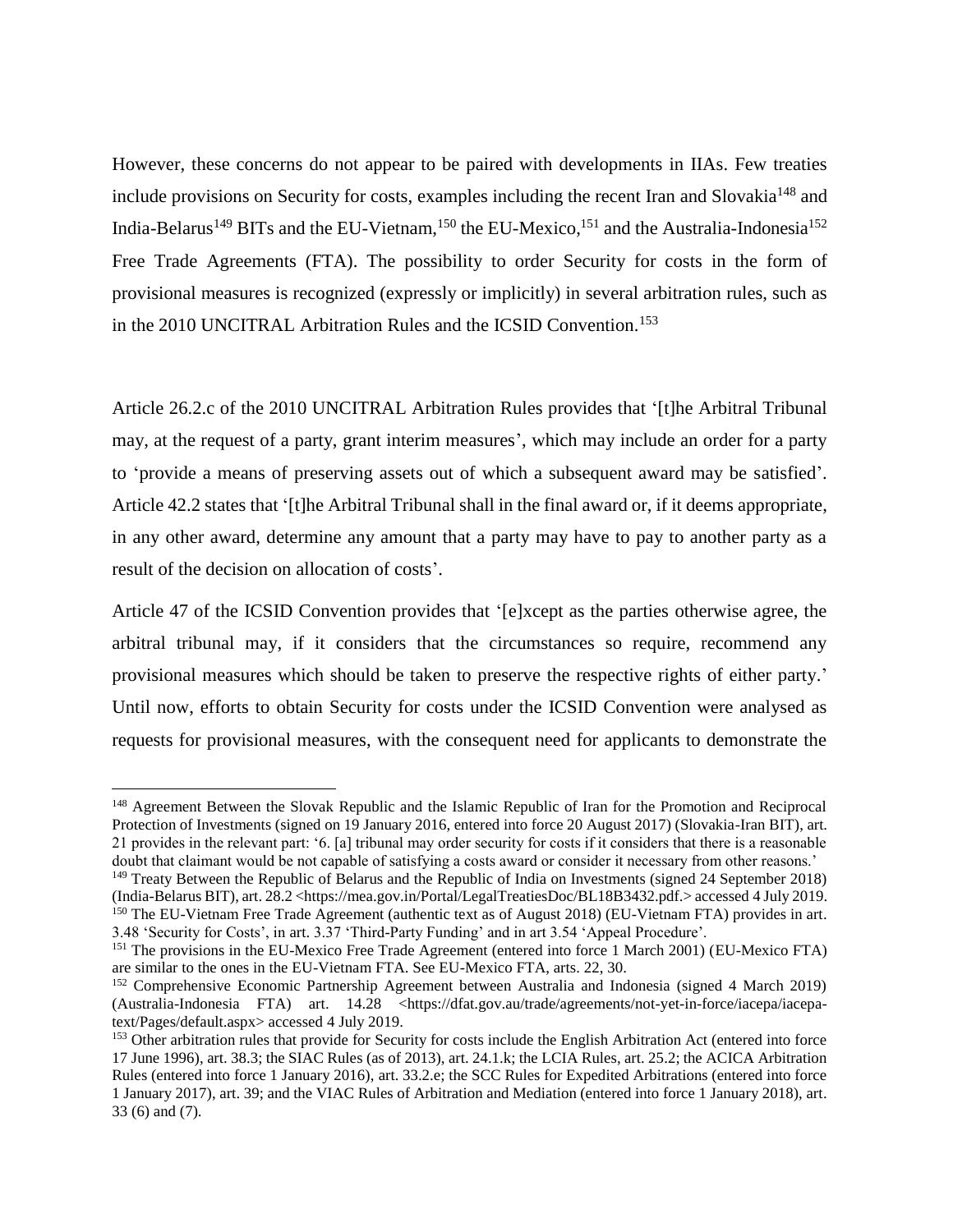urgency and necessity of such orders. In the recently published Proposals for Amendment of the ICSID Rules, the ICSID Secretariat proposes that a new arbitration rule be introduced to address orders for Security for costs. 154

At the United Nations Commission on International Trade Law (UNCITRAL) Working Group III (Investor-State Dispute Settlement Reform), participating states pointed out that in investment arbitration they might find themselves unable to recover a substantial part or indeed any of their costs, and expressed their will to discuss policy and practical considerations on whether and under what circumstances ISDS tribunals should be allowed to order Security for costs. 155

5.2.2 Concerns raised by the issue of provision of security to guarantee compliance with costs orders under the current ISDS system

The main concerns that have been expressed in relation to Security for costs in the current ISDS System can be grouped as follows:

First, the risk that unsuccessful claimants won't pay any cost orders against them.<sup>156</sup> States have pointed out that there is a perceived imbalance in the parties' ability to enforce an award and State respondents are less likely to be judgment-proof than individual or corporate claimants, which may have insufficient assets as a result of bankruptcy or corporate structuring.<sup>157</sup> The ICSID Secretariat conducted a survey at the request of Panama on compliance with and enforcement of costs awards, identifying non-compliance with 12 of the 34 Awards of Costs and/or Damages in favour of the State.<sup>158</sup>

<sup>&</sup>lt;sup>154</sup> See ICSID Secretariat (n [20\)](#page-6-3). In its most recent proposal, the ICSID Secretariat introduced changes to the proposed rule. See ICSID Secretariat (n. [22\)](#page-6-1), pp. 229-236.

<sup>155</sup> UNCITRAL Working Group 3 (n. [8\)](#page-3-0).

<sup>156</sup> Ibid, para. 33.

<sup>157</sup> ICSID Secretariat (n [20\)](#page-6-3) para 497.

<sup>158</sup> ICSID, 'Survey for ICSID Member States on Compliance with ICSID Awards' (2017) <https://icsid.worldbank.org/en/Documents/about/Report%20on%20ICSID%20Survey.pdf.> accessed 4 July 2019.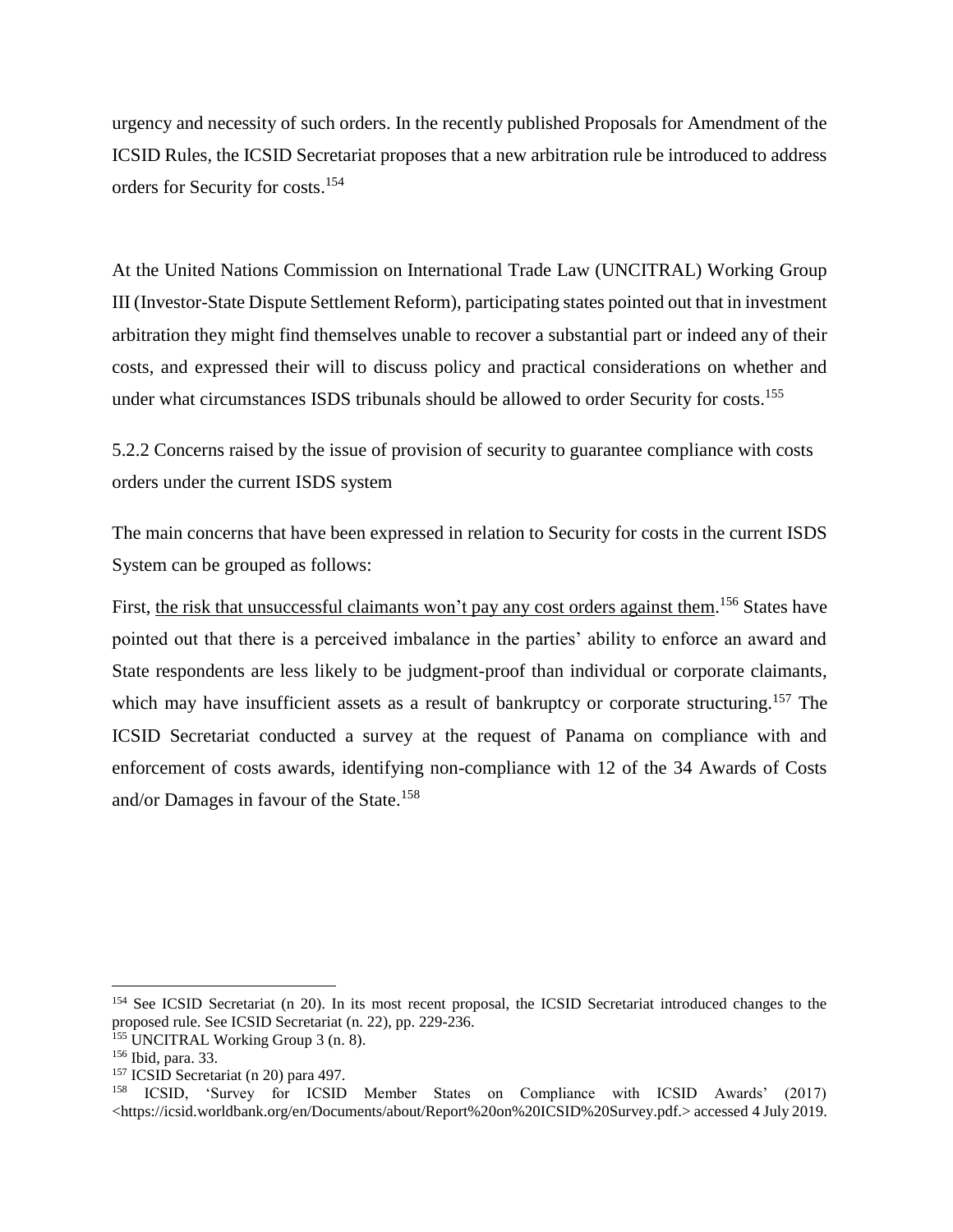Second, the high number of cases that are discontinued for lack of payment of advanced fees.<sup>159</sup> This sometimes arises when the investor perceives during the proceedings that it has little chance of succeeding.

Third, security for costs has generally been requested under the rule concerning provisional measures and parties are generally required to meet the associated high legal standard. Evidence of 'exceptional circumstances' is generally required and arbitral tribunals analyse the urgency and necessity for such orders.<sup>160</sup> The result is that in very few cases investment tribunals have ordered Security for costs.

Fourth, States generally raise concerns about practices or situations that create risks or doubts as to the possibility of recovering costs, such as: impecunious investors, arbitration initiated by multiple claimants, the use of shell companies, failure of claimants to comply with their financial obligations in other cases, failure to pay the first advance payments in the arbitral proceedings, an abuse of process in any arbitral proceeding, or the use of TPFs.<sup>161</sup>

Fifth, States have pointed out that tribunals generally consider the mere existence of TPF, without any other relevant circumstances, is an insufficient basis for requiring security for costs.<sup>162</sup> Some authors consider this is a correct approach.<sup>163</sup> At the same time, the presence of TPF increases the risk of non-payment and should have the effect of reversing the burden of proof for Security for costs requests.<sup>164</sup>

Sixth, there are concerns that the third-party-funder could escape liability for the tribunals' award on costs. A funder will benefit if the claimant prevails, but may avoid liability for any costs

<sup>&</sup>lt;sup>159</sup> The ICSID web page records 18 cases where the tribunals or annulment committees issued a procedural order for the discontinuance of the proceeding for lack of payment of the required advances <https://icsid.worldbank.org/en/Pages/cases/ConcludedCases.aspx?status=c> accessed 4 July 2019.

<sup>160</sup> On this issue see Lars Markert, 'Security for Costs Applications in Investment Arbitrations Involving Insolvent Investors' (2018) 11(2) Contemporary Asia Arbitration Journal 217.

<sup>161</sup> ICSID Secretariat (n [20\)](#page-6-3) paras 507, 510.

<sup>162</sup> See for example, *EuroGas Inc. & Belmont Resources Inc. v Slovak Republic*, ICSID Case No ARB/14/14, Procedural Order No 3—Decision on Requests for Provisional Measures (23 June 2015); *Guaracachi America, Inc. and Rurelec PLC v The Plurinational State of Bolivia*, UNCITRAL, PCA Case No 2011-17, Procedural Order No 14 (11 March 2013); and *South American Silver Ltd (Bermudas) v Bolivia*, PCA Case no 2013-15, Procedural Order No 10 (11 January 2016).

<sup>163</sup> For example, Christine Sim, 'Security for Costs in Investor–State Arbitration', 33(3) Arbitration International 427–495. This is also the approach recently endorsed by the ICSID Secretariat. See ICSID Secretariat (n. [221](#page-6-1)), para. 363.

<sup>164</sup> *RSM v St Lucia* (n. [1476](#page-34-0)), Assenting Reasons of Gavan Griffith (12 August 2014), para. 18.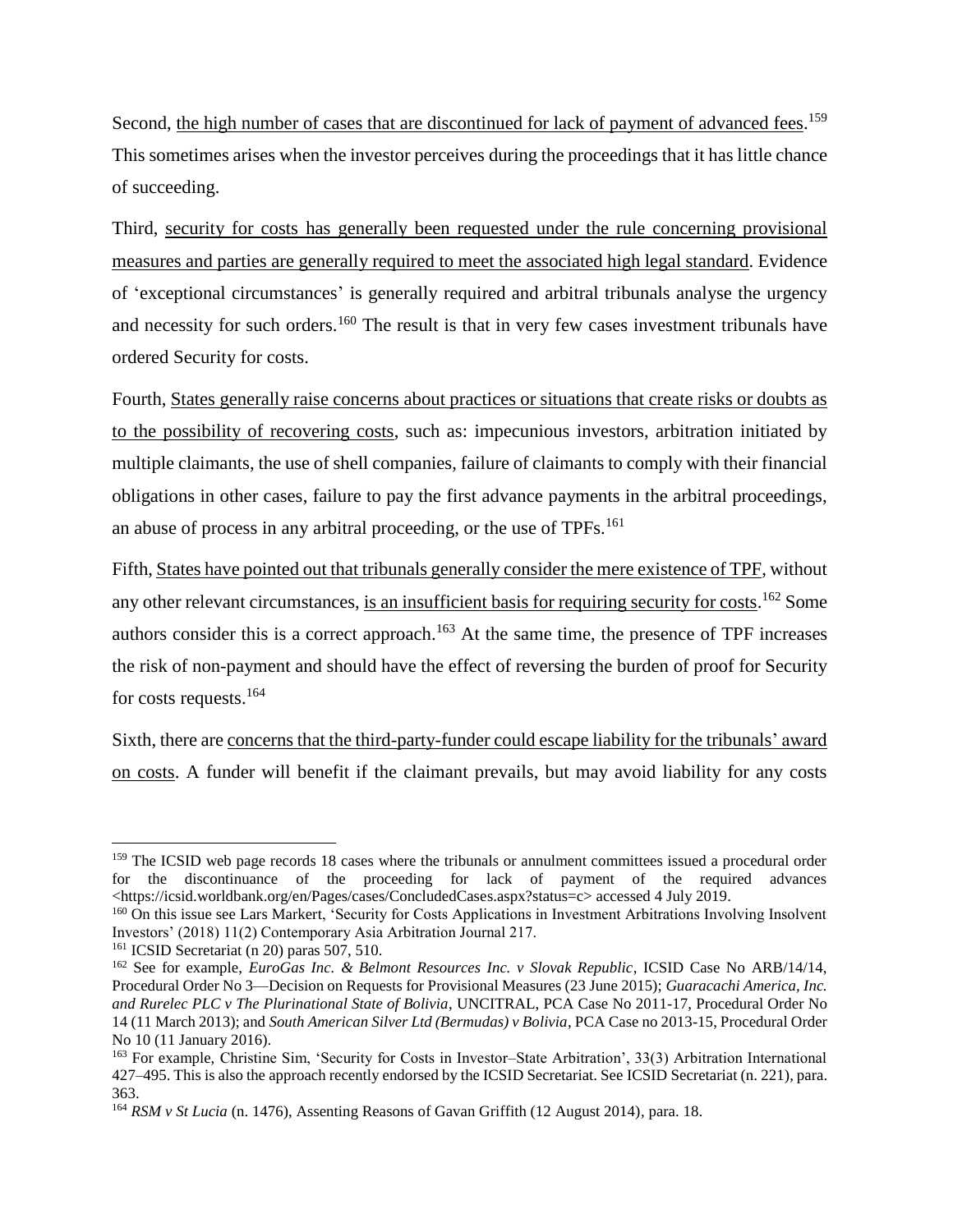awarded in favour of the respondent.<sup>165</sup> This situation is aggravated when the TPF agreement explicitly provides that the third-party funder will not pay any adverse costs.<sup>166</sup>

#### 5.2.3 Potential solutions under the four reform scenarios

#### *5.2.3.1 IA Improved*

Regarding the concern that unsuccessful claimants won't pay any cost orders against them, one option would be to include a specific provision on security for costs as a relief different from provisional measures. Another option would be to include a provision on provisional measures that deals specifically with Security for costs.

As to the risk of discontinuance of cases for lack of payment of advanced fees, it would be possible to include an option to request security for costs in early stages of the proceedings (e.g. as in the case of the proposed ICSID Rule 51). Another option would to establish a presumption of security for costs if the advances in arbitral proceedings are not paid promptly.

With respect to addressing the concern of the provisional measures' high threshold through that security for costs requests are usually subject to, a potential solution would be, for example, to include security for costs provisions with more flexible requirements, as in the case of the EU-Vietnam FTA that refers to 'reasonable grounds'.

To address some of the circumstances that may create risks or doubts of not recovering costs, such as impecuniosity, use of shell companies to bring claims or multi-party arbitrations, a list of concerns to be taken into account by the arbitral tribunal in the analysis of security for costs requests could be included in arbitration rules (e.g. the provision on security for costs included in the SCC Rules for Expedited Arbitrations 2017) or a presumption in favour of security for costs could be also be included in the rules in such instances.

The fact that the mere existence of a TPF arrangement alone is usually considered insufficient for a tribunal to order security for costs, could be addressed by establishing a provision indicating that the existence of TPF reverses or may reverse the burden of proof on security for costs.<sup>167</sup>

<sup>165</sup> ICSID Secretariat (n. [201](#page-6-3)), para. 497.

<sup>166</sup> For example, in *Armas v Venezuela* (n. [1476](#page-34-0)).

<sup>167</sup> See Brekoulakis and Rogers (n. 126), p. 25; Elena Gutiérrez García de Cortázar, A vueltas con la justicia cautelar: Árbitro de Emergencia, Security for Costs... ¿Estamos mejor que hace 10 años?, Anuario de Arbitraje, 2019, p. 352.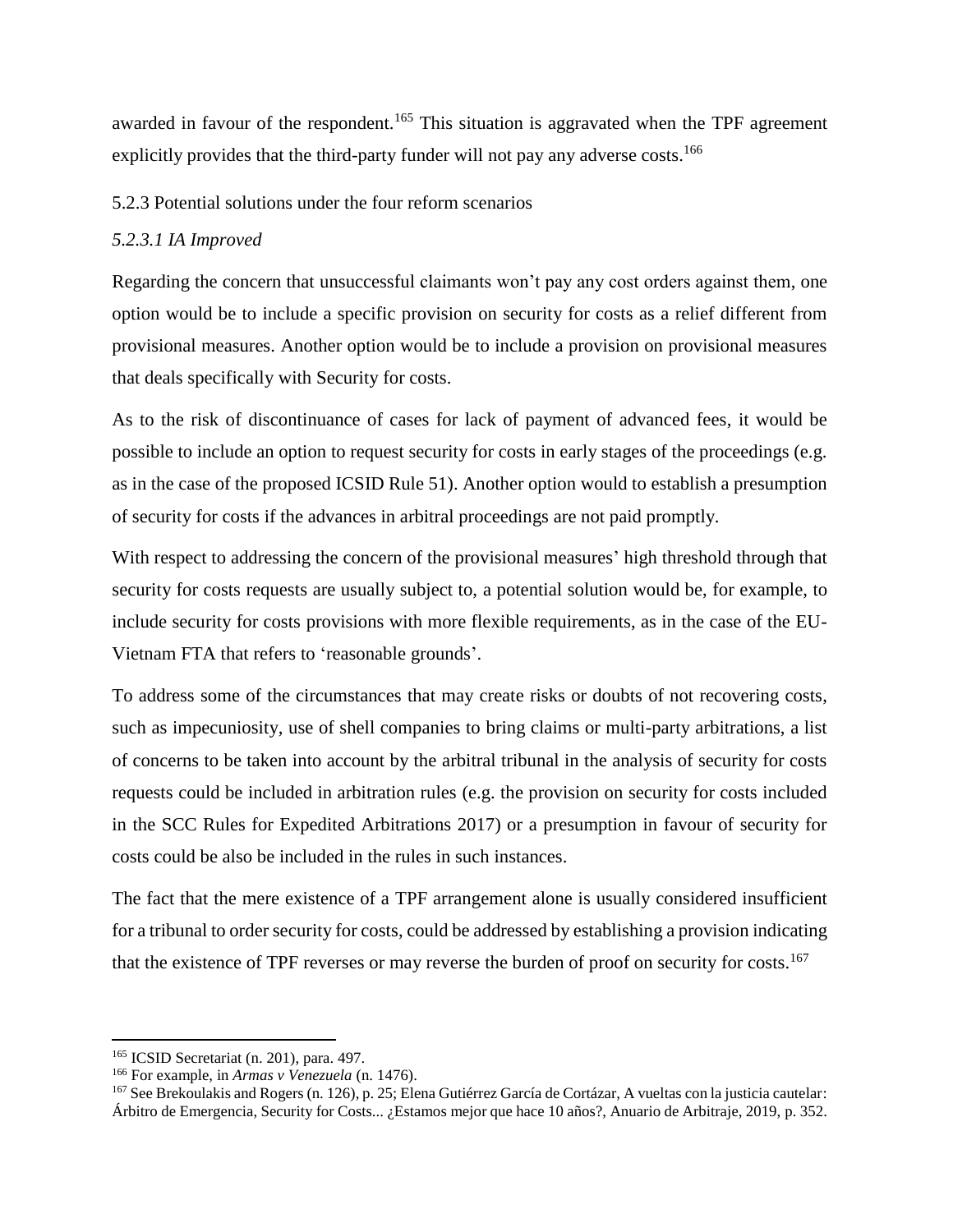As to the risk that the third-party funder could escape liability, a possibility would be for the arbitral tribunal to analyse the text of the TPF agreement and request the funded party to secure further guarantees from the third-party funder.

#### *5.2.3.2 IA + appeal*

The solutions proposed in the 'IA improved' scenario could be applied, *mutatis mutandis*, to the IA + appeal scenario. In the case of appeal procedures, good practice would include a provision stating that a disputing party lodging an appeal shall provide security, including the costs of appeal, as well as a reasonable amount to be determined by the appeal tribunal in light of the circumstances of the case (similar to the EU-Vietnam FTA, Article 3.54.6).

#### *5.2.3.3 MIC*

The same solutions proposed in the 'IA improved' scenario may be applied, *mutatis mutandis*, to the MIC scenario.

#### *5.2.3.4 No ISDS*

In a system with no investment arbitration and State-to-State arbitration, the concerns related to Security for costs are less likely to occur since the State of the nationality of the investor will be handling the dispute in favour of the investor. An example of investment treaties with no investment arbitration and state-to-state arbitration are Brazil's Cooperation and Investment Facilitation Agreements (CIFAs). Under these treaties, contracting parties equally bear the expenses of the arbitrators, as well as other costs of the proceedings, unless otherwise agreed. If the arbitral award establishes monetary compensation, the party receiving such compensation must transfer it to the investors in question once the costs of the dispute have been deducted (e.g. Brazil-Colombia CIFA, Brazil-Chile CIFA, and Brazil-Mexico CIFA).

#### **5.3 Concluding Remarks on TPF and Security for costs**

TPF and Security for costs are two aspects of investment dispute settlement that should be addressed in any reform of the regime. TPF can create imbalances between the parties to an arbitration and adversely affect various elements of the proceedings, including in respect of recoverability of costs awards. A useful tool to avoid such problems is Security for costs. This tool, however, should be regulated in a way that it allows tribunals to resort to it when it is